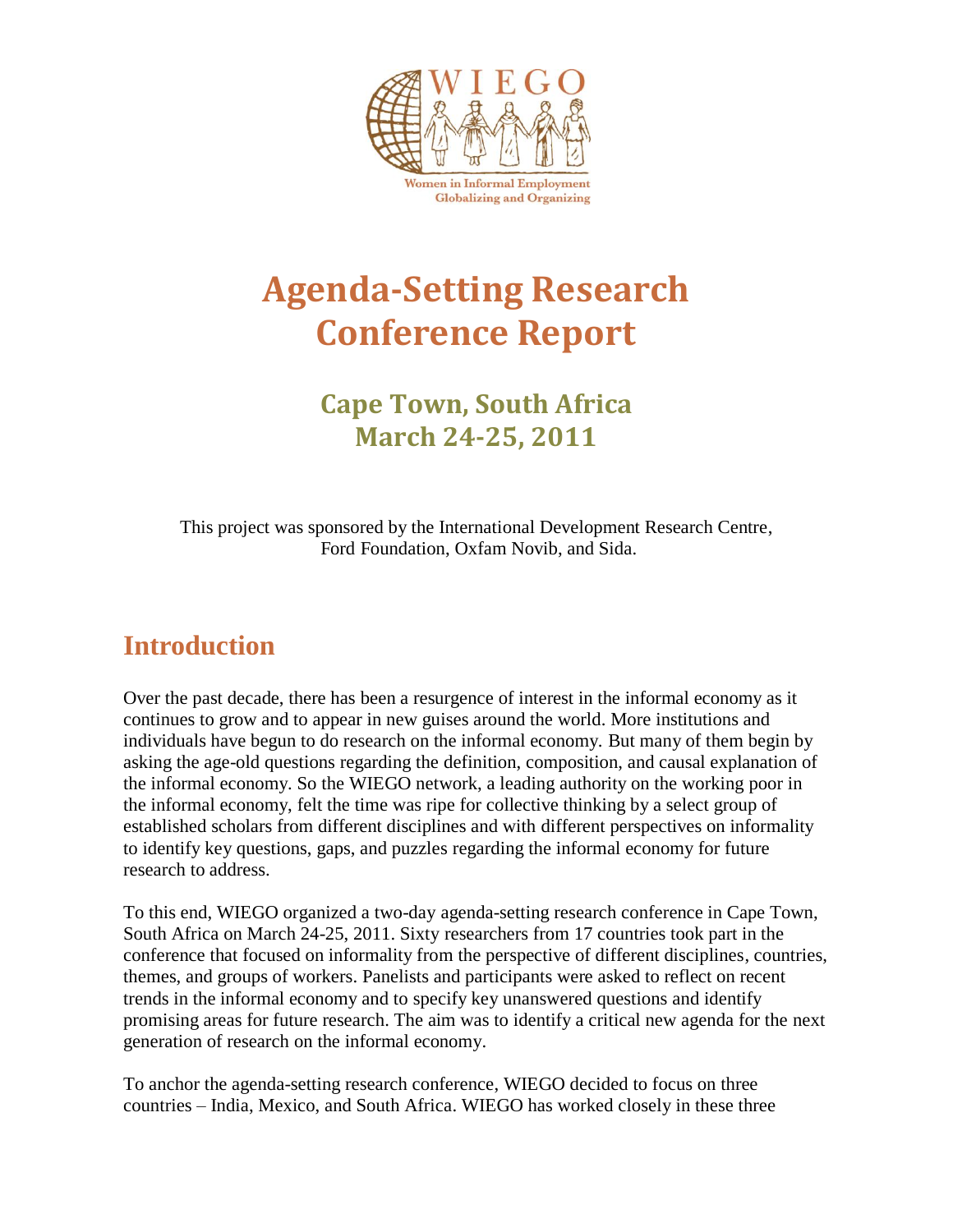countries with the producers of official statistics to improve labour force and other economic statistics; with data analysts and other researchers to analyze the official data; and with member-based organizations of informal workers to use the data and research findings in their advocacy efforts.

Also, in these three countries, WIEGO researchers, mainstream economists from (mainly) Cornell University, and organizers from the Self-Employed Women's Association (SEWA) have held Exposure Dialogues, during which the participants spent two days and two nights with a working poor person and her family, working alongside them and then discussed the fit (or lack thereof) between selected economic theories or policies and the reality of work observed during the exposure. Members of the Exposure Dialogue group were invited to the agenda-setting conference. The plan was that the research agenda coming out of the research conference would not be limited to these three countries but would be informed by and grounded in the in-depth knowledge of informality in them.

From all accounts the conference was a great success, in part because the design called for reflections rather than presentations, and in part because the participants were willing to reflect individually beforehand and collectively at the conference on a common set of questions and issues. The calibre of the participants and the quality of debate were very high, leading to an important set of questions and themes for future research.

The conference generated interest in further collaboration – to be facilitated by an internal interactive website that WIEGO will set up and manage – and in specific follow-up research projects. As well, ideas for future statistical analyses and related data collection emerged. Ultimately, the conference helped crystallize a research agenda around informality not only for WIEGO but for the broader group.

# **Summary of Conference**

On the eve of the two-day conference, the African Centre for Cities at the University of Cape Town and WIEGO co-organized and co-hosted a public event at which Jeremy Cronin, Deputy Minister of Transport in the Government of South Africa, spoke about the place of informal workers in the New Growth Path for South Africa. On the day after the conference, some of the participants met to plan next steps to promote the research agenda that emerged from the conference.

After welcome remarks by Jo Beall (then Deputy Vice Chancellor at the University of Cape Town) and Marty Chen (International Coordinator of WIEGO), the conference opened with a cross-disciplinary panel of experts who were asked to reflect on the development of the concept of the informal economy over time within their respective disciplines: Jan Breman (development sociology), Ray Bromley (urban planning), Gary Fields (labour economics), Barbara Harriss-White (political economy), Ravi Kanbur (neo-classical economics), and Victor Tokman (development economics). Day # 1 of the conference also featured panel discussions on the informal economy in the three focus countries by three-four experts per country: a mix of official statisticians, data analysts, researchers, and/or activists. Following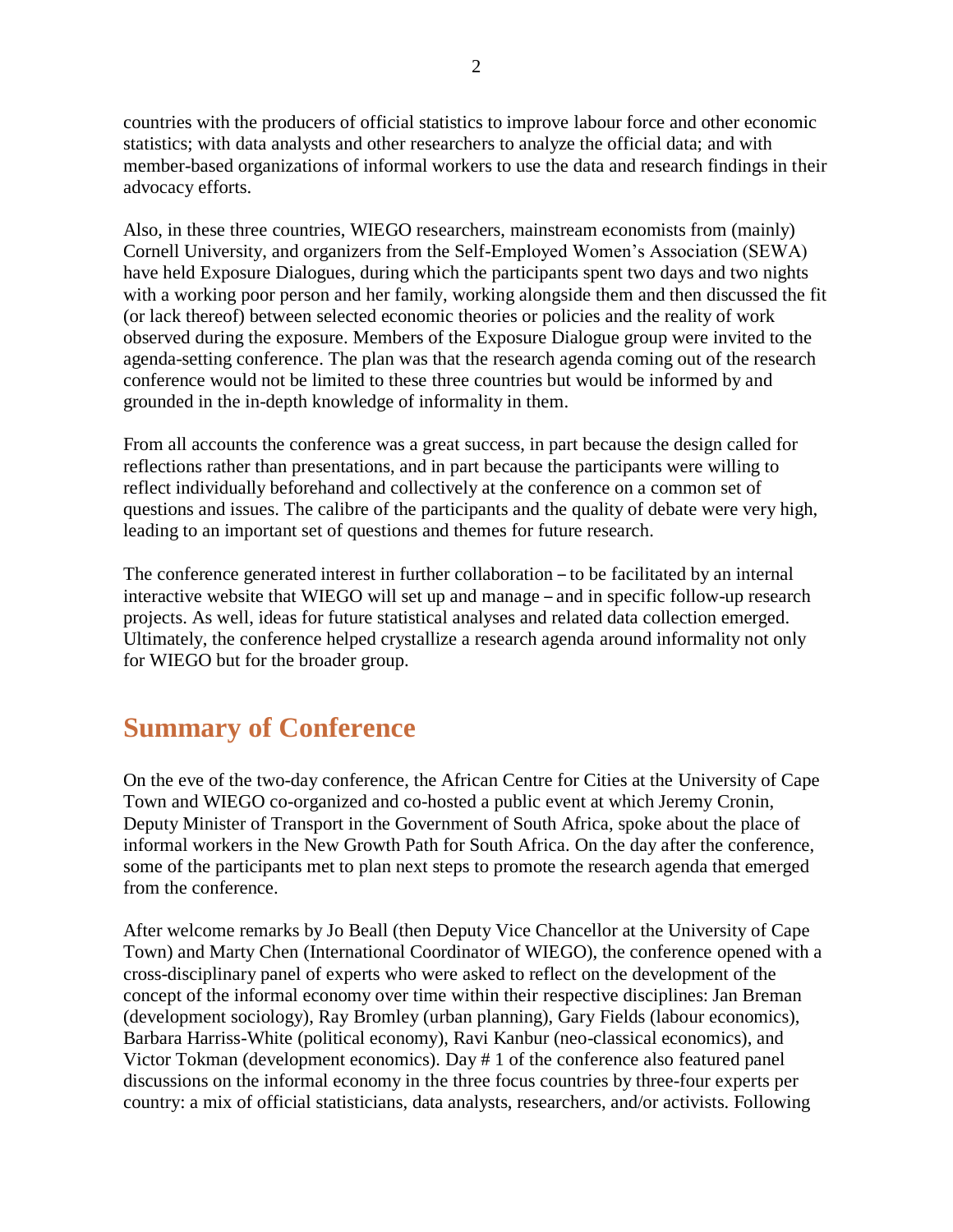the country panels, there were break-out group discussions by country to further tease out an agenda for future research. On Day # 2, there were two rounds of concurrent panels on selected themes relating to informality: informality and development, informality and regulation, formal-informal economy linkages, and measurement of informality. Again, the panellists were asked to reflect on recent trends related to each theme and key questions for future research. The thematic panels were followed by two sets of brief observations: the first by specialists working on specific sectors of informal workers, the second by specialists working on informality in developed counties. The closing plenary focused on the future research agenda that emerged during the conference.

All panellists were asked to write notes or prepare a power-point presentation on an assigned set of questions rather than present their past or current research. The notes or presentations will be made available on the WIEGO website. This report summarizes the main points of each presentation and of the discussion that followed after each panel.

# **Public Event**

On the evening of March 25, the African Centre for Cities at the University of Cape Town and the WIEGO network co-hosted a public event in Cape Town. The purpose of the public event was to increase the visibility of the informal economy in South Africa and to provide a comparative perspective on informality. Jeremy Cronin, Deputy Minister of Transport in South Africa, reviewed the history of structural dualism in the South African economy and then provided critical reflections on the place of informal workers in the New Growth Path of South Africa.

Marty Chen of the WIEGO network and Harvard University and Ravi Kanbur of Cornell University gave brief remarks in response. Chen commended the Government of South Africa for putting an emphasis on employment in general and decent work in particular in the New Growth Path framework. But, noting that one in four workers in South Africa is engaged in small informal enterprises, she cautioned that the framework put too much emphasis on jobs and job creation and too little on self-employment and livelihoods, particularly urban livelihoods. Kanbur spoke about three structural inequalities common to many countries, including South Africa: inequalities in human and physical capital; across space and location; and between those whom the state's mechanisms encompass and nourish and those whom these mechanisms exclude and disadvantage. He concluded that the third type of inequality is perhaps the most important and yet most difficult for the state to address.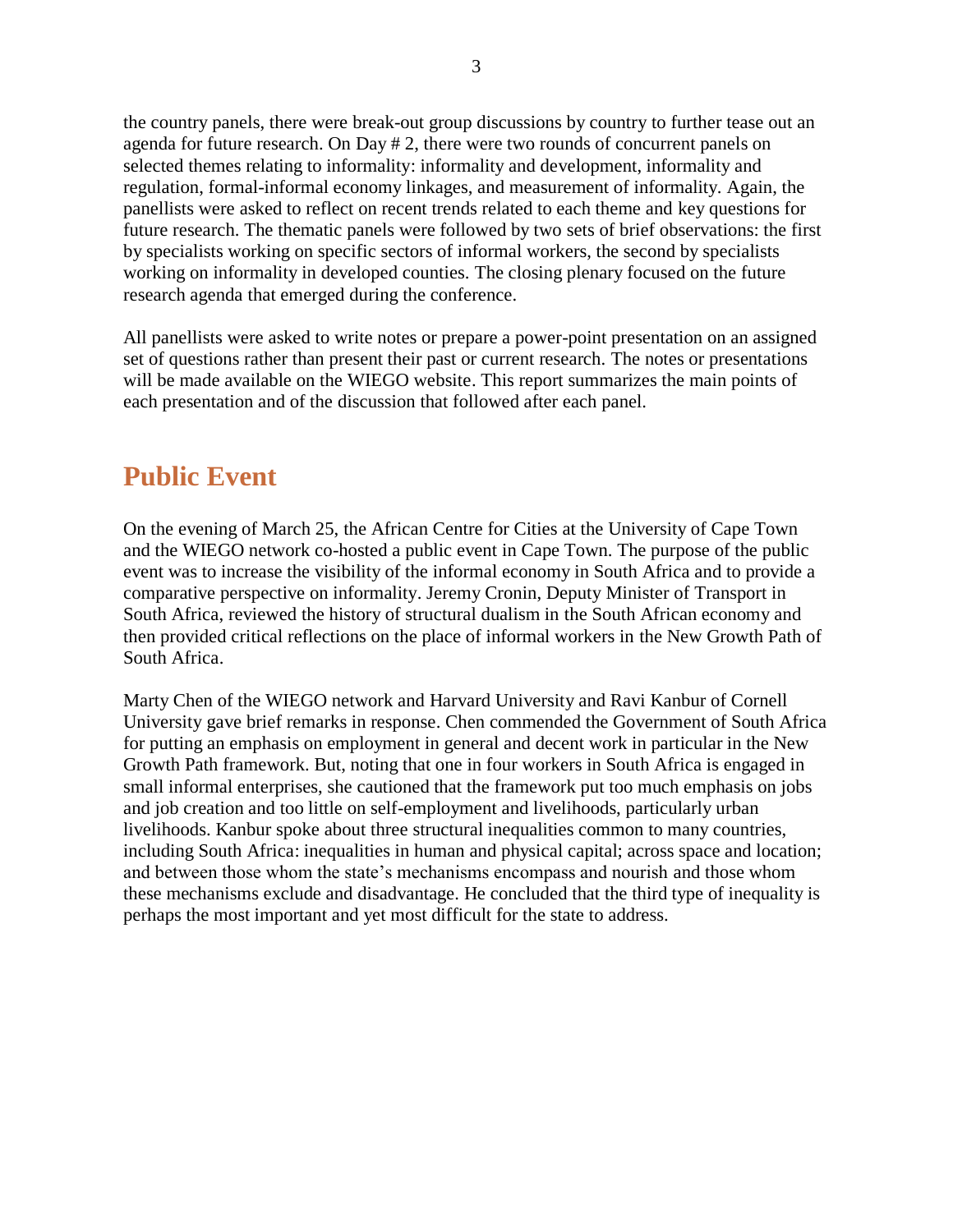# **Conference Day # 1**

### *Welcome Remarks*

Jo Beall, then Deputy Vice Chancellor at the University of Cape Town, welcomed the participants on behalf of the University of Cape Town, whose African Centre for Cities was a co-host of the public event and conference. She said that learning from other countries is important for understanding informal employment in South Africa; and that the University of Cape Town is dedicated to research that addresses development needs. She expressed a hope that the conference would generate an agenda for socially-engaged and development-related research on the informal economy. Marty Chen, International Coordinator of WIEGO and Lecturer in Public Policy at the Harvard Kennedy School, stated that the purpose of the conference was to bring together leading scholars of the informal economy from around the world to collectively reflect on what we know and need to know about informality and its links with growth, poverty, and inequality. She noted that the WIEGO researchers who planned the conference shared Jo Beall's hope that the conference participants would collectively build an agenda for future research that is socially-engaged and developmentrelated; and would determine who will be doing what to promote and pursue this agenda.

# *Opening Plenary: Perspectives of Different Disciplines* (chaired by Francie Lund)

The five panellists in this opening plenary were asked to reflect on how the informal economy has been conceptualized over time by their respective disciplines and what they think are the key questions or puzzles relating to the informal economy that need to be addressed in future research.

**Ray Bromley** presented an historical overview of the field of urban planning, which he defined as "rules about what could be done where, and by whom," tracing three phases of planning: the *early modern phase* (early 1800s till around 1909) concerned with issues of public health, redistribution, and human settlement; the *modernist phase* (from a key conference in 1909 through to the 1950s) dominated by architects and engineers who favored scale, technology; and the *post-modern phase* (from the 1960s onwards) representing a shift towards cultural and physical diversity, public spaces such as festival marketplaces, community food security, and walkable-livable neighborhoods. Bromley suggested that more attention was paid to informal livelihoods during the early modern phase and the post-modern phase than during the modern phase. Bromley concluded with a set of policy-related areas of research focused on access to land, buildings, and livelihoods, calling for documentation of good examples; guidelines for creation of handicraft marketing outlets, micro-business incubators, small retailer associations, and bulk-buying cooperatives; appropriate technology designs for mobile, movable, and fixed vending; as well as greater understanding of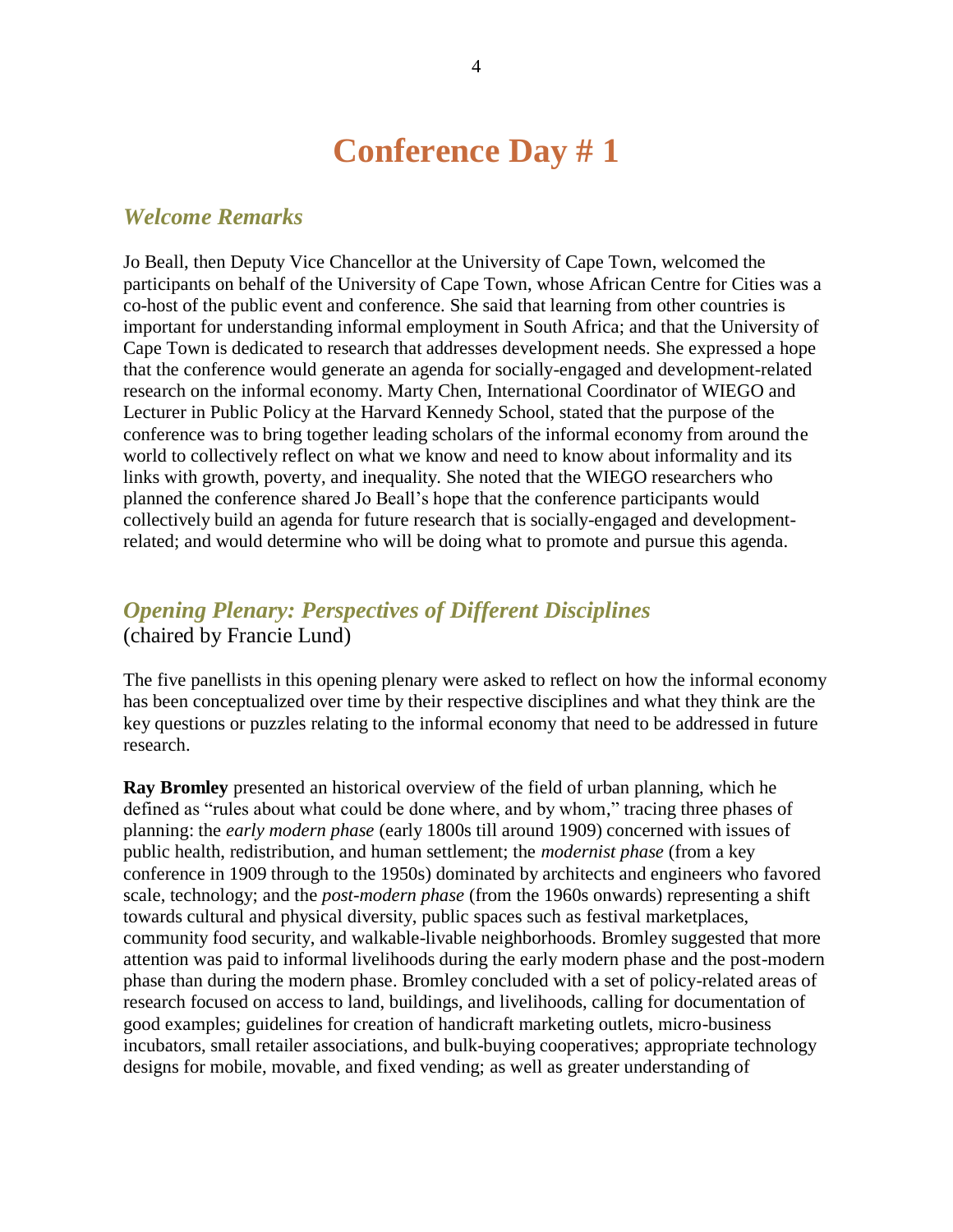periodicity and seasonality of livelihoods and the role of recycling in solid waste management.

### **[See Ray Bromley's](http://wiego.org/sites/wiego.org/files/resources/files/Bromley-Urban-Plan-Inf-Emp.pdf) presentation.**

**Gary Fields** provided a labour economist's perspective on informality, noting the need for consistent definitions of the various terms – informality, informal sector, and informal employment – with empirical implementations that match the definitions;  $1$  commenting that labour economists see informal work as a vital source of livelihoods, especially for the poor, and preferable to not working at all: and should not, therefore, be seen as bad or pathological; and underscoring the fundamental duality within the informal economy between those who *cannot* gain access to and those who *choose not to* work in jobs with protections (i.e. formal jobs). Fields concluded with a set of questions for future research, including: how many of those working informally are doing so by choice or without choice; how do informal economy and formal economy earnings compare; how do earnings compare within the informal economy; how best to model all of this in different countries in a way that is parsimonious, realistic, and policy-relevant?

### **[See Gary Fields'](http://wiego.org/sites/wiego.org/files/resources/files/Fields-Labor-Econ-Perspective.pdf) presentation.**

 $\overline{a}$ 

**Ravi Kanbur** provided an economist's perspective on informality. He began by noting that most observers agree that informality represents activities which are outside the purview of the state but disagree about why informal activities are outside: some blame informality on excessive or rigid regulations (e.g. *The Economist* magazine) while others argue that regulation alone cannot explain the extent of informal employment (e.g. the WIEGO network). Kanbur also presented a brief history of economic thinking on the "informal versus formal," citing W. Arthur Lewis (1954) who highlighted a fundamental dualism in economic organization in labour-surplus countries (modern capitalist sector versus traditional sector) and predicted that the traditional sector will diminish in size as development proceeds (with little mention of the state and its regulations); Harris and Todaro (1970) who argued that employment in the formal sector was lower than expected because wages in the formal sector are kept above "market clearing" by minimum wage laws (or unions) backed by the enforcement power of the state; and *The Economist* magazine which, in a 2010 review of Latin America, argued that high payroll taxes "penalize workers in the informal economy" and rigid labour laws "discourage the creation of formal jobs."

 $1$  Throughout this report, we use the terms "informal sector" and "informal employment" consistently as defined (with statistical guidelines) by the International Conference of Labour Statisticians in 1993 and 2003, respectively. In brief, the term "informal sector" refers to employment and production that takes place in unincorporated small or unregistered enterprises and includes employers, employees, own account workers, and unpaid contributing family workers who work in these enterprises. The term "informal employment" refers to all informal employment: both self-employment and wage employment inside and outside the "informal sector." ―Informal employment‖ outside the informal sector refers to jobs without social protection in formal firms or in households. For the statistical specifications regarding how to implement these definitions, please see the 1993 and 2003 guidelines of the International Conference of Labour Statisticians: see Informal

Economy/Statistics/Statistical Concepts, Measures, and Methods under [www.wiego.org.](http://www.wiego.org/) "Informal economy" is a general term that covers informal employment (as defined above) and the production of informal workers and enterprises.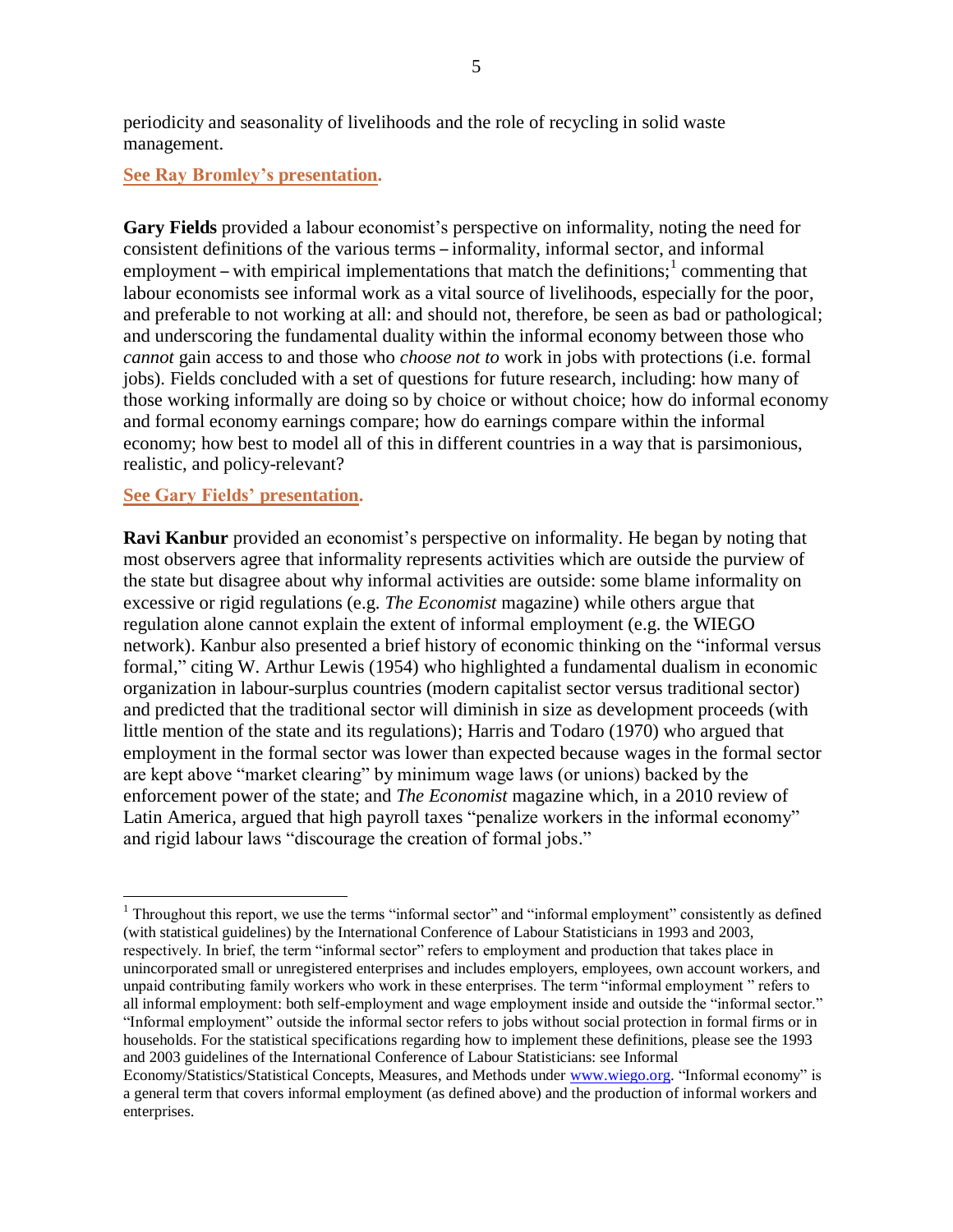Kanbur then presented his own framework of how different economic agents respond to laws and regulations, leading to different categories of economic activities:

 $A =$  within the ambit of the laws and complying

 $B =$  within the ambit of the laws but not complying

 $C =$  adjusted activity to go outside the ambit of the law

 $D =$  always outside the ambit of the law (as existing laws or regulations are not relevant)

He noted that the framework is simple and that there are cross-linkages between different categories: e.g. some in D supply goods and services to those in A, etcetera.

More importantly, Kanbur used his framework to make the case that some of the differences in perspective on informality and regulation stem from the fact that different observers focus on different categories of informal agents/activities (B, C, or D): noting that *The Economist* magazine, in its review of Latin American countries, focused on B and C while the WIEGO network focuses on D. The big research question, therefore, is how big is  $B + C$  relative to D? Also, how big is B relative to C?

Additional research questions posed by Kanbur, based on his A-B-C-D framework, included:

- What exactly is the impact of specific laws and regulations on the size of B and C relative to A?
- How do changes in technology and global trading conditions shift the balance between B, C, and A?
- What are the productivity differences between  $B + C$  and A?
- What are the productivity differences between D and  $B + C$ ?
- What can increase productivity in D?

He concluded with a major question related to poverty reduction for which we do not yet have sufficient research to provide the answer with confidence: If the objective is greatest sustainable impact on poverty, then is it best to use limited financial, administrative and political resources to a) raise productivity in D or b) reform regulations to reduce adjustment out of A into B and C?

### **[See Ravi Kanbur's](http://wiego.org/sites/wiego.org/files/resources/files/Kanbur-WIEGO-Economist.pdf) presentation.**

**Jan Breman** provided the perspective of an anthropologist who specializes in labour, beginning with an historical overview of formalization and informalization. The formalization of wage employment – which involved the state playing a mediating role between employers and employees – began at the end of the nineteenth century and served as a model for industrial relations in the modern sector of many societies through a major part of the  $20<sup>th</sup>$ century. It was assumed that formalization would accompany industrialization around the world. But, in developing countries during the second half of the  $20<sup>th</sup>$  century, only a tiny fraction of rural to urban migrants were able to gain access to formal jobs. The optimistic Lewis scenario, when all surplus labour would be absorbed in the formal economy, did not materialize. Instead of formalizing, economic arrangements began to go in the opposite direction: large-scale activities gave way to small-scale activities and formal employment relations gave way to informal employment relations. Much of this informalization, Breman argued, was due to the "flexible specialization" and "cheap labour" strategies of modern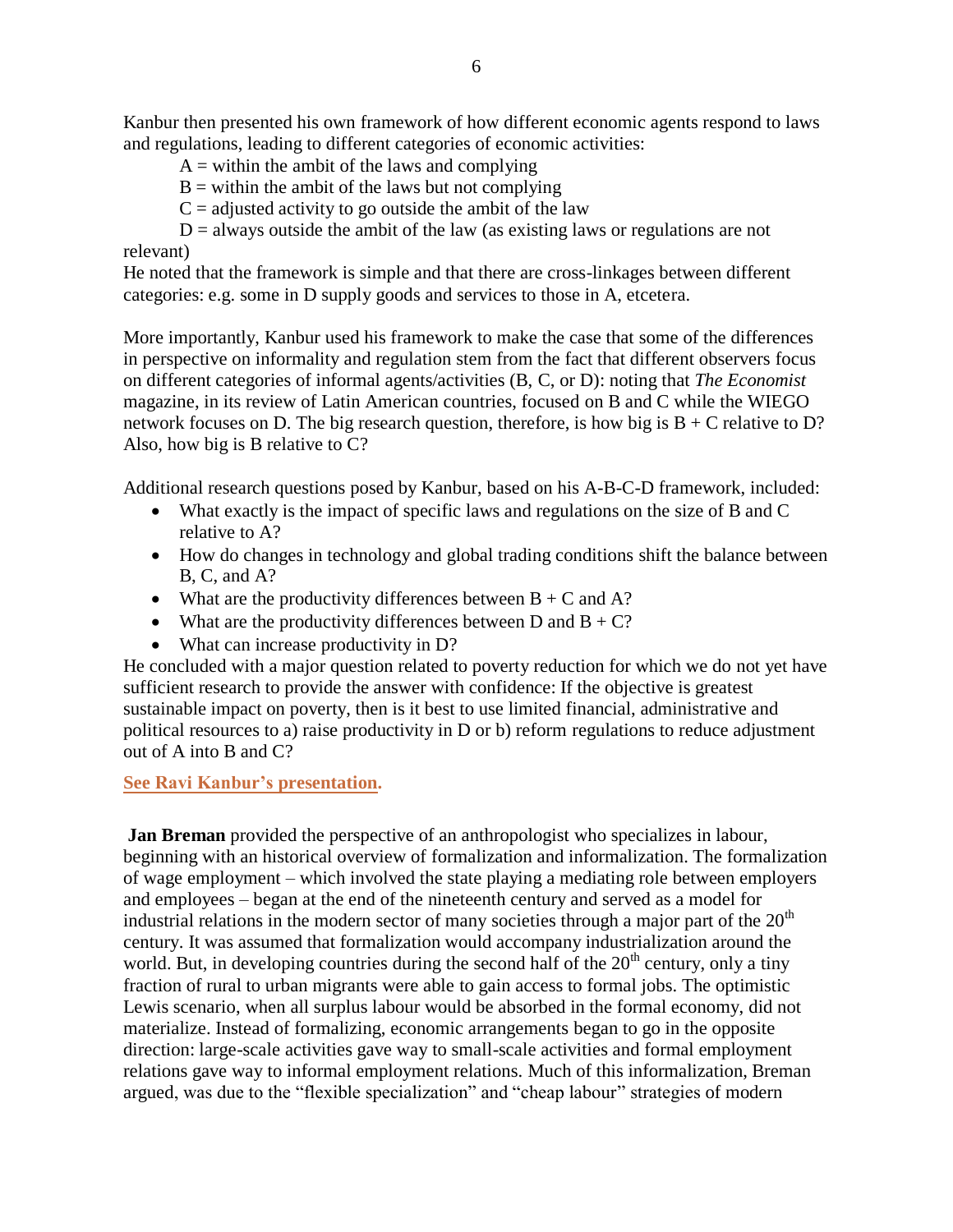capitalism, not simply the limited capacity of the modern economy to absorb labour. According to Breman, this informalization was reinforced by market fundamentalism and, more recently, by the global economic crisis. As part of this process, he noted, there has been a deregulation of capital, not just of labour: to the point where many capital transactions are outside the orbit of the state.

In terms of future research, Breman called for research on underemployment in the informal economy; on the "shades and gradations" of informal work with a focus on the underclass; on the "anguish and anger"/resistance and strikes of informal workers; and on neo-bondage forms of informal work. More fundamentally, Breman called for research that put the study of informal capital, informal governance, and informal labour on the same footing: research that looked at capital transactions beyond the purview of the state and at the informalization of governance (e.g. when public authority is replaced by a private agency), not just at informal labour.

### **See [Jan Breman's](http://wiego.org/sites/wiego.org/files/resources/files/Breman-Inf-Sector-Global-Trend.pdf) presentation.**

**Barbara Harriss-White** provided a political economy perspective on informality. She began by noting that the political economy discipline has been replaced by economics and that political economists focus on the character of modern capitalism. She then focused on petty commodity production (pcp) in India, noting that pcp is the most common form of production in India: very small firms represent the major share of all firms in India. The central research question for political economists is why pcps – single person operations and family businesses – do not accumulate, save, invest, and expand. Harriss-White provided a summary overview of what existing research has to say in answer to this central question. In regard to the ―economics‖ of pcp in India, existing research suggests that there are a) many *internal logics* of pcp including simple reproduction, disguised wage work, self-exploitation, contradictory class position; and multiple practices of exploitation and oppression; b) many *external structural factors* that account for the *persistence and reproduction* of pcp such as unequal exchange relationships and shedding of costs and risks by larger firms; and c) many *economic development projects* for pcp – from agrarian populism to micro-enterprise development to inclusive development – resulting in policy incoherence towards pcp – from destruction to protection to promotion to tolerance. In regard to the "politics" of petty commodity production in India, existing research suggests that there has been popular mobilization of petty commodity producers as capital, as labour, or around identity, but that petty commodity producers lack a distinctive politics of their own.

**[See Barbara Harriss-White's](http://wiego.org/sites/wiego.org/files/resources/files/Harriss-White-Petty-Production-India-Inf-Econ.pdf) presentation.**

**Victor Tokman**, an economist and early scholar on the informal sector, traced the evolution of the definition and the causal theories of the informal economy: from the early 1970s when Keith Hart and researchers at the ILO and IDS-Sussex focused on under-employment in the informal sector as an answer to unemployment for the urban working poor; to the 1980s when some scholars argued that changes in the economy and exploitative hiring practices led to informal employment arrangements, while de Soto argued that excessive regulations drove rural-to-urban migrants to work informally; to the early 2000s when the ILO and the WIEGO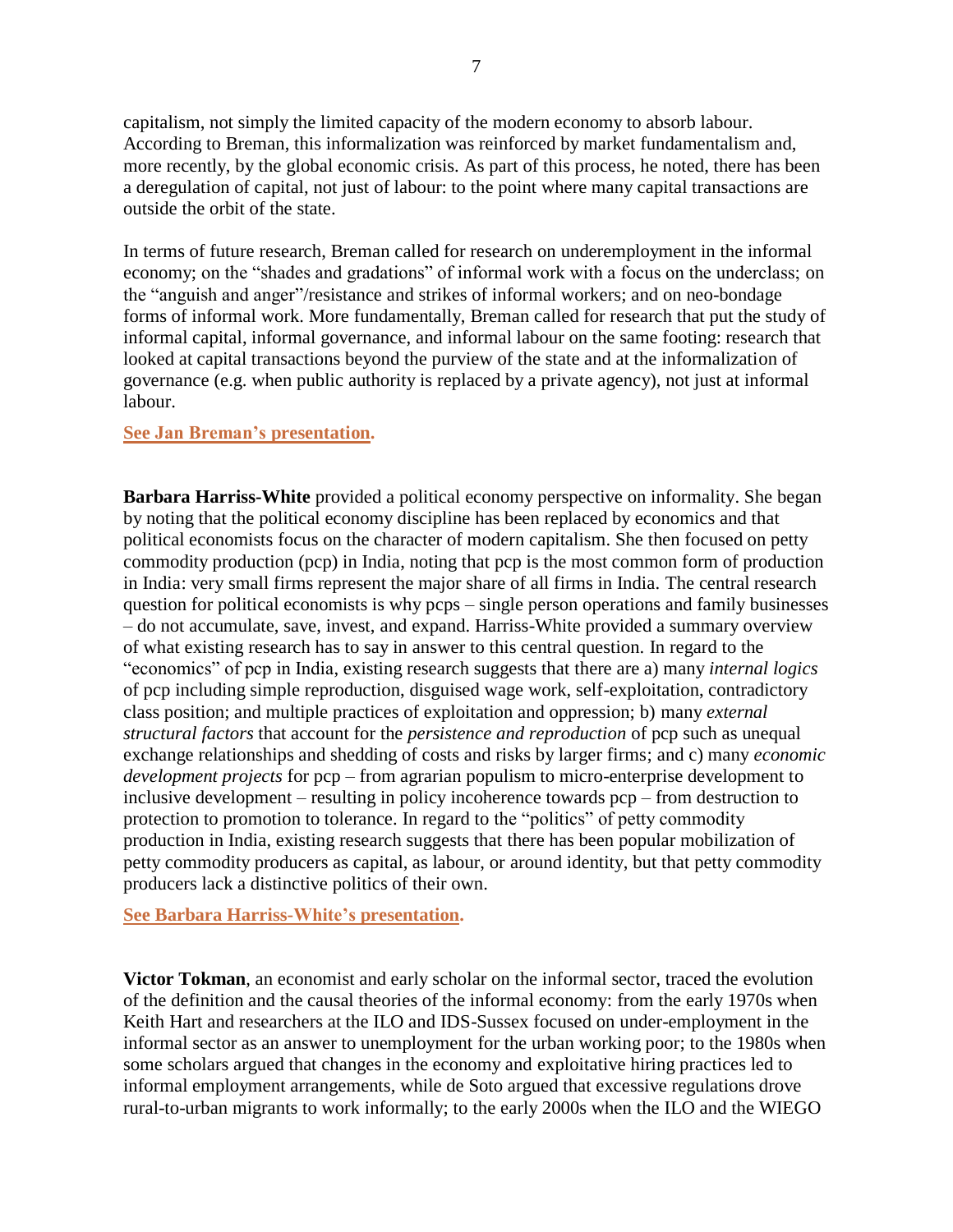network jointly promoted an expanded concept/definition of the informal economy that included informal employment in formal enterprises and households, not just in informal enterprises, and argued that there are different causal explanations for different segments of the informal economy; to the late-2000s when the authors of the World Bank publication on *Informality: Exit and Exclusion* underscored that there are different segments of the informal economy, some of whom chose to exit from the formal economy and others who have been excluded from it.

Tokman concluded with a set of challenges facing the informal economy, each of which is associated with specific policy-related questions that need to be addressed:

- the *informality trap* in developing economies, resulting from labour surplus and insufficient formal job creation
	- o Question: Should there be a single package of labour regulations for all types of firms or should labour regulations be adapted to the compliance capacity of different firms?
- *decentralization of production and labour* processes to increase competitiveness of firms
	- o Questions: can formality expand without affecting comparative advantages? Should all firms in the production chain assume a joint responsibility for compliance with labour obligations?
- *balance between flexibility and security* to increase competitiveness without affecting job security and social protection
	- $\circ$  Questions: which type of "flexicurity" arrangement can ensure that flexibility is accompanied by protection? What strategies respond better to the needs of developing countries?

**[See Victor Tokman's](http://wiego.org/sites/wiego.org/files/resources/files/Tokman-Informality-Sector-to-Economy.pdf) presentation.**

### **Discussion—**

The discussion that followed highlighted several issues, including the importance of…

- distinguishing, for policy purposes, between
	- o B-C and D elements of informal economy
	- o the behaviour and choices of firms versus wage workers
	- o informal employment inside and outside the informal sector and, within selfemployment, between employers, own account operations, and unpaid contributing family workers
	- o dependent and independent petty commodity producers
- measuring all forms of informality to come up with aggregate figures of the size and contribution of the informal economy and, then, distinguishing between the various forms for policy and research purposes
- considering own account workers and unpaid family workers as vulnerable workers (as in the new indicator for Millennium Development Goal # 1)
- considering own account workers + unpaid family workers + causal day labourers + industrial outworkers as a "proxy" for category D in Kanbur's framework and informal employers as a "proxy" for categories B and  $C$
- considering whether "flexicurity" arrangements can work in weak states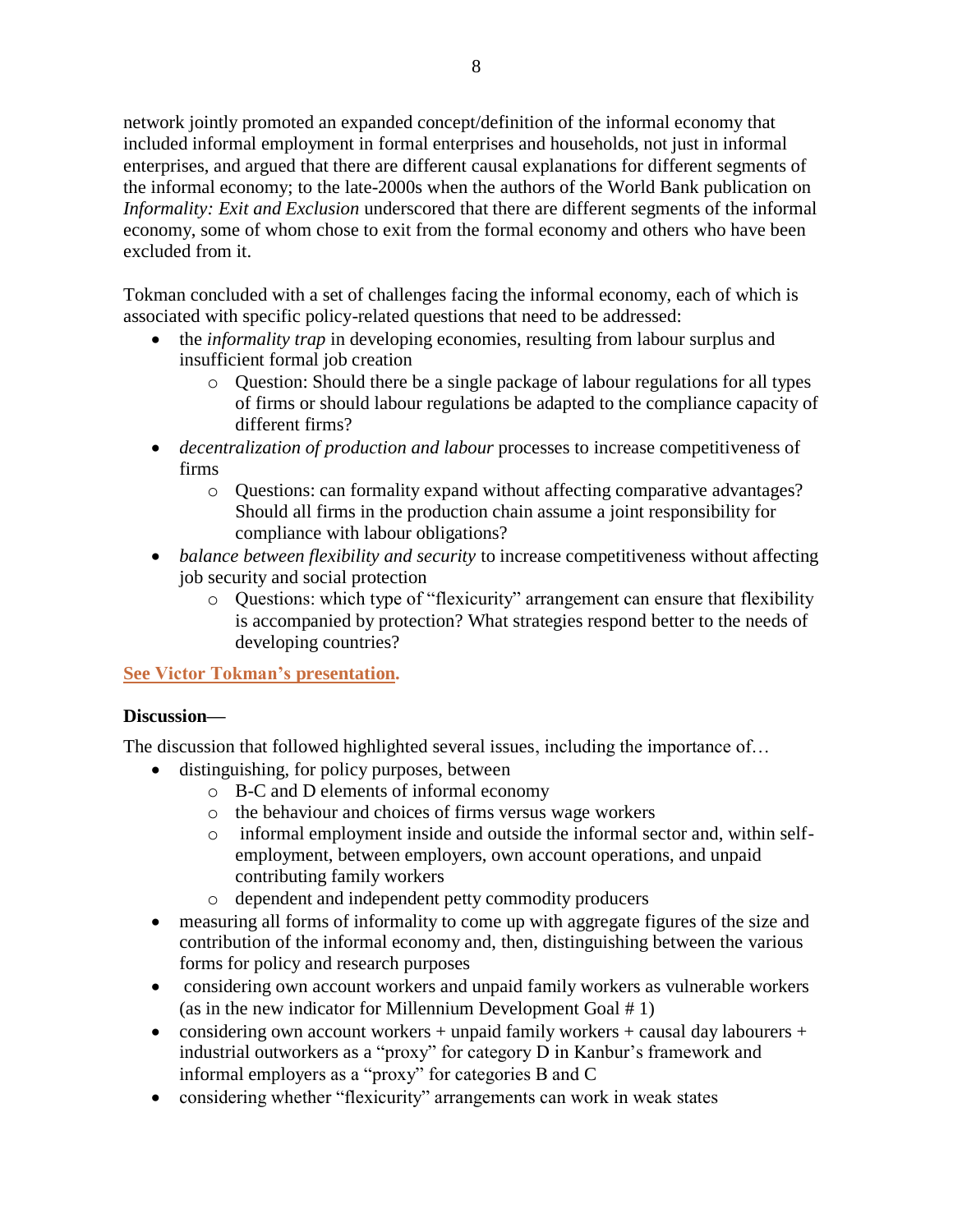- understanding linkages between petty commodity producers and large firms
- considering whether the trend towards "normalizing" informal units, activities, and workers is a political project of capital or an economic project in support of labour
- recognizing that informal workers need rights, including mechanisms for appeal, redress, and enforcing policy decisions
- recognizing that both poor/labour and rich/capital avoid regulations
- recognizing the need to put responsibility for compliance with regulation on capital as well as the state

# *Country Panels*

The panellists for the three country panels – India, Mexico, and South Africa – were asked to address one or more of the following questions, all with a view to identifying key research gaps, questions, and dilemmas:

- What are the key recent trends in the labour markets, especially informal labour markets?
- What categories of informal workers or types of informality (high-end vs. Low-end, voluntary vs. Involuntary) are growing or shrinking?
- What is driving these trends?
- What are the development impacts of these trends? on poverty? inequality? productivity?

## **India Panel** (chaired by Marty Chen)

**Jeemol Unni** presented a summary analysis of recent data on the employment challenge in India and informal employment in particular, jointly prepared with Marty Chen. The first employment challenge is the *quantity* of employment being generated. Employment growth in India slowed down in the late 1990s compared to the late 1980s and early 1990s but has picked up since 2000. But the growth rate of employment is far lower than the GDP growth rate and even the unemployment growth rate. The second employment challenge is the *quality* of employment being generated. As a share of total employment, causal wage employment has declined, regular wage employment is stable, and self-employment has increased significantly. Among regular wage workers, an increased share are informal (i.e. lack protections) and real wages have been fallen. India now has one of the lowest wage-to-value added ratios in the world, Further, a third of the urban self-employed earn less than 2,000 rupees per month and 40 per cent of the rural self-employed earn less than 1,500 rupees per month. In sum, 93 per cent of the workforce in India is informally employed, nearly 85 per cent of enterprises have only family workers, and underemployment in the informal economy is a real concern.

**[See Jeemol Unni's](http://wiego.org/sites/wiego.org/files/resources/files/Unni-India-Panel.pdf) presentation.**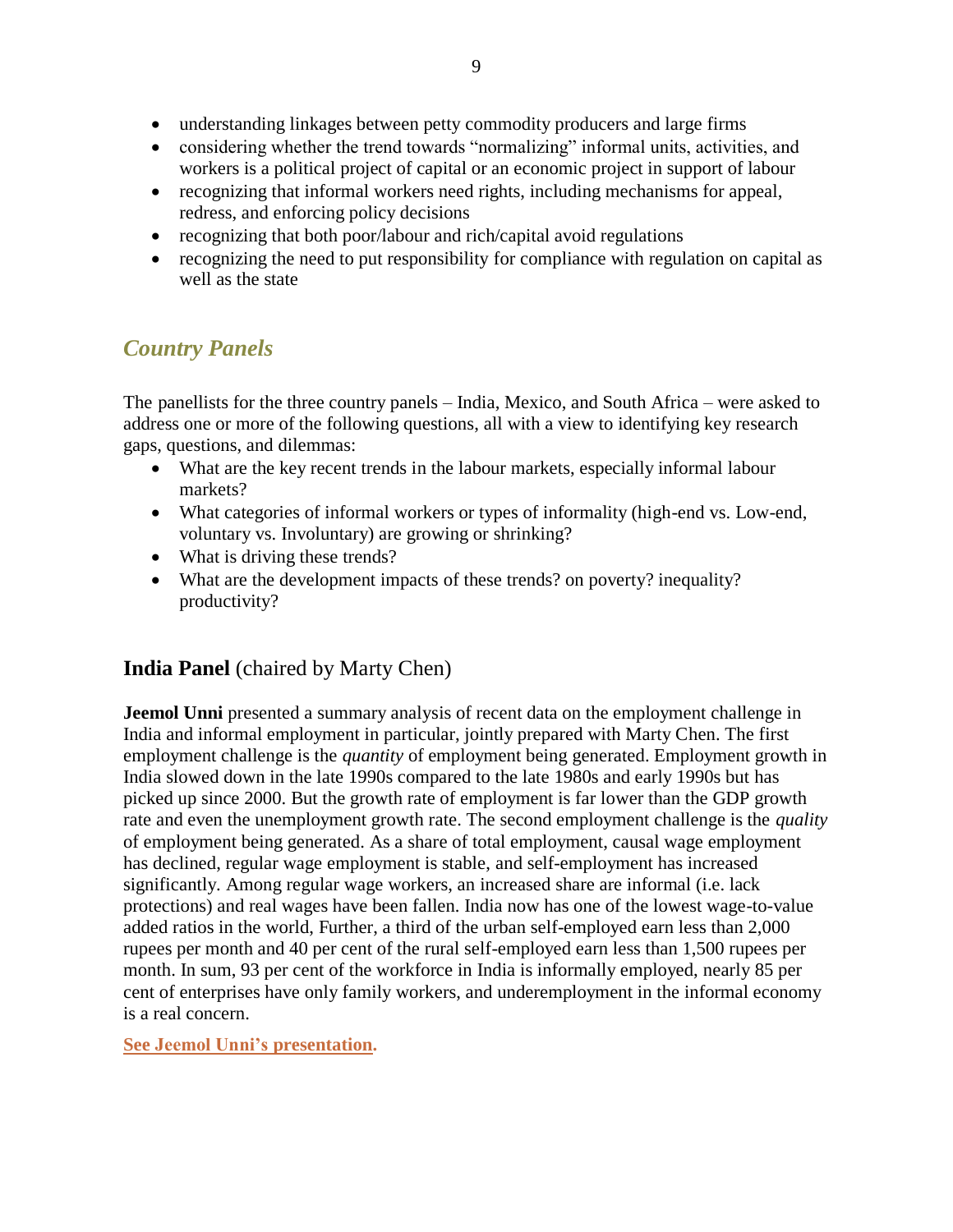**Saibal Kar** reported on a series of papers which attempt to formalize with theoretical economic models the interactions between formal and informal sectors. The interactions that are modelled include (i) the informal sector produces intermediate goods which are used in the formal sector to produce final goods that are internationally traded and (ii) different degrees of capital mobility between the formal and informal sectors (ranking from no movement at all to free mobility). Using the techniques of multi-sector analyses and international trade theory, a number of propositions are derived and then tested on Indian data. The empirical results highlighted in the presentation were that (i) urban poverty is affected significantly by the informal wage and that (ii) a key determinant of the urban informal wage is how mobile capital is between formal and informal sectors.

**See Saibal Kar's [presentation.](http://wiego.org/sites/wiego.org/files/resources/files/Kar-India-Panel.pdf)**

**Ratna Sudarshan** addressed the third question posed to the panellists: what are the development impacts of employment trends on poverty, inequality, and productivity in India? There is a lack of consensus about the impact of economic growth on poverty in India. In rural India, the Below the Poverty Line census suggests that 75 per cent of the rural population is poor. The National Rural Employment Guarantee Act provides a rural safety net but the wages paid are well below wages in the formal economy. There is consensus that inequality has gone up in India. Outsourcing of economic activities at the lower end of production chains has contributed to the growing inequality. The simultaneous growth of both high- and low-end services has probably also contributed to the growing inequality. There is also a general consensus that the informal economy is associated with low productivity. But informality can contribute to growth: e.g. it can generate stronger entrepreneurship. Sudarshan concluded that there is a need to better understand what it is about the Indian economy and polity that not only creates new forms of informality but also sustains traditional forms of informality. There are strong barriers to entry into the formal economy, including lack of technical skills training but also the influence of social networks. More needs to be known and understood about what changes would facilitate formalization of the informal: in the formal economy, the formal regulatory environment, the skills certification process, and traditional social norms.

**[See Ratna Sudarshan's](http://wiego.org/sites/wiego.org/files/resources/files/Sudarshan-India-Panel.pdf) presentation.**

### **Discussion—**

The discussion that followed highlighted the need to understand or consider:

- the development trajectory for the D category of the informal economy
- the relationship between migration and informality, including how much of migration is circular
- the proportion of informality that is due to lack of skills versus lack of formal jobs
- the rationing of jobs in the formal economy: the lack of jobs in A
- the structure of the economy and whether/how it is driving employment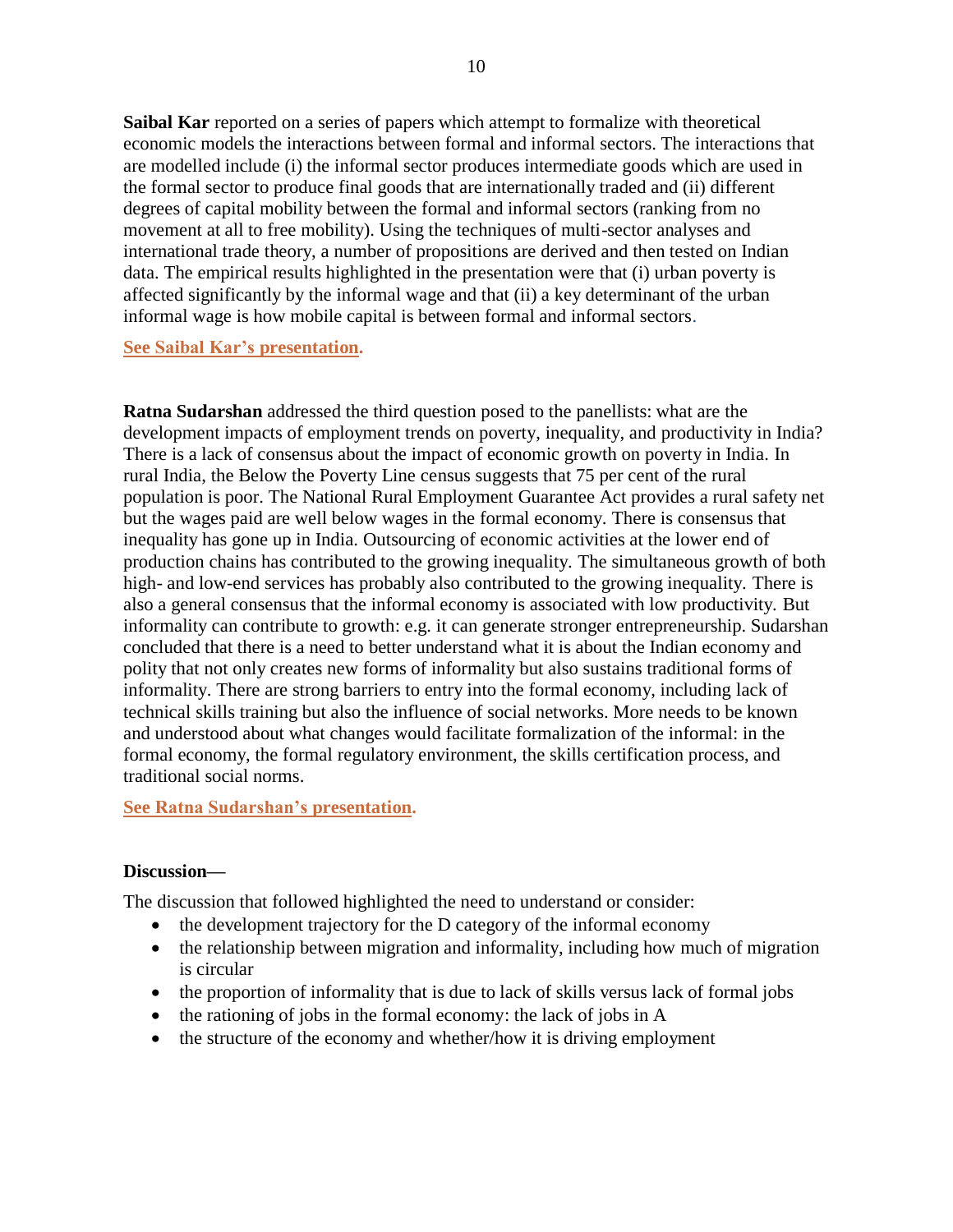### **Mexico Panel** (chaired by Victor Tokman)

**Rodrigo Negrete** presented an overview of informal employment. He first provided a statistical map of informal employment, the informal sector (enterprises) and the emergent part of the phenomenon, that is informal employment in formal sector firms. All these forms of employment share the following characteristics: 1) there is no way for people to make the institutional framework to work in their favor, guaranteeing contracts, or labour rights; 2) there is high exposure to economic contingency; 3) there is high risk of losing all of one's assets; and 4) there is a vulnerability trap making it difficult to mature as economic unit or labourer.

Seven salient characteristics of informal employment are the following: Informal employment is nearly 60 per cent of total employment but it is no longer concentrated in informal enterprises. In recent years, informal employment *within* the formal sector – the informalization of employment relationships—has grown to account for 50 per cent of all informal employment. Within informal employment, women still concentrate in the informal sector, particularly in survival activities in own account self-employment. There are striking demographic differences between informal sector employment and informal employment within the formal sector; informal sector workers are older on the whole, and more evenly distributed in terms of sex, relative to formal sector informal workers. The economic crisis has triggered a pattern of exit from formal wage employment to informal wage employment – a pattern not occurring prior to it. The crisis has also triggered job growth in the informal *sector*, which had been stable prior to it. Still, the buffer effect of informal *sector* employment on the unemployment rate seems to be weaker than the buffer effect of informal *employment* in the formal sector. This presentation, with detailed statistics, and all other conference presentations will be made available on the WIEGO website: under WIEGO/Special Initiatives and Informal Economy/History & Debates.

**[See Rodrigo Negrete's](http://wiego.org/sites/wiego.org/files/resources/files/Negrete-Mexico-Panel.pdf) presentation.**

**Berenice Ramirez Lopez** focused on changes in employment and their implications for social protection. Since the 1980s, economic reforms have opened the economy, putting the private sector and support of private markets at the center of decision making. Exports have been central to activity (*maquiladora* sector) while small- and medium-sized enterprises have grown and serve the domestic market. Economic growth has been low, averaging 2.9 per cent yearly. Employment growth has been low, particularly that of formal employment, and has lagged behind the growth of the labour force. The workforce has been affected by several changes in regulation and social protection. Labour law per se is not well enforced. Importantly, there is a lack of health and social security services. Increasing numbers of workers do not contribute to old age pensions, risking poverty and lack of health coverage in old age. Lack of access to social protection has occurred primarily because of outsourcing and other patterns of employment within formal sector firms. Employer and employee contributions into the retirement and social security system (IMSS) have decreased, in spite of reforms to the system. Social protection policies that have been implemented help but only provide minimal services. They cover certain health services and provide an individual accumulation account for old age (but do not cover work related injuries, disabilities,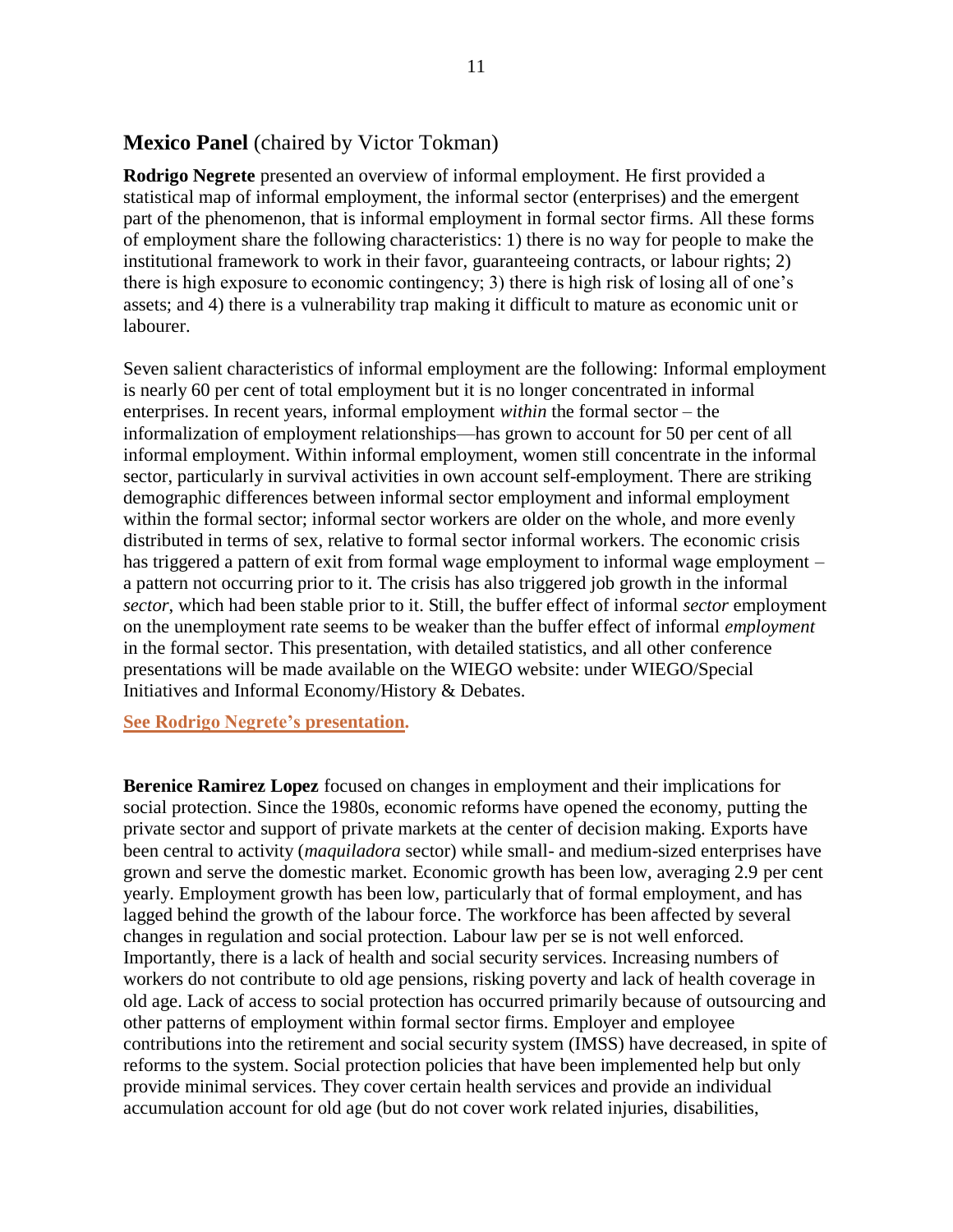childcare, or education/cultural supports as formal worker have). Workers who have precarious employment do not make sufficient contributions into pension schemes nor do they save adequately for retirement. Furthermore, individual retirement accounts are subject to commission fees and exposed to risk from market fluctuations.

Berenice Ramirez Lopez argued that the part of the informal economy that requires attention is the growth of informal employment within formal sector firms. In her view, with proper enforcement of constitutional, labour, and social laws, about 7 million workers would have access to social protection. They are being excluded because of arrangements such as outsourcing. She concluded that the problems highlighted are not created by over-regulation; they have arisen in a time of deregulation and reform and are due to the lack of enforcement and/or evasion of legal standards.

### **[See Berenice Ramirez Lopez's](http://wiego.org/sites/wiego.org/files/resources/files/Ramirez-Lopez-Mexico-Panel.pdf) presentation.**

**Juan Carlos Moreno** focused on recent macro trends affecting the quality of employment in the country. Over the last three decades, Mexico, the poster child of the "Washington" Consensus" has experienced little growth and little or no job creation as well as high levels of migration to the US. With the crisis, migration has dropped from an annual level of 500,000 to about 100,000 or less; the loss of this escape valve will increase pressure on labour markets and cause the loss of remittances. In addition, there has been a policy shift toward deregulation of labour markets, lowering the minimum wage and repressing union activity. Relevant demographic changes include increased labour market participation of women, aging of the workforce, and the growth of young people who neither work nor are enrolled in school, and thus prone to illegal activity (e.g. drug gangs).

The Mexican GDP is at its 1950 level in real terms, and the gap between Mexico and the OECD average has grown. Why? Manufacturing has collapsed with drastic cuts in public and private investment, as well as the disappearance of industrial policy and of financial mediation. With the appreciation of the exchange rate, it has become more difficult for manufacturing to produce tradable goods. While Mexico is still a successful exporter, its imports have grown ("export leading import growth") resulting in limited growth in valueadded. A few firms are well linked to the global economy but the rest of the economy is lagging.

There are clear links between the lack of growth, informal economy, poverty, and inequality. With no growth, there is more informal employment. Workers are less capable of accumulating, particularly given difficult credit market conditions. In turn, this dynamic does not feed growth in demand and investment. The recent crisis has been particularly severe, with a drop of GDP of 6.9 per cent, the steepest of any country with severe effects on poverty and worsening inequality. Juan Carlos Moreno concluded by emphasizing that the lack of growth and job creation has to do with the political economy as well as policy mindset. Employment is rated by the population as a concern even greater than personal security but there is a policy commitment to deregulate labour markets, and reduce taxes, with the negative impacts just described.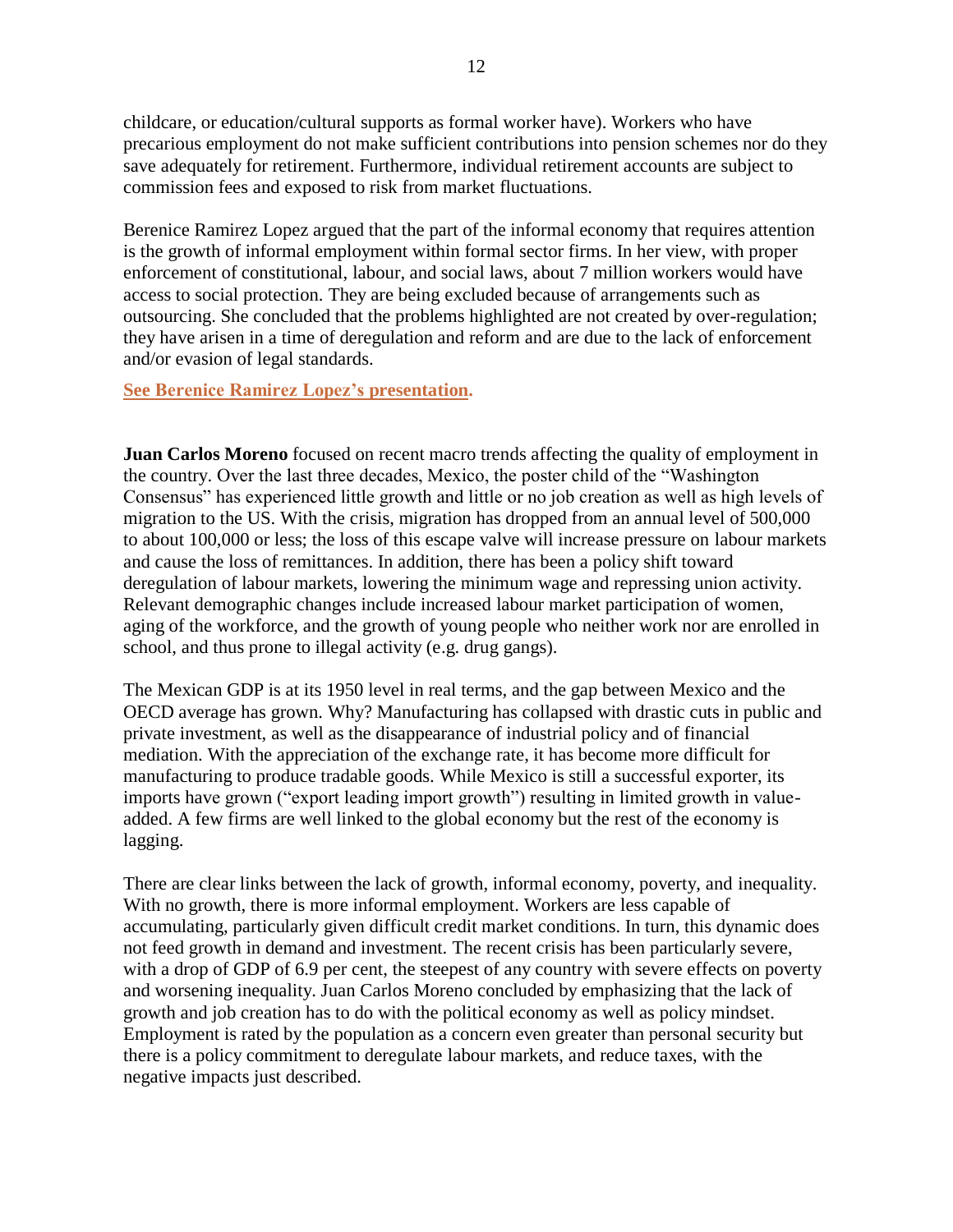### **Discussion –**

The discussion that followed highlighted several issues, including the importance of…

- The definition of informal employment: as applied in Mexico, independent workers are classified based on the nature of the economic unit (sector) and dependent/wage workers are classified based on employment conditions, employment contract and/or registration with the national system of social protection.
- Regarding the different gender and age profile of the self-employed as compared to informal wage workers, Negrete pointed out that women might concentrate in informal self-employed because they find it difficult to access formal sector jobs. Their employment choices might be narrowed by delay or interruption in their labour force participation due to reproductive responsibilities.
- The long term income effect of being unregistered (informal), including the loss of retirement income.
- The context of deregulation over 30 years which has made it difficult for works to organize and have militant unions, and to resist further deregulation of employment conditions.
- The role of taxation policy, for example proposals to reduce the VAT from 16 to 13 per cent, is only relevant if there are incentives for unregistered businesses to register.

## **South Africa Panel** (chaired by Caroline Skinner)

Derek Yu's presentation addressed issues to do with measurement of informal work. The next two panel presentations, by Kate Philip and by Andries du Toit/David Neves, were framed around the deeply structural nature of poverty and inequality in South Africa, and what this means for people who work in the informal economy, and for government strategies to address the problem.

How many in South Africa's labour force work informally? **Derek Yu** addressed the measurement of the informal economy in South Africa, tracing the change in approaches between 1995 and 2007, including changes introduced by the official statistics service, StatsSA. Changes were made in the Labour Force Survey about a) how questions about formal/informal employment were posed, from an enterprise-based definition only, to one that included registration for income tax and VAT; and b) from an annual survey, to a shorter survey administered quarterly. Based on recent data, "typical" informal workers were characterized as black, self-employed, aged 25 to 44, without matric (high school graduation), with monthly earnings of about R1000 (at 2000 prices), and in unskilled elementary occupations in the wholesale and retail sectors.

### **[See Derek Yu's](http://wiego.org/sites/wiego.org/files/resources/files/Yu-SAfrica-Panel.pdf) presentation.**

How can the exceptionally high levels of unemployment in South Africa be reconciled with the relatively small size of the informal economy and small enterprises? **Kate Philip** confronted this apparent conundrum. Some of the answers lie in how structural inequality impacts on opportunities at the margins. Apartheid facilitated the growth and development of a highly formalized core economy that penetrated deep into rural areas, where landlessness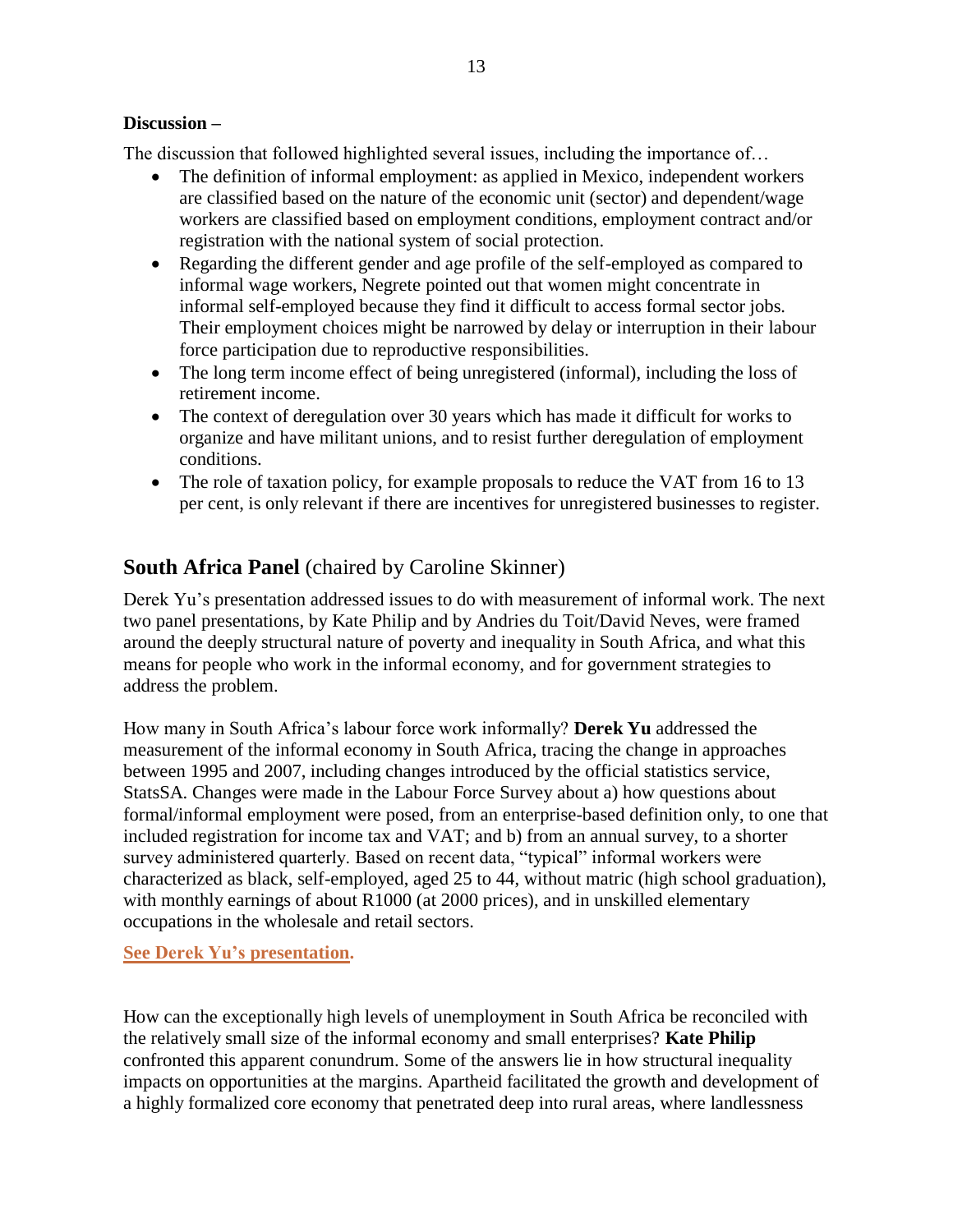and land policies disallowed the majority of South Africans from working the land. The concept of "the two economies," or calling the informal economy "the second economy," masks the fact that both ends of the spectrum are the outcome of common processes of power and distribution. It is difficult for informal operators at the margins to access wider markets, as this requires enforceable contracts; also, entry into wider value chains and markets often needs intermediary forms of organization and co-ordination. Employment creation "from below" – through micro-enterprise or self employment – faces significant structural constraints and is a poverty trap for many. The need is to facilitate forms of economic participation where markets fail to do so. There is a role for public employment schemes such as the employment guarantee programme in India; the new South African Community Work programme, which gives regular and predictable access to a minimum level of work (two days per week) will complement other livelihood strategies, and create and/or sustain the economic agency of individuals.

### **[See Kate Philip's](http://wiego.org/sites/wiego.org/files/resources/files/Philip-SAfrica-Panel.pdf) presentation.**

**Andries du Toit and David Neves**, like Kate Philip, focused on the key strategies and mechanisms, as well as constraints, that inform the choices and behaviour of poorer South Africans, especially informally self-employed people at the margins of the South African economy. The South African government, in its present economic policies and programmes, ignores the centuries-long process during which black South Africans were dispossessed and marginalized; analysts of poverty and inequality who focus on "survivalist strategies" underestimate the vitality and subtlety of adaptive responses by poorer informal workers. In particular, people move between households in rural and urban areas to take advantage of opportunities that arise; they use social networks in reciprocal exchanges as a way of protecting against shocks; and, as also emphasized by Kate Philip, use the cash transfers for elderly people with disabilities and children in shoring up support. The mobility, network exchanges and the cash transfers then combine with the interaction between informal and formal employment, to create adaptive and subtle mechanisms that are under-estimated in the stereotyped notion of "survivalism."

**[See du Toit and Neves](http://wiego.org/sites/wiego.org/files/resources/files/du-Toit-Neves-SAfrica-Panel.pdf) presentation.**

### **Discussion –**

The discussion that followed the panel presentations included a focus on…

- the need to expand the theme of mobility to include the movement of cross-border migrants, and particularly of those who move from other parts of the African continents into South Africa, and to understand better the informal-formal economy linkages they engage in, and recognize how their entrepreneurialism is actively opposed by the state
- $\bullet$  the need to think about other ways of creating employment than relying on "the market" – South Africa needs to learn more from India's employment guarantee scheme in this regard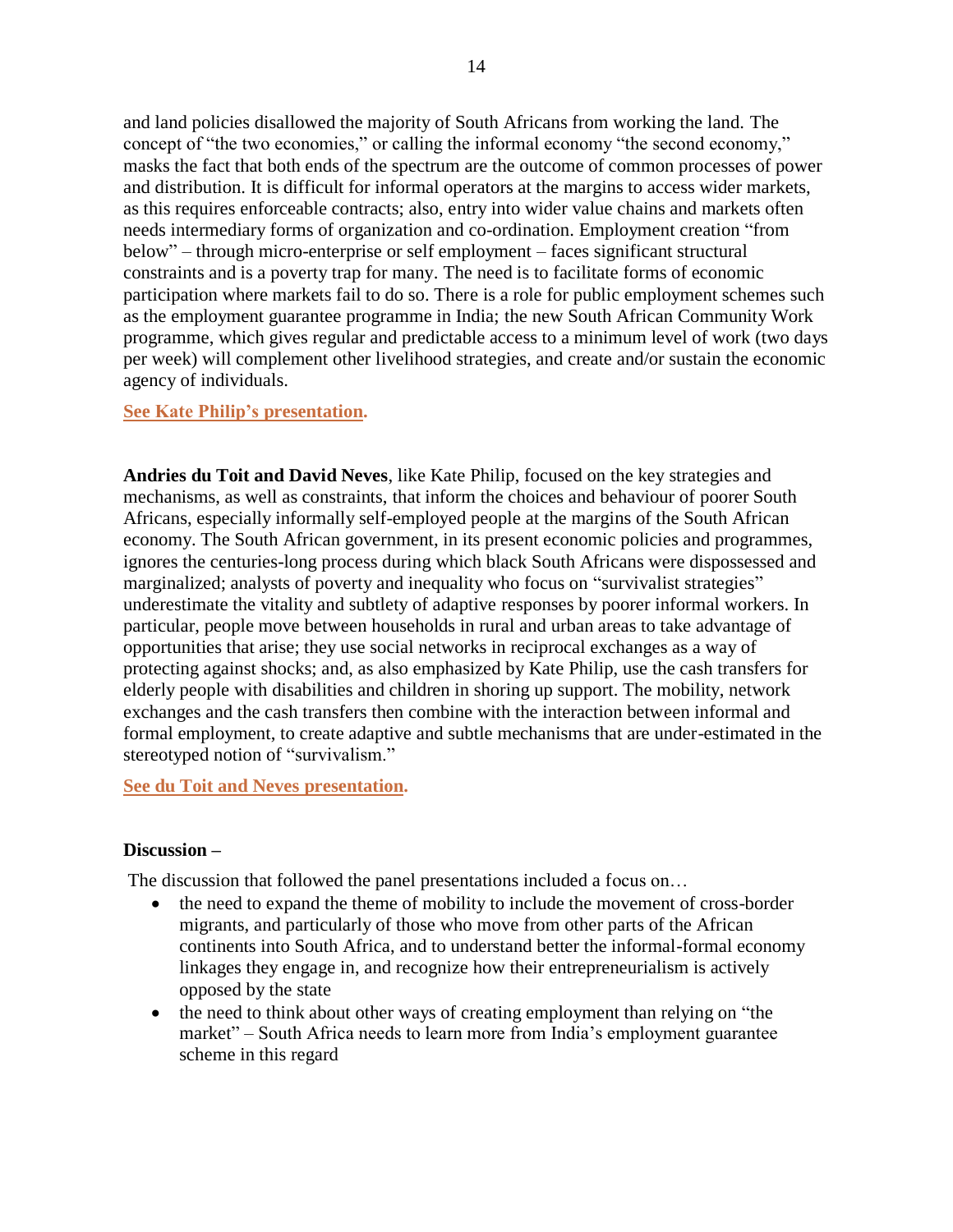- $\bullet$  the need to better understand the institutions that govern the informal economy so that there could better understanding of intermediation mechanisms that could be more effective in including informal enterprises under advantageous conditions
- the need to be clearer about assumptions made in the counting of employment (formal and informal) and unemployment – different methods yield very different results in numbers unemployed, and in the informal economy

# *Country Break-Out Groups*

After the country panels, participants broke into country groups to further discuss implications of the panel presentations for future research.

The **India** break-out group focused mainly on data and methods. There was a general consensus that *macro data*, the data collected in large national surveys, are good for capturing certain indicators such as wages and productivity, but are not well suited to capturing processes and relationships of production and exchange or to track mobility and patterns over time. For example, macro data do not capture seasonal and circular migration, which takes place largely in the informal economy. *Micro data*, the data generated by local field studies, are needed to capture categories of informal workers, production-exchange relationships, and patterns over time. Micro-studies can also be used to help pose better questions in the large national surveys. Also, the macro-surveys should be administered more regularly using longitudinal panel data sets. There was also an expressed need for city-level surveys.

The **Mexico** break-out group identified the following priorities. First is the puzzle of responsibility for occupational health and safety and for environmental safety. Regarding health and safety, a key priority is to identify where responsibility lies for ensuring that these concerns are addressed in the informal economy. Informal workers are not covered by labour standards, the usual mechanism for enforcement of safety. A corollary priority is to document cases of policy interventions, their successes and unintended consequences. A better understanding of the implications of environmental concerns for informal workers, as well as the environmental impacts of informal activities, is required. A priority is to determine where environmental responsibility lies. In all, a salient question is: where workers have no protection, what is the responsibility of the state? Are cross-firm responsibility mechanisms possible? A second research puzzle and priority is to understand the enterprise dynamics that have given rise to the growth of informal wage employment in formal sector firms and also the differentiation of access to social protection even across formal workers within firms. It is also to understand how these firm-level dynamics interact with the discourse surrounding further deregulation. A third priority is exploring whether there are linkages between the formal and informal economies, for example through the bi-directional exchange of traded goods. A related concern is to understand whether and how some informal activities relate to illegal activities – while recognizing that the informal economy is increasingly conflated with illegality in public discourse. Understanding how the complex net of business relationships that underlie petty production links to organized crime is important, though difficult to study.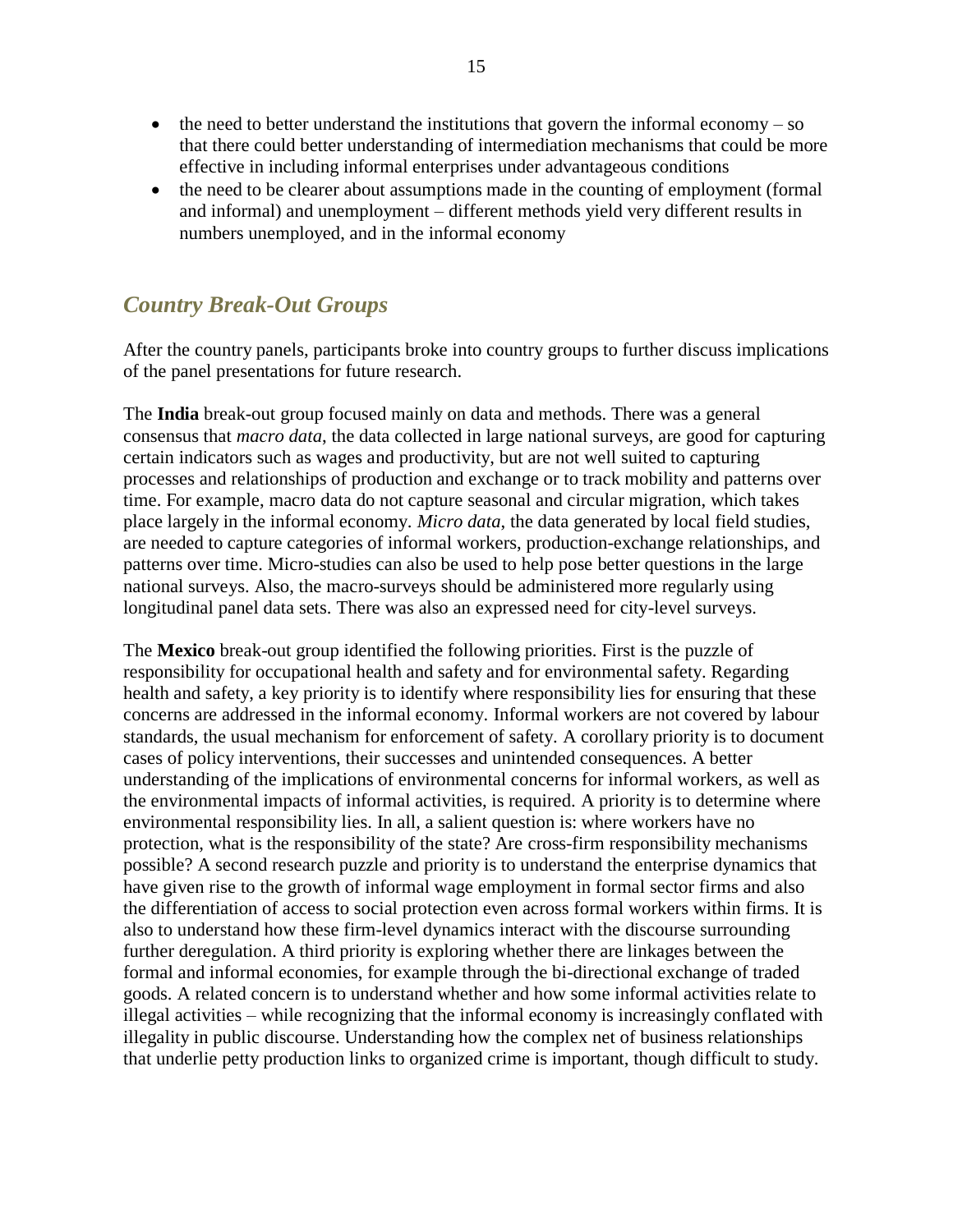**The South Africa** break-out group spent most of its time on a measured debate about the concept "informality." For some, it artificially imposes a dividing line on the idea of continuum within the economy, with a spectrum from more informal to more formal work. Others strongly defended the term, not just for statistical purposes, but also because it helps understand how commodity chains are organized, and keeps open the space for recognition that there are forms of economic institutions outside the formal economy. How workers define themselves – as workers or as entrepreneurs – will have an impact on their power relationships with other informal workers, and with the formal economy. Further, ways of organizing workers in the informal economy are going to be different to traditional trade union ways of organizing. There needs to be a better understanding at the micro level of how informal institutions work, of how informal distribution networks operate, and of informal institutions within the formal sector.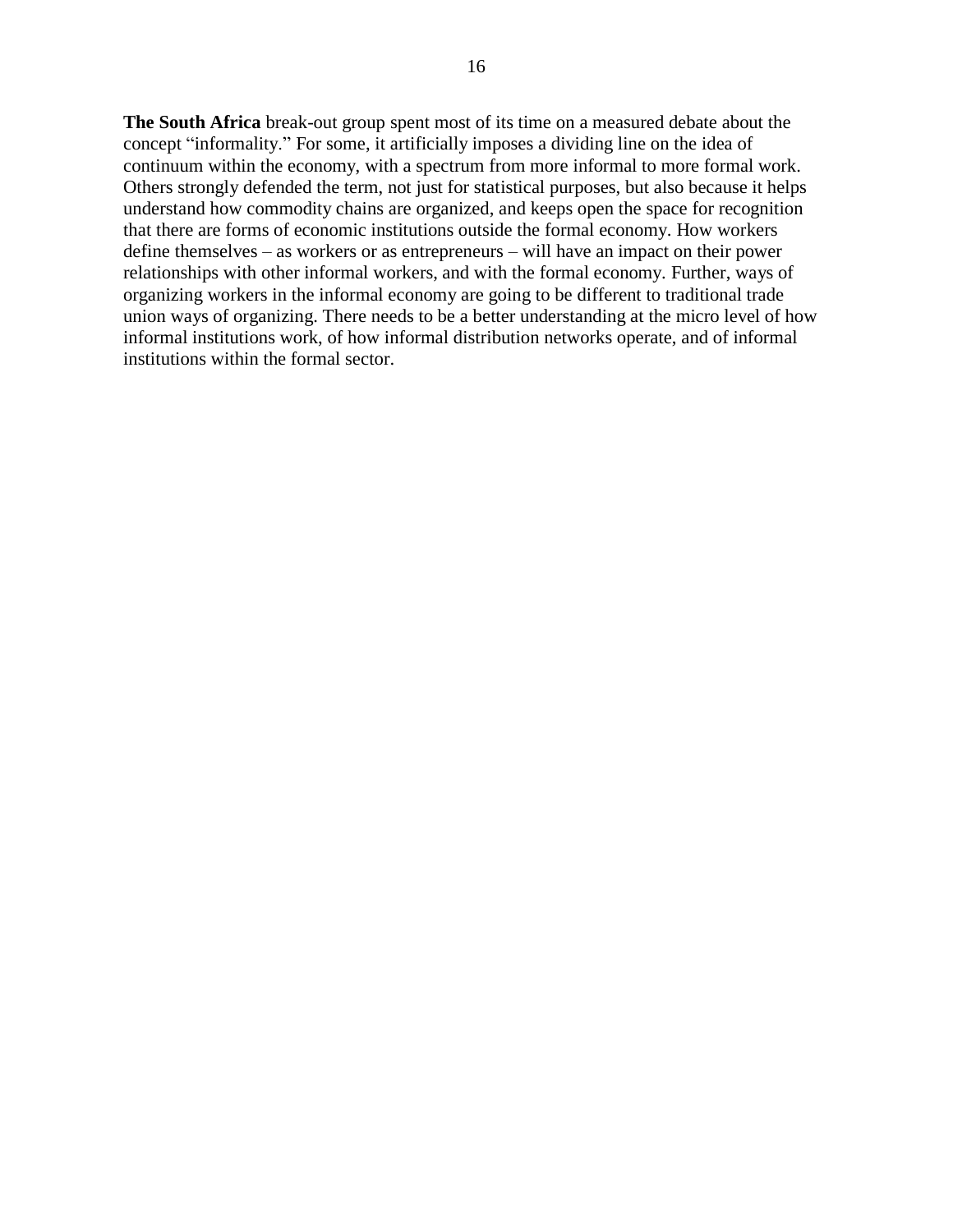# **Conference Day # 2**

# *Thematic Panels*

The panellists in the four thematic sessions were asked to reflect on one or more questions specific to their panel – all with a view to identifying key topics and questions for future research:

### **Informality and Development** (chaired by Marty Chen)

The questions posed to those on this panel were:

- How do you see the relationship between growth and informality? What types of informal activities/informal employment persist despite gains in economic growth and industrialization? What types of growth – in which sectors - are associated with the rise of informal enterprises and/or informal/non-standard jobs?
- How do you see the relationship between informal employment and income or consumption poverty? Which segments of the informal labour market are most likely to have low earnings and be from poor households?
- What do you think needs to be better understood about the relationship between informality, growth, and poverty? What are the key research puzzles and gaps that need to be addressed?

**Gary Fields** spoke about the growth-poverty-informality nexus. He began by stating that, in the great majority of cases, when economic growth takes place, the rate of poverty falls: but not for all individuals and groups. He went on to state that less is known about the growthpoverty-informality nexus in large part because there are inconsistent links between definition and measurement. He then noted that, in all three countries featured in the conference, the level of informality has stayed within a few percentage points over time despite different levels of economic growth: informal employment represents around 93 per cent of total employment in India, 60 per cent in Mexico, and 20 per cent in South Africa. Fields concluded his remarks with two sets of questions that need to be answered:

### *Questions to Researchers*

- How does the extent of informal employment change with economic growth?
- How do earnings among those in informal employment change with economic growth a) absolutely and b) relative to earnings elsewhere?
- To what extent do households that escape poverty do so by a) earning more within informal employment vs. b) getting out of informal employment?

### *Questions to Policy Makers*

 What specific labour market objective/s are you trying to achieve and by what welfare economic criterion or criteria will you decide if your objective/s is/are being achieved?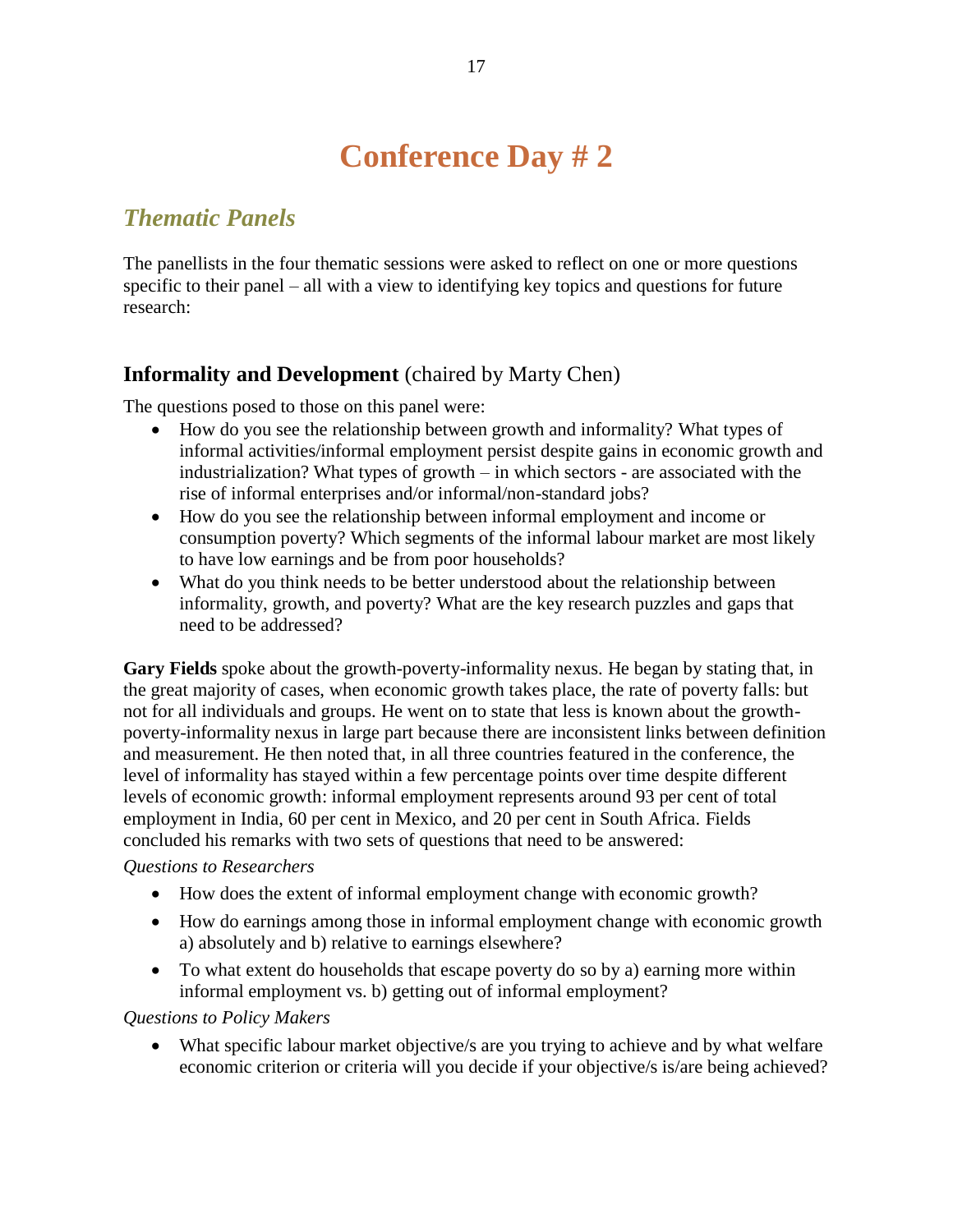- What is the labour market model you are using to analyze the effects of the proposed policy?
- What is the empirical evidence favouring one view of labour market functioning over another?

**[See Gary Fields' Informality and Development](http://wiego.org/sites/wiego.org/files/resources/files/Fields-Informality-Devt.pdf) presentation**.

**Pierella Paci** also addressed the relationship between growth-poverty-informality, focusing on key research puzzles and gaps that need to be addressed. She presented several widely-held assumptions about informality that have been challenged or at least complicated by recent research findings: a) *growth reduces informality* – but there is a good deal of variation that we don't fully understand: b) *poverty and informality are strongly correlated* – but consider the case of Rwanda where there are key differences in earnings by education level in the tertiary sector, but not in the primary sector; and the case of Madagascar where the differences in formal and informal earnings are not great for men, but are significant for women; and, finally, c) *informality reduces growth* – but there is such variance across countries it is difficult to answer this question. Paci concluded that there is a need for further research to test these and other assumptions about the growth-poverty-informality nexus: what explains the outliers? is lower informality better than higher informality? does lower informality mean lower poverty? In terms of policy, Paci asked whether we need to move informal workers out of informal employment. Or do we need of increase earnings within the informal economy? Or do we need to move those in informal employment from tertiary activities, such as retail trade, to other sectors?

**[See Pierella Paci's Informality and Development](http://wiego.org/sites/wiego.org/files/resources/files/Paci-Informality-Devt.pdf) presentation**.

**Suman Bery** explored two related questions: what are the implications of informality for development strategy and for future research? In terms of development strategy, Bery queried whether informality should matter more in higher income and more urbanized economies. Is informality a symptom, a disease, or the "new normal," and why? The goals of policy, he stated, should be to increase real labour incomes, expand employment opportunities (both formal and informal), and to facilitate occupational and spatial mobility. In the case of India, he argued that there is a need to address the "missing middle" of manufacturing – resulting from the increasing capital intensity of the sector – and to understand the vast services sector. In terms of future research, Bery called for richer data-sets that would help us understand the choices and behaviour of various segments of the labour force as well as the interventions that would best assist them to increase their life-choices and the return to their labour. He also noted that it would be a mistake to ignore macro issues, such as the real exchange rate. He concluded with a call for a better understanding of the various categories of services – as these may be more powerful than assumed in providing a pathway out of poverty.

**[See Suman Bery's Informality and Development](http://wiego.org/sites/wiego.org/files/resources/files/Bery-Informality-Devt.pdf) presentation**.

**Lin Lim** began by noting that the notion that the informal economy is resilient during crises is a myth – rather, the informal economy suffers over-crowding and heightened competition. She then considered the implications for informal enterprises and informal employment of the post-crisis development paradigm in Asia. Despite strong economic recovery, there is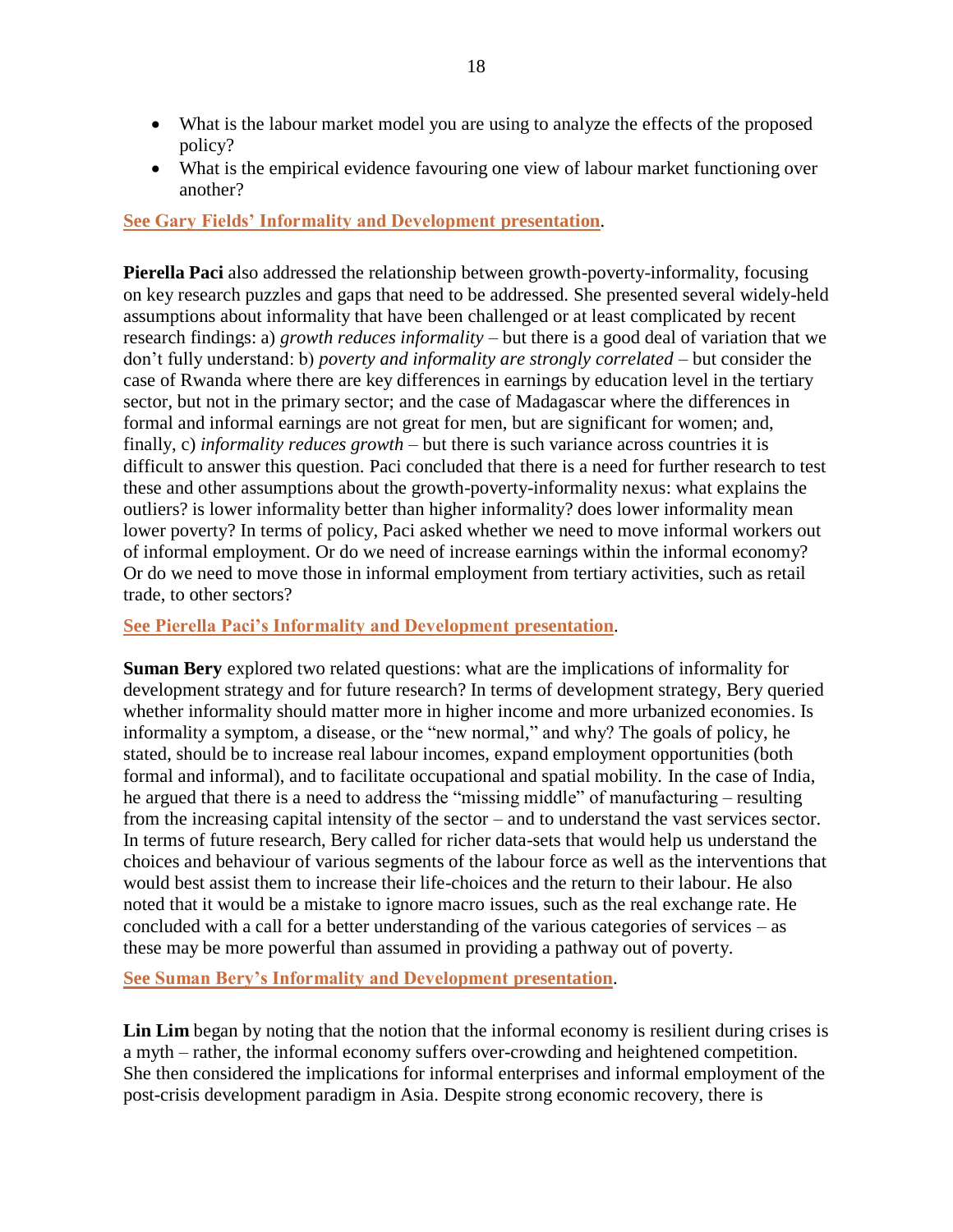persistent high unemployment and informal employment in Asia and that employment growth has been mainly in services, not manufacturing. The research challenge is to track post-crisis informal employment in services, new growth sectors, and formal enterprises. For three key pillars of the new paradigm, Lim summarized trends in Asia and posed research issues, as follows:

- *Private-Sector Domestic-Led Growth* the post-crisis paradigm calls for private sector and domestic-led growth, reducing reliance on exports and expanding the Asian middle class. The research challenges are to track a) whether support to private investments will include support to informal enterprises; b) the differential impact of domestic consumption vs. exports on informal employment; and c) demand for personalized services, including paid domestic help, with the projected growth of the middle class.
- *Environmental Sustainability and Green Jobs* the post-crisis paradigm calls for setting economies along low-carbon, climate-resilient paths by changing patterns of production, consumption, and employment and strengthening climate change finance mechanisms. The research challenges are to track a) who loses jobs and where; b) whether there are job opportunities for informal workers; c) whether green jobs are decent jobs; and d) whether the transition is fair for informal enterprises and workers.
- *Regional Integration and Trade* the post-crisis paradigm calls for increasing intra-Asian flows of trade, investment, and finance. In terms of labour flow, the free mobility within the ASEAN community will be mainly for business people and skilled labour. The research challenges are to track a) the effects of regional versus more global trade on informal employment; b) the insertion/exclusion of informal workers in regional value chains; and c) the implications for labour migration and the working poor.

### **[See Lin Lim's Informality and Development](http://wiego.org/sites/wiego.org/files/resources/files/Lim-Informality-Devt.pdf) presentation**.

### **Discussion –**

The discussion after these presentations began with a debate whether economic growth leads to poverty reduction, including the fact that poverty measurement is hotly contested in many countries, including India. Other issues raised included:

- the need to consider *heterogeneity within* informal economy when considering links between growth, poverty, and informality
- the need to bring in macro factors in considering these linkages
- $\bullet$  the pros and cons of social cost-benefit analysis as a methodology as the results are highly sensitive to the assumptions used in the analysis

## **Informality and Regulation** (chaired by Ravi Kanbur)

The questions posed to panellists on this panel were:

- How do enterprise registration and commercial laws interact with and structure the number, size, and nature of informal enterprises?
- How do labour standards and social protection interact with and structure the number and nature of informal/non-standard jobs?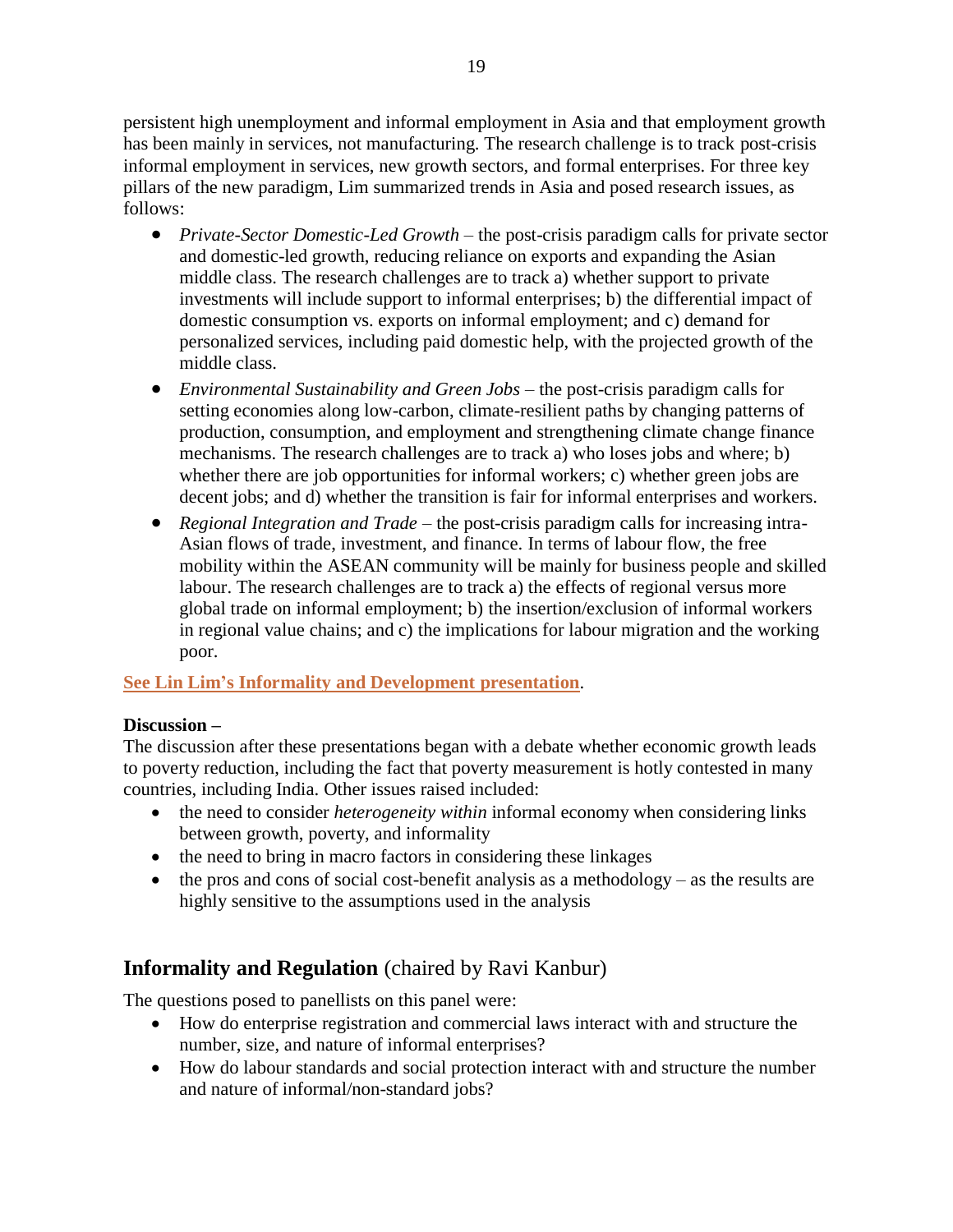What sets of regulations, laws, or rights are most relevant and have the most bearing for different categories of informal workers?

**Saibal Kar** reported on a line of research which tries to estimate determinants of variations in informal employment across Indian states. The primary question he addressed is: could corruption at the state level explain poor regulatory activities and hence proliferation of informality?

In his analysis, the fraction of the labour force in a state that is informal is regressed against a number of explanatory variables including the state domestic product and a measure of corruption. (Endogeneity issues are addressed using econometric instrumental variable techniques.) The measure of corruption came from a Transparency International source. The measures for informal work include all informal activities (informal manufacturing as well as street vending).

A key finding is that the higher the level of corruption in a state, the higher the level of informality. This relationship is explained partly through the non-enforcement of formal sector regulations. Saibal Kar posited that governments who are unable to remove regulations directly because of the resistance of vested formal sector interests, can still achieve the same effect – a deregulated environment – by not enforcing regulations and condoning the corruption that goes with non-enforcement.

**[See Saibal Kar's presentation](http://wiego.org/sites/wiego.org/files/resources/files/Kar-Regulation-Inf-Econ.pdf)** on Informality and Regulation.

**Jan Theron** approached the questions with a lawyer's "lens," noting that lawyers and nonlawyers do not mean the same thing by regulation, and this difference has bearing on understanding regulation and informality. Informality is a concept defined in terms of regulation, but it is important to be clear about what is meant by regulation. Lawyers are concerned with contents, not the form of regulation. They cannot talk of regulation without looking at compliance and enforcement. By enforcement, Theron means not only the court system but more broadly the policy environment that underpins the law. This notion is especially important in the sphere of labour regulation where, without organization, any regulation is largely ineffective due to the nature of the state. For example, the neoliberal consensus over the past 30 years has whittled down the role of the state. Regulation, therefore, cannot be read from the text of the law. The relationship between the law and the economy is complex. Is informality an effect of a certain state of enterprise formation or is it a cause?

The common dichotomy drawn between commercial law and labour law is problematic. Within the law, there is a hierarchy of rules. At the apex is property law, and taxation law. Competition law plays an enormous role and structures the enterprises in a particular way. Then comes labour law, which is increasingly being displaced by these other spheres.

To address the main questions, Theron started with informal workers. What do we mean by workers? There are three categories of workers to consider when thinking about informal workers and what their options for access to rights and protection might be: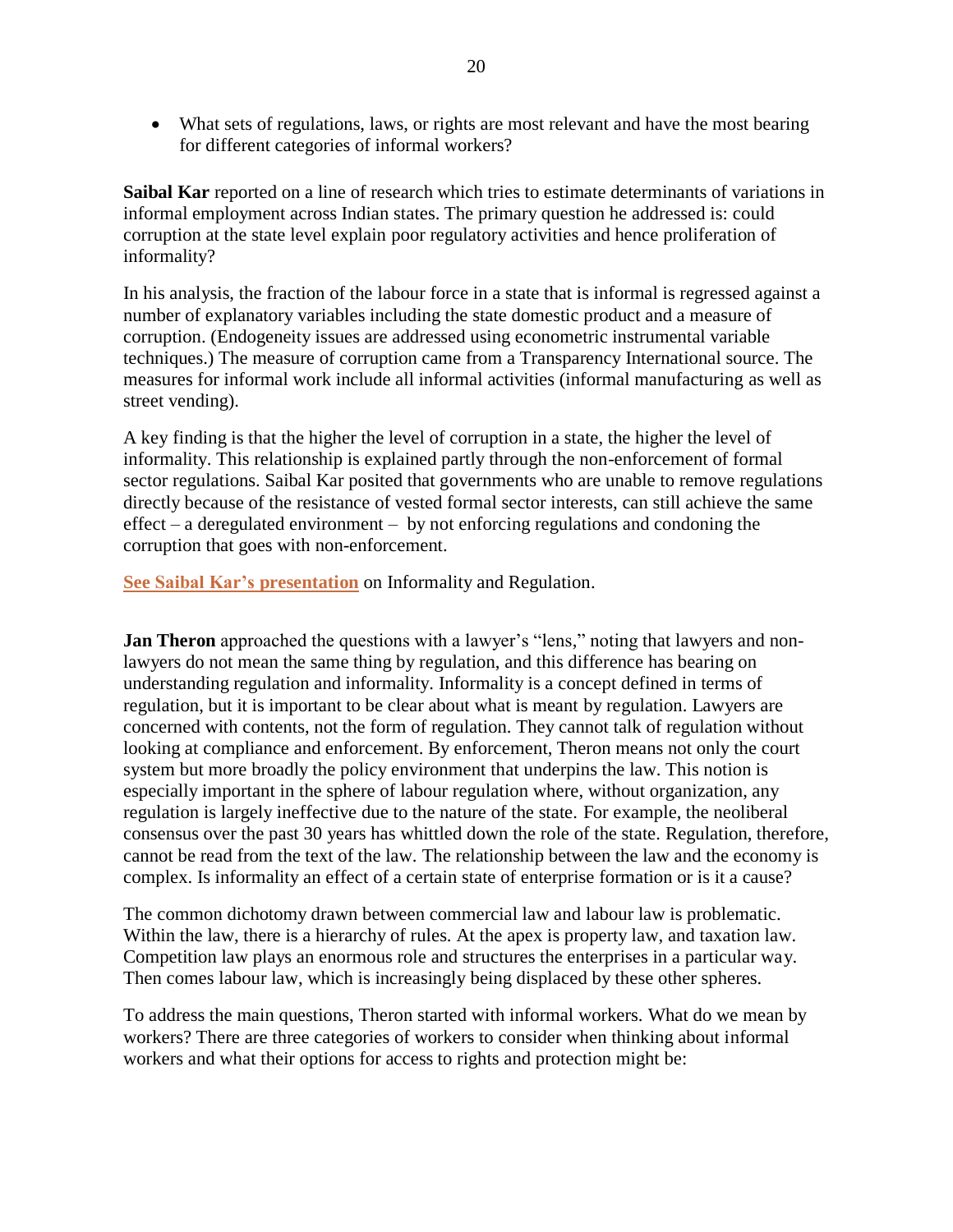- A. Firms regulated by corporate laws: workers are employees protected by labour legislation, in a Standard Employment Relationship (SER)
- B. Firms regulated by corporate laws but where workers are employees ostensibly protected but cannot give effect to their rights, particularly right to collective organization. There is debate about whether they are in an SER. And the formal/informal binary categories do not fit them well. It is particularly an issue for workers in triangular relationships (labour brokers).

In this category, there also are firms regulated by corporate laws but laws do not bear on workers because they are not employees (although some who work for small entrepreneurs are employees). Labour legislation might apply to them in theory, but in reality it is not considered as a possibility.

C. Firms where the regulation is not applicable. Their employees are not registered.

What are forms of enterprise that might be attractive for workers to associate and acquire a legal identity? There are two options: dominant form of the company, or the alternative of the cooperative. In moving forward, there need to be a great deal of specificity and policies are crucial in determining whether these options are realistic and relevant for the workers.

Theron closed with reflections on the question of social protection for informal workers. Taking the example of the South African gardener employed by a household who quit a r1,000 a month job for which he had to pay r400 a month in taxi fare to get to work and became an informal craft worker, Theron illustrates the nexus of policies and market issues that have bearing on his situation. He was a category "A" worker employed by a household. In theory he was getting a minimum wage. Is there a problem? Is the minimum wage too low? The taxi fare too high? Or is the social grant a household member receives practically the same as his minimum wage? The social grant gives the option to turn down the low-wage ―formal‖ job. This nexus of issues is un-researched (in the South Africa context).

**Viktor Tokman** started by reminding the audience that the informal economy operates beyond regulations due to inadequate regulations, incapacity to comply, or ill-defined responsibilities. Tokman underscored that there is a continuum from underground activities to legality, with most informal enterprises operating in a grey area, which allows them access to markets and that minimizes the risk of illegality. Informal workers are found both in informal firms and in formal firm where it is their employment arrangement that is informal; their employment is legal but they have little social protection. There are multiple levels and kinds of regulations that apply. Regarding labour regulations, there are informal workers in informal enterprises, informal workers in formal enterprises who have little job stability or social protection and need flexibility and paths to improvement particularly for those most vulnerable, and workers in diffused employment relationships (triangular, subcontracting) who suffer from the diffusion of responsibility among firms. They include home-based workers, for example. Those workers particularly need the recognition of labour rights and ability to enforce obligations (e.g. payment) in subcontracting.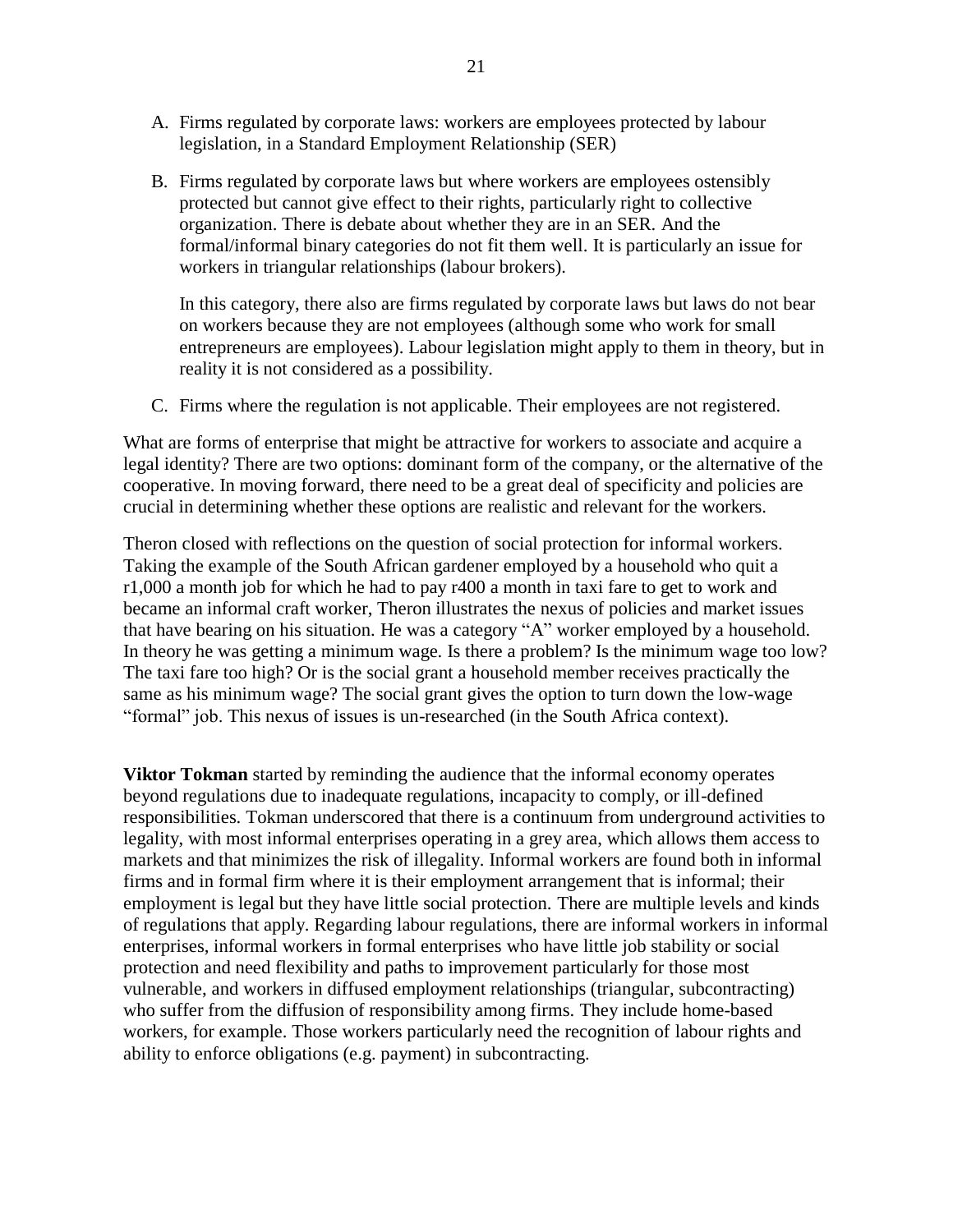Micro-enterprises operate almost wholly outside regulation, the kind of regulations they need is the reduction of market entry costs and simplified rules and procedures – in other words simplified mechanisms for access to formality. Social protection needs to be universally accessible for all working in the informal economy. Mechanisms include universal and/or contributory health insurance and pension, and social security coverage for all self-employed workers.

Important questions to address when considering regulatory schemes include the following:

- How do enterprise law and commercial laws interact with and structure the number, size, and nature of informal enterprises?
- How do labour standards and social protection interact with and structure the number and nature of informal/non-standard jobs? Tokman provided examples and notes there is a hierarchy from labour standards to social protection including working conditions.
- What set of regulations, laws, and rights have the most bearing on different categories of informal workers?

Fundamental rights are human rights and should be enforced throughout the informal economy. Labour laws need to be adjusted for the self-employed and street vendors. Special laws are required for domestic work, home-based work, multi-firm arrangements, subcontracted work, and self-employment. Collective rights may require specific laws and regulations for informal workers in order to be realized.

Importantly, Tokman noted there are general rights to access to child care and maternity leave that need to be realized because informal work encompasses a majority of women. Agricultural workers, street vendors, and domestic workers particularly need these regulations. Simplification of bureaucratic rules and procedures are particularly needed for the self-employed, street vendors, and micro-enterprises in order to reduce the time and costs of doing business. For each of the categories of informal workers, Tokman provided the areas where regulatory change is needed. These are available in his presentation on the WIEGO website.

**[See Victor Tokman's presentation](http://wiego.org/sites/wiego.org/files/resources/files/Tokman-Regulations-Inf-Econ.pdf)** on Informality and Regulation.

### **Discussion –**

The discussion that followed highlighted several issues, including the importance of ...

- placing greater attention, in debates on regulation, on the role of planning regulation, including land use. It has a fundamental effect on how people work in public places as well as their homes.
- being aware that regulation has impacts at different levels and scales. Regulation is fundamental at the micro level.
- recognizing that spatial regulation, particularly for street vendors, is the trigger for other regulatory issues, like registration.
- looking at regulation analysis and design by starting with low level regulations because that is how informal workers experience it. This is also the case with occupational safety and health concerns of informal workers. Safety regulation has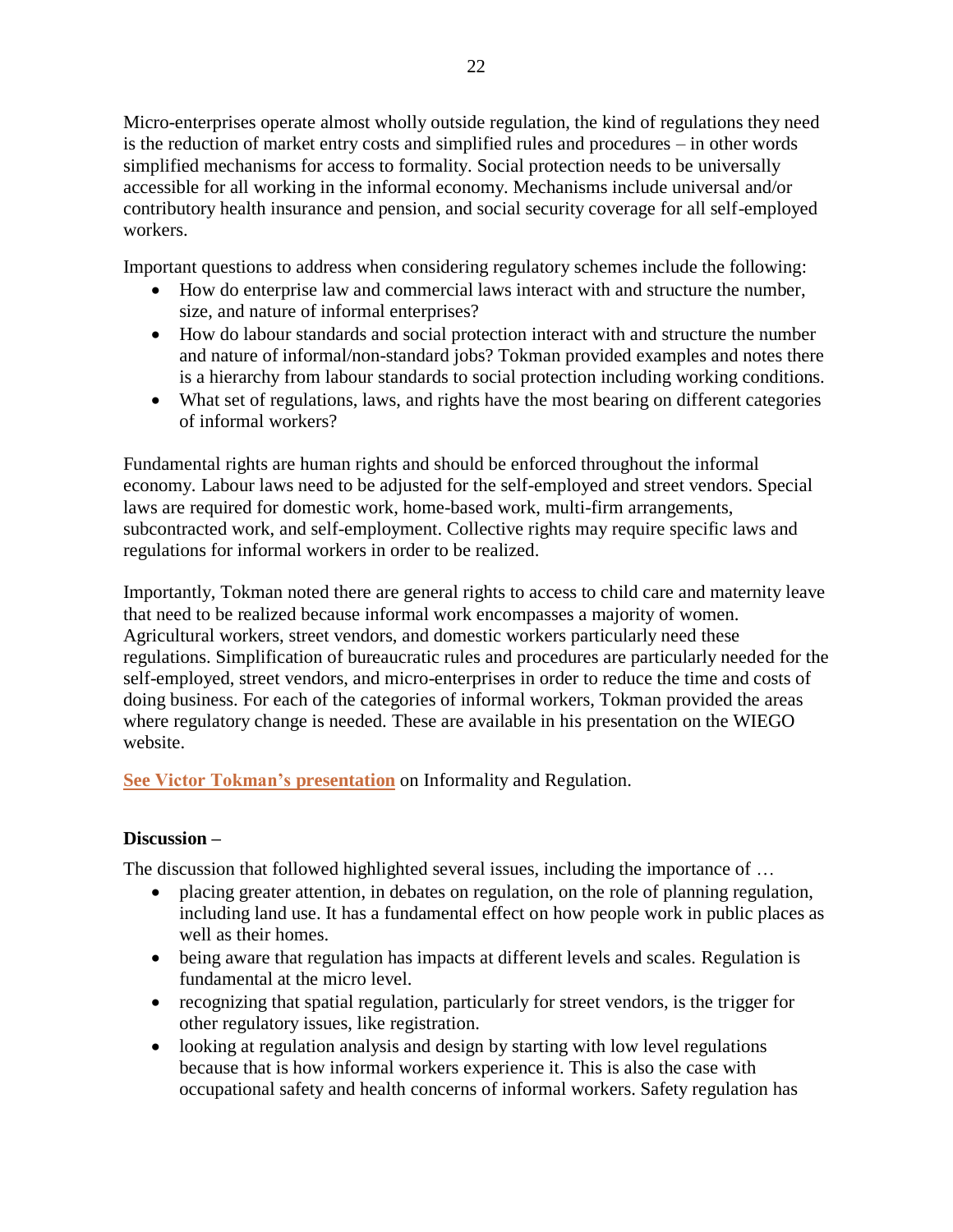local impact but might fall between multiple levels of regulation. In addition, planning regulations do not consider the safety of waste pickers as well.

- examining critically the conception of corruption and needing to be specific about what kind of corruption is discussed and the context in which it takes place: including the need to
	- o understand how corruption comes into play when planning regulations are enforced (or not) and extent of political opportunism involved in how these regulations are used against informal workers.
	- o avoid the presumption that anyone who is in informal employment is involved in illegal action or corruptions. And avoid assuming that if there is informality, there is a need for corruption.
	- o recognize that corruption is a very strong word to describe the interactions between informality and regulation. If a street vendor has to resort to a bribe, this is seen as corruption. Does this make street vending illegal?
- talking about appropriate regulation rather than corruption.
- recognizing that the working poor in the informal economy lack basic documentation (birth/death certificate, title deeds) to prove their legal identity.
- recognizing that it is necessary to understand the relationship between revenue generation, state capacity, and elite interests in order to understand why certain groups are excluded**.**
- asking whose interest is served when regulation is designed and enforced.
- studying the impact of competition law on informality. Can competition law be used to increase the space for legal informality?
- understanding how to amend labour regulations so informal workers gain protection, particularly those in ambiguous employment relationships: including how to hold accountable the employer/contractor who says, "I want goods produced down here at this price at this time."
- understanding how to amend labour regulations to facilitate organization as crucial to having effective enforcement of any regulation.
- recognizing the need for "bottom up" organization and design of regulation from the perspective of informal workers to help make fundamental labour rights a reality.

# **Informal-Formal Economy Linkages** (chaired by Françoise Carré)

The questions posed to panellists on this panel were:

- What are the backward and forward linkages between formal and informal firms in different sectors: among automobile repairs, garments, and more?
- What are the relationships and dynamics between formal and informal labour markets?
- What are the links between formal and informal institutions/norms that govern informal economic activity?

**Imraan Valodia** offered a framework to think about formal-informal linkages at all levels but particularly at the macro-economy and micro (individual) levels. In his view, thanks to WIEGO, the meso (sector) level aspects of the informal economy are well researched.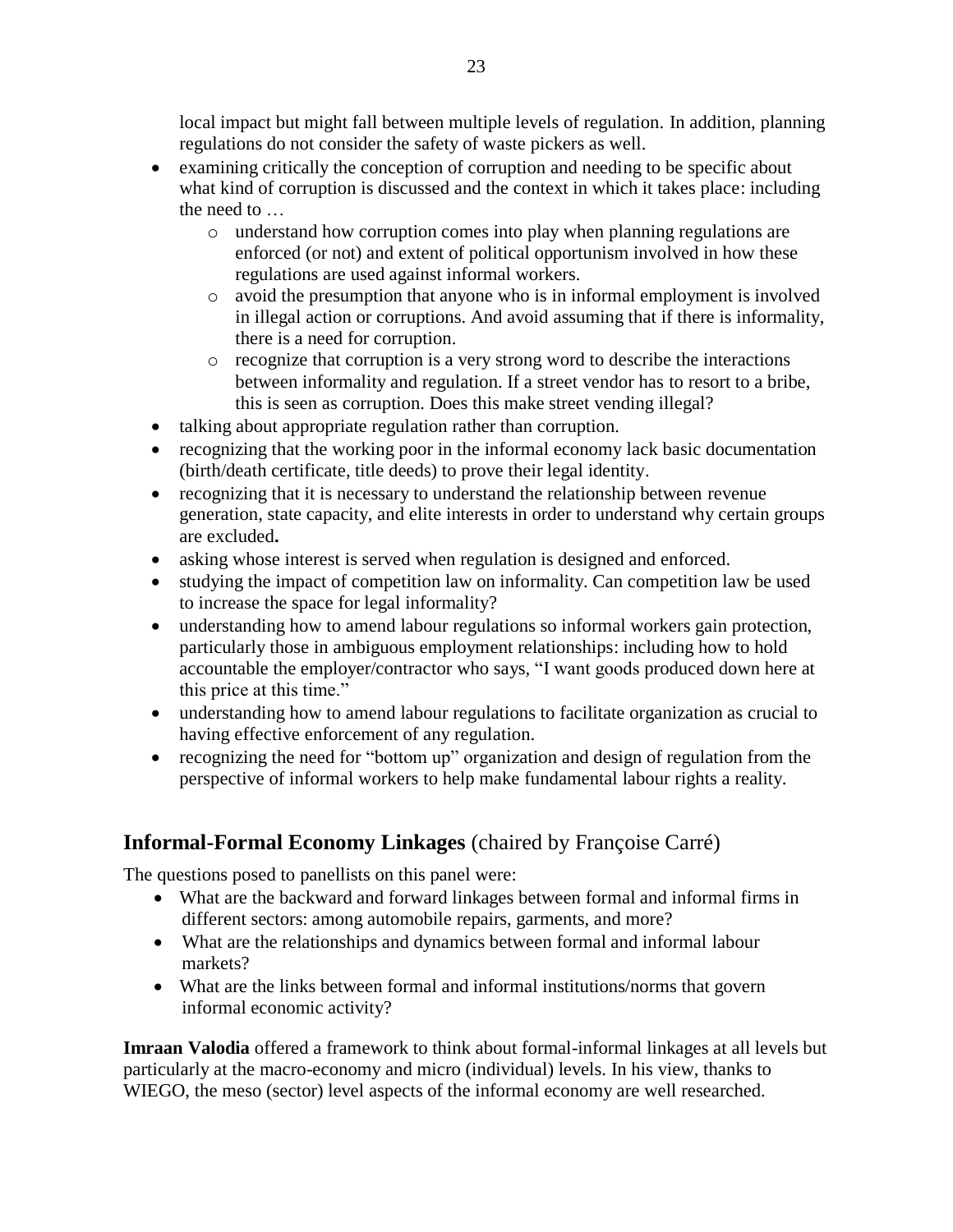Research using, among others, global value chains and incorporating the role of informal activities shows the combination of formal and informal production, and the complexity and diversity of activities within informal activities. It also shows the informalization of formal employment, and highlights linkages between globalization and informality.

Macro level analysis has evolved by accommodating the presence of the informal economy with multi-sector models for production and the labour market. Still, these models do not sufficiently capture key linkages between formal and informal activities, for example the competitive relationship between the two, or multiple livelihoods of workers, or the role of regulations. In short, Imraan Valodia argued that the micro foundations for these models need further development. For example, a common view embedded in models is that informal production is outside the purview of taxation. In fact, as the case of the Value Added Tax of South Africa illustrates, informal workers pay the VAT at the *consumer* rate when they purchase inputs. They thus pay the tax and at a higher rate than formal producers because they do not benefit from the input credit on the tax. This is an illustration of a linkage between formal and informal activities through tradable goods. Additionally, informal workers are less able than formal producers to pass costs of these taxes onto consumers. As this case illustrates, there are several micro-level dimensions of informal activities that require further research. They include: taking a portfolio approach to income generation; understanding barriers to entry; mapping competitive relationships between formal and informal production, as well as among informal producers; and assessing whether informal producers are, in fact, less productive than formal ones, as is assumed in models.

#### **[See Imraan Valodia's](http://wiego.org/sites/wiego.org/files/resources/files/Valodia-Moving-WIEGO-From-Meso.pdf) presentation.**

**Kate Meagher** used the case of informal manufacturing in West Africa to explore varied dimensions of formal-informal linkages. She uses micro data to inform macro data and models and focuses on linkage between formal and informal enterprises in manufacturing. The informal economy encompasses stories of accumulation and of poverty. There are sectoral but also regional variations in how informal manufacturing is organized; in West Africa, the share of the informal sector (enterprises) is larger than in Southern/East Africa, while the share of informal wage employment is relatively lower. Kate Meagher provided information about the size of garments, shoes, weaving, computer, and cosmetics manufacturing clusters. Regarding supply linkages, West Africa's informal manufacturing clusters have very limited integration into national networks and global commodity chains (GCCs). They depend heavily on inferior input goods and machinery, which is often smuggled rather than purchased through formal channels. When involved in subcontracting to the formal sector, it is usually in ancilliary and service activities rather than in productive subcontracting. For distribution (and supply), they operate within parallel commodity chains (outside GCCs), using diaspora networks and modern communication technologies to access global customers. These alternative circuits limit harnessing of informal operators as labour in GCCs. Implications for labour market dynamics are that there are fewer linkages between formal and informal labour markets in West Africa. Informal labour has a lower share of disguised formal wage employment, and a predominance of disguised unemployment and disguised entrepreneurship. In the process, "regulation" of employment in these informal manufacturing clusters shifts outside the public/government realm. There is the anomaly of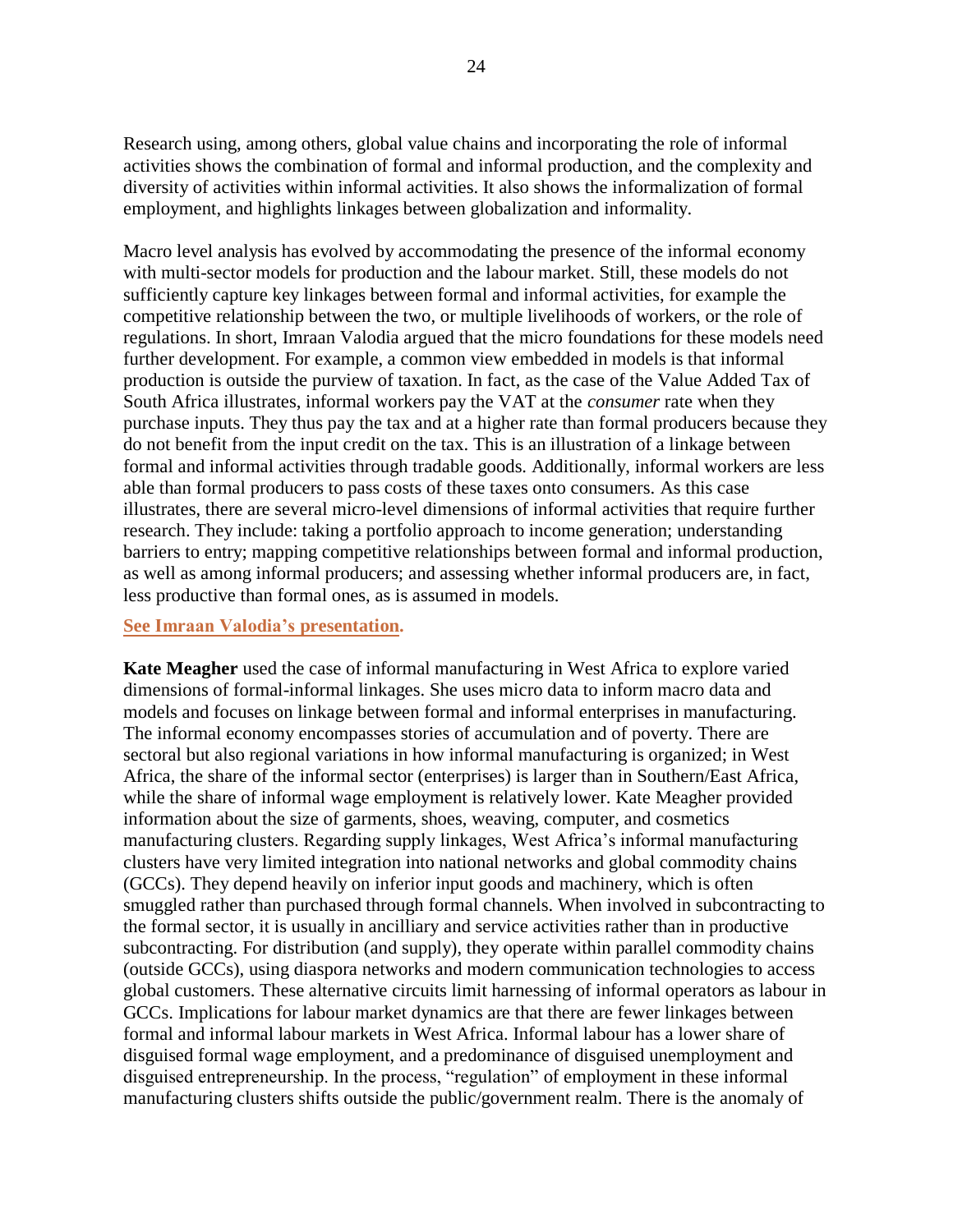concurrent high formal unemployment and shortages of informal labour. High formal unemployment impacts the gender division of labour within informal enterprises, with men and women competing in traditional women's tasks. Seasonality in production may mean movement back and forth to self-employment and to casual wage employment.

Regarding institutional linkages, Kate Meagher noted several patterns. Formal regulations (minimum wage, taxation) affect the costs of operating in the informal sector. Informal institutions (associations of informal manufacturers), even when strong, have limited leverage in the formal economy and negotiations. Informal operators' reliance on ethnic associations and other socially based associations for access and assistance shifts the impetus for collective action away from cross-group, informal sector, interests. Women's informal associations (e.g. cosmetics) are particularly weak because their gender role position compounds their marginalization. Only where such associations are embedded in formal networks (linked to levels of government higher than local) or to formal NGOs (e.g. Benin women's textile association) can they have leverage.

### **[See Kate Meagher's presentation.](http://wiego.org/sites/wiego.org/files/resources/files/Meaghar-Informal-Manufacturing-WAfrica.pdf)**

**Jeemol Unni** examined the relationships and dynamics between formal and informal labour markets and the implications of these relationships for labour market models. She did so by looking at formal and informal producers of the Bareilly region who are connected to international value chains, on one hand, and domestic ones on the other. She questioned global value chain analyses that conceive of economic agents in third world countries as passive actors. Instead, a structuralist approach examines economic and social structures, such as mode of payment and role of gender within export chains. Some have examined value addition in production within chains. Others have aimed to understand the choices and actions of actors within chains, situating these in the context of structural constraints they face. But few of these studies have included a focus on homeworkers: that is, industrial outworkers who produce from home.

The Bareilly study examined linkages between formal and informal work, as well as within informal activities, as triggered through controls exercised by the upper end of the chain on the lower end. Controls apply to the work process, and are exerted through social structures and institutions. Jeemol Unni mapped out how controls are exerted differently in international versus domestic value chains. Controls of the work process are exerted through delivery time frames and quality checks and are most severe in export chains. They result in rejections, deductions, and deferred payments, the consequences of which are passed onto workers. Contractors in these chains practice a dual labour system with hired workers and home-based workers (who absorb fluctuation). Workers are controlled through religion and caste differentiation, gender roles, and use of space. For example, the unorganized/informal sector of the embellishment industry is largely dominated by Muslims at all levels of production (with lower castes working at the bottom of the chain). In Bareilly, the organized/formal sector, including wholesalers and importers, is dominated by upper caste Hindu, Jain, and Sikh operators. Women workers are mostly engaged in the embellishment of less expensive products, and that work is sent to rural areas (lower pay). Homeworkers, mostly women, are paid piece rate, while hired workers, men, are paid in time rate. Homeworkers also cannot migrate to better earning opportunities.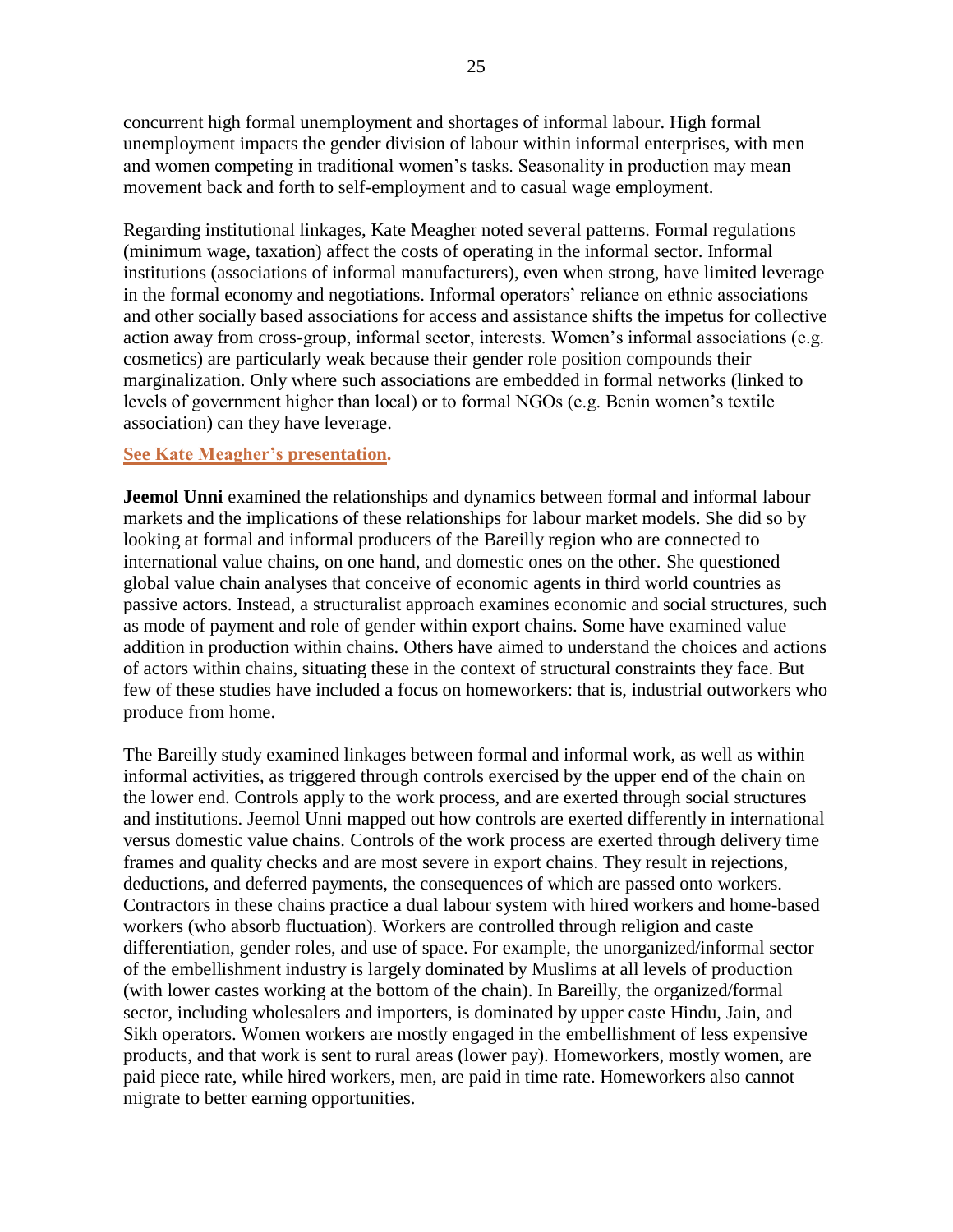Jeemol Unni raised implications for the analysis of developing countries labour markets, where there are structural barriers to labour mobility, information asymmetries (micro and small enterprises have less information), and markets are not "equitable and fair." Questions remain about what drives unemployment, underemployment, and low pay given that empirical realities do not meet the assumptions of economic models.

### **[See Jeemol Unni's](http://wiego.org/sites/wiego.org/files/resources/files/Unni-Formal-Inf-Linkages-Labour-Mkt.pdf) presentation.**

### **Discussion –**

The discussion that followed highlighted several issues, including the importance of…

- assessing the goals of regulatory reform, and whether it is good for the poor. "Normalizing" informal work is about changing the norms of work. But are we normalizing down? And are we downgrading citizenship as a result? Can informal workers push responsibilities for abiding regulation back onto the formal sphere?
- understanding, with regards to social protection, the bifurcation between accumulation networks and survival networks and how it affects options for access to social protection.
- getting needed information on profit rates in the formal economy and those in the informal economy and links, if any, between them. This involves recognizing the bifurcation between accumulation and survival strategies. Accumulation does not trickle down. For informal operators in South Africa, paying the higher VAT on inputs may still be less costly than registering and paying enterprise income tax.
- understanding how contracts and controls operate. In the India story, controls are vertical within the chain, in West Africa informal manufacturing, are they exerted horizontally?

## **Measurement of Informality** (chaired by Joann Vanek)

The questions posed to panellists on this panel were:

- What is your institution doing or thinking should be done to improve data on informal employment, to make users more aware of the available data, and to facilitate use of the data?
- What do you think is the "cutting edge" work that still needs to be done to improve statistics on informal employment?

**Jacques Charmes** began with a brief history of the concepts of informal sector and informal employment. He then reviewed the different methods of data collection on these phenomena. In the 1970s and the 1980s, establishment surveys and censuses were the main approach to data collection on the informal sector. In the 1990s and 2000s, household-based surveys predominated: either mixed household-enterprise surveys, labour surveys, or modules attached to a multi-purpose survey.

**[See Jacques Charmes paper](http://wiego.org/sites/wiego.org/files/resources/files/Charmes-Measurement-Inf-Employment-Paper.pdf)** on measurement of informal employment.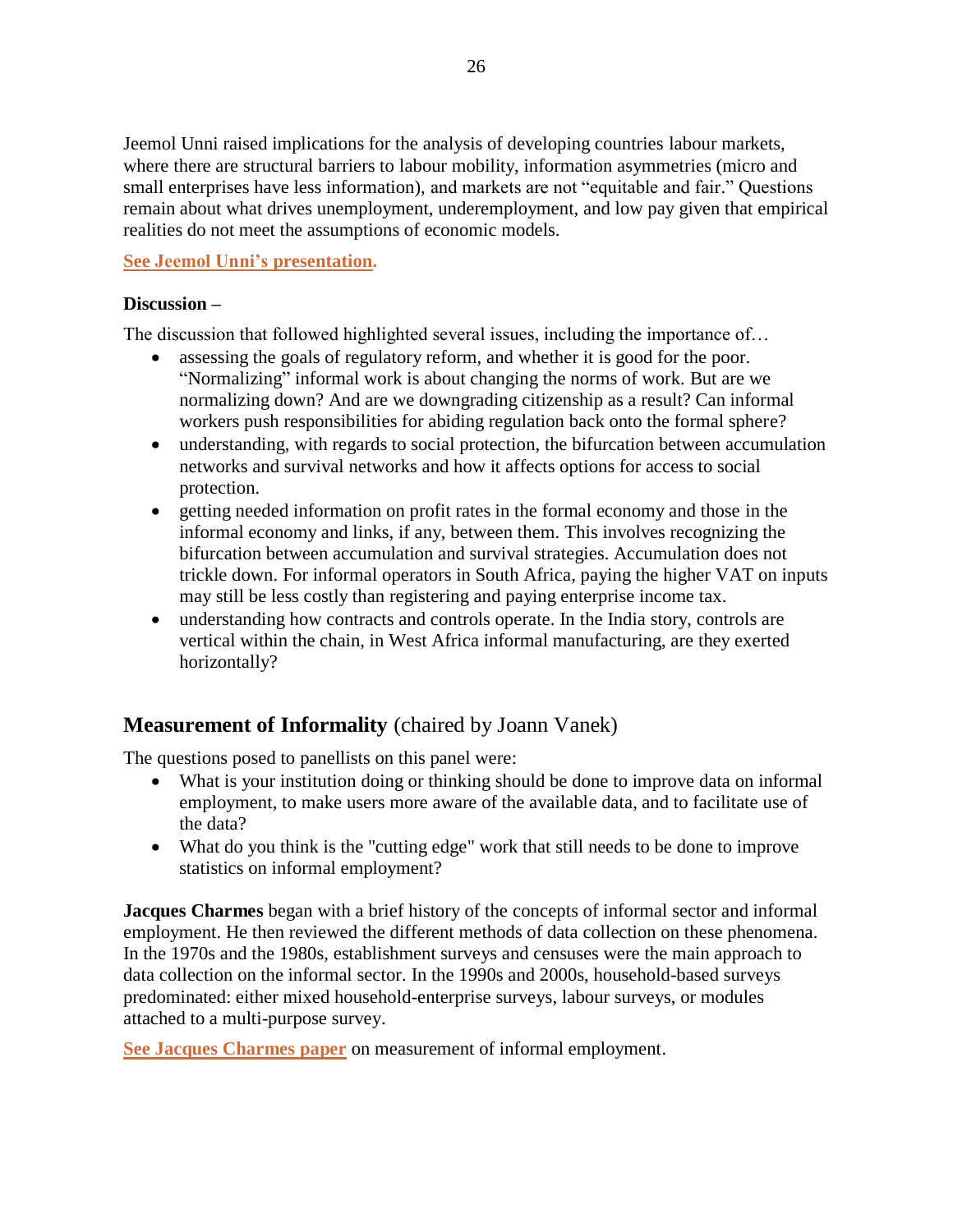Charmes explained why a regular harmonized system of data collection such as the Demographic and Health Surveys (DHS) and the Multiple Indicators Cluster Surveys (MICS) has not been developed for the collection of data on informality. He pointed out that these health surveys were usually initiated by the international community which facilitated harmonization across countries. In addition the data produced were made widely available. By contrast, labour force surveys are initiated by national governments and the data are not made readily available to users. He also pointed out that the concepts of informal sector and informal employment are complex and have evolved over time which has made it difficult to develop a module of questions to measure the phenomenon. The exception is Latin America which has harmonized data on employment in the informal sector in urban areas.

Charmes then focused on future goals for data collection on informal employment and informal sector. He highlighted two examples of harmonized data collection on the topic – the World Bank Living Standard Measurement Surveys (LSMS) and the IRD-DIAL 1-2-3 surveys – but raised problems with each. The LSMS did not follow the ICLS definitions of informal sector and informal employment. The DIAL surveys were carried out mainly in capital cities, not country-wide, and the data are difficult to access. For the future, Charmes called for a permanent system of data collection on informal employment/informal sector consisting of a short module attached to a permanent-annual household survey ( preferably a labour force survey) and a more sophisticated enterprise module attached to a regular multipurpose household survey (such as a living standards or poverty survey, or an incomeexpenditure/budget-consumption survey). Charmes concluded by underscoring that he does not favour conducting ad hoc mixed surveys but rather supports attaching modules to regular household surveys. He also recommends linking labour force surveys and time-use surveys in order to generate more reliable estimates of female activity and open unemployment rates; and to measure the diversity and complexity of economic activities.

### **[See Jacques Charmes presentation](http://wiego.org/sites/wiego.org/files/resources/files/Charmes-Measurement-Inf-Employment-Presentation.pdf)** on measurement of informal employment

**Rodrigo Negrete** described efforts of the National Institute of Statistics and Geography (INEGI) of Mexico to inform and consult with users of data on the ICLS framework for informal employment. These included a special committee on labour statistics organized by the Ministry of Labor to approve the new indictor on informal employment. By law such consultation is required before new indicators are disseminated. Once agreed upon, the category/concept will become part of the National Catalog of Indicators and its use will become mandatory in all programmes and evaluations by public institutions. The committee also dealt with technical issues regarding classification of special groups; the adjustment of estimates given the new inter-census data, the templates used to disseminate the new data. INEGI also organized a press release and an event jointly with academia to inform and consult with users on the ICLS definition for informal sector and informal employment and the new data being released.

With respect to new cutting edge work, Negrete highlighted the need to work with national accountants so they would use data on informal enterprises and informal employment in calculating the SNA. The goal is to make the estimation of the contribution of informality to the economy an integral part of SNA estimates rather than a residual as it now is. Negrete also raised the need to produce data on informality linked to types of households classified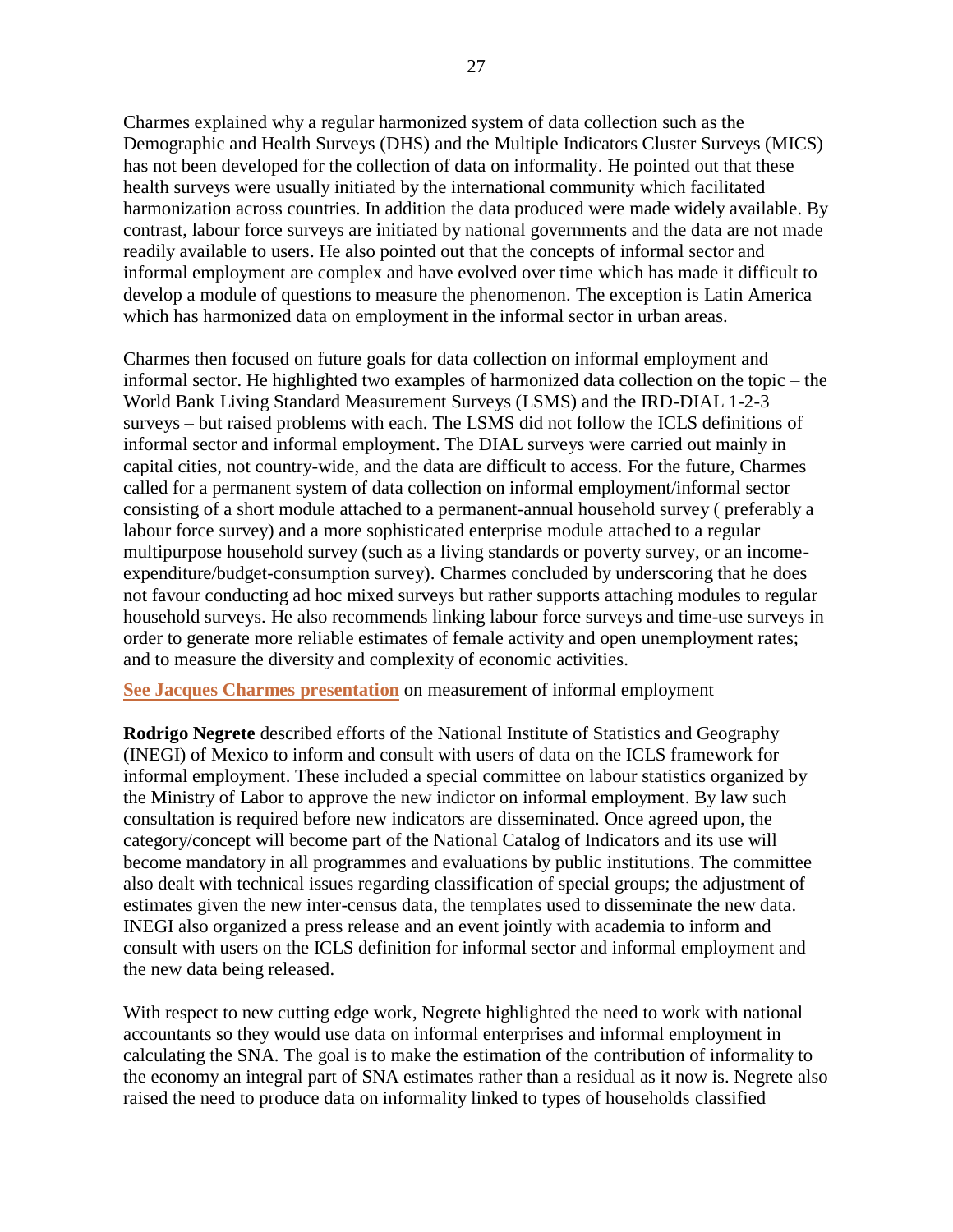according to whether earning members of the household are formally or informally employed, or both. Data linked in this way would be relevant for several important policy-related issues: 1) the relation of informality and poverty; 2) how informal workers cope with risk and contingency; c) more realistic assessments of their potential tax contributions; and 3) their access to social security systems and services and labour market alternatives. Finally, Negrete raised the need to study the evolving nature of the informal sector. Its increasing complexity has implications for the border between legal and illegal activities, the degrees of interdependence between lead firms and their second or third level suppliers, and for the Classification of Status in Employment.

**See Rorigo Negrete's presentation** [on measurement issues.](http://wiego.org/sites/wiego.org/files/resources/files/Negrete-Measurement-Issues.pdf)

**Grace Bediako** described the sources of data on informal employment and the informal sector collected by the Statistical Services of Ghana, covering both establishment and household-based sources. She also outlined future plans to improve data on informal employment which include a quarterly labour force survey as well as the continuation of the Ghana Living Standards Survey, the latter at five year intervals. What still needs to be done includes developing a catalogue of key policy initiatives and what data would be required to meet these needs.

**[See Grace Bediako's](http://wiego.org/sites/wiego.org/files/resources/files/Bediako-Measuring-Informality.pdf) presentation** on measuring informality.

**Christophe J. Nordman** provided information on the 1-2-3 surveys developed by IRD-DIAL's researchers in the early 1990s to collect data on the informal sector, including its multiple relationships with the rest of the economy (through both employment and the supplydemand of informal product goods). Phase 1 of these surveys is an employment survey; phase 2 covers informal sector enterprises; and phase 3 measures consumption, formal and informal demand, and poverty. The surveys have been undertaken in 13 African countries, 3 Asian countries and 7 countries in Latin America and the Caribbean, mainly in urban areas. Nordman presented the main findings of research based on data for 11 cities in 10 countries prepared by DIAL under a WIEGO project. In outlining future improvements, he described efforts with CEPS-INSTEAD (Luxembourg) to integrate the informal sector in national accounts. A second project in partnership with the ILO is with four countries each in Latin America and West Africa to strengthen the collection and analysis of decent work indicators. He also raised methodological issues that need to be addressed to improve sampling and the survey instruments, including improved questions to identify informal employment and categories of informal workers. He highlighted the importance of panel data. His final comments concerned problems with accessing national data and the plea that data collected on labour markets are *public*, not private, goods, and that national statistical office should facilitate data access to the research community, including *local* researchers and analysts.

At the end of the presentations, two participants were asked to report on initiatives they were involved in relating to measurement of informal employment.

### **[See Christophe J. Nordman's](http://wiego.org/sites/wiego.org/files/resources/files/Nordman-Measuring-Informality.pdf) presentation**

**Valeria Esquivel** reported on the Greater Buenos Aires Module on the labour force and household survey. The objective in planning this survey was the use of these data to inform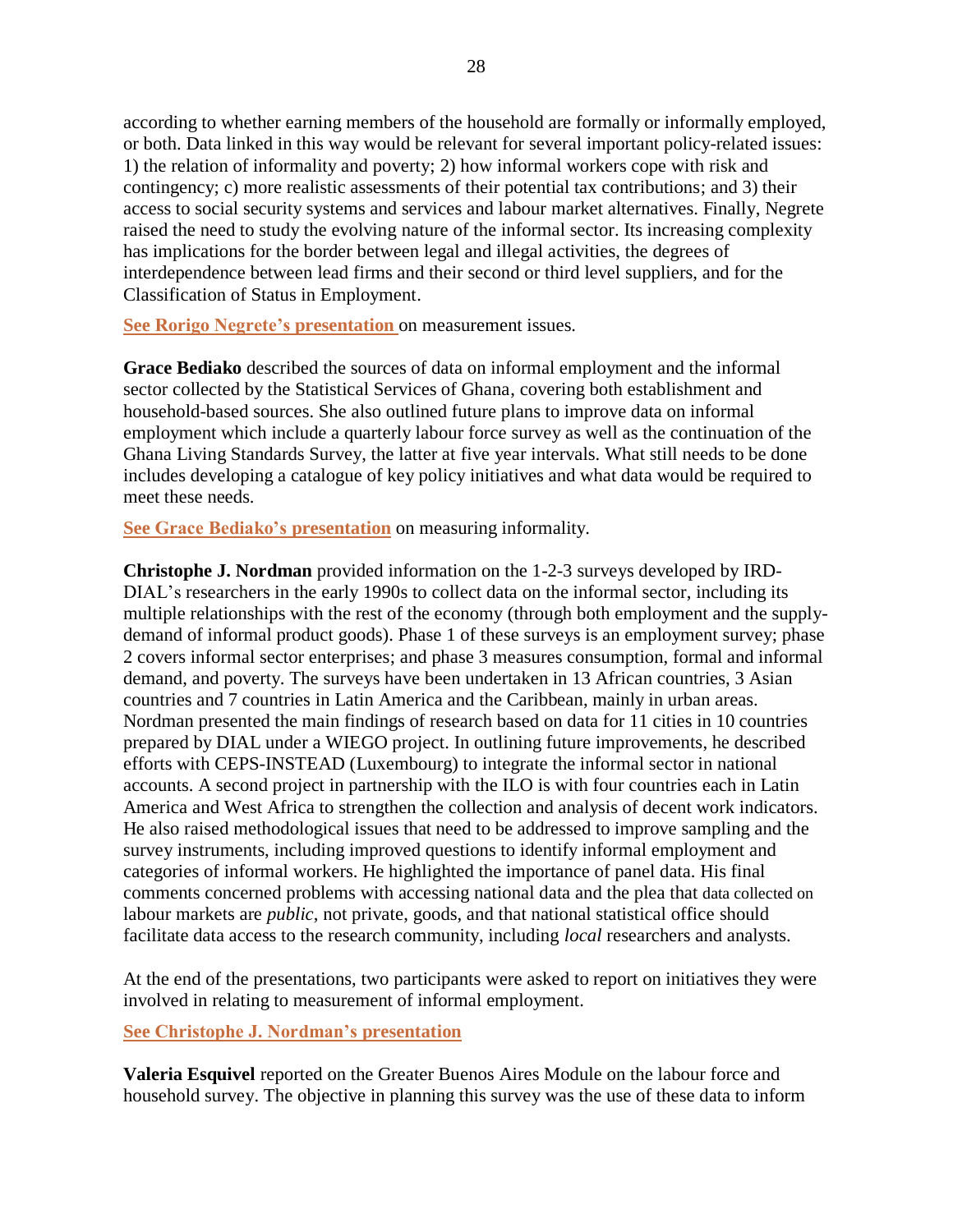policy. A special challenge was to identify characteristics of the enterprises that hire informal employees. This was done through a series of indicators (e.g. labour and business regulations) that employees are likely to know about. Questions on choice were also included. The data showed that non-registered employment was not the result of a bargain between employees and employers but the only option for the employee wanting the job.

**Ren Mu** reported on the growth of informal employment in China, and the project "Informal" Employment, Poverty and Growth in China and India." She also described panel data she has analyzed based on re-interviews of the same household in seven different waves since 1989. This survey, the China Health and Nutrition Survey, focuses mainly on health and education but includes some questions on employment. These data provide unique information on the changes in family work patterns.

. The main issues raised in the follow-up discussion were, as follows:

- the importance of the collaboration of users and producers of statistics
	- o to sensitize users to issues in data collection, making them more knowledgeable about practical matters in dealing with the data
	- o to inform producers what data need to be collected
- the definition of the informal economy: it was explained that the informal economy is a broader concept than employment; it refers also to national accounting concepts relating to economic aggregates or concepts
- the availability of data
	- o the problems of privacy and intellectual property rights which have limited the release of official statistics were discussed
	- o the Demographic and Health Surveys were highlighted as a model because these surveys are released as micro-data files
	- o the initiatives of the World Bank to make national data more widely available were also highlighted
- additional topics that should be considered in surveys on informal employment
	- o the production process within the household, what each family member earns and what may take a family out of poverty
	- o time use, especially measurement of working time given the intermittent and scattered nature of many types of informal employment
	- o multiplicity of jobs to capture not only the different types of activities performed but also the intensity of work

# **Comparative Perspectives: Sector and Developed Country Specialists**

(chaired by Caroline Skinner)

### **Informal Worker Specialists**

The specialists, who focus on specific categories of informal workers, were asked to reflect on which research questions, gaps, and dilemmas raised at the conference are most relevant to the different sectors – home-based workers, street vendors, and waste pickers – and what they think future research on these sectors or categories should focus on.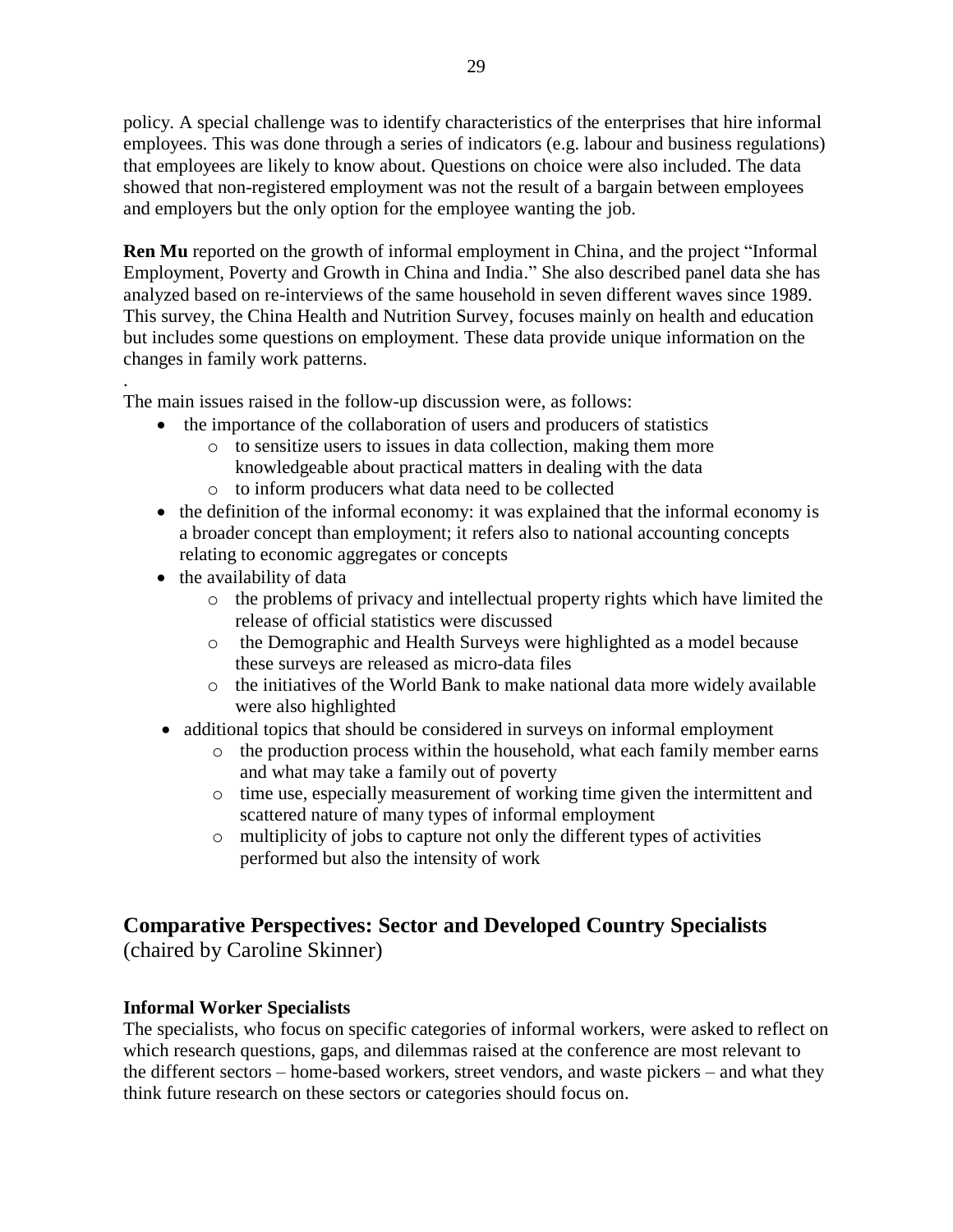**Sally Roever** reviewed salient issues for **street vendors**. Regarding the link between street vendors and the formal regulatory environment, a key research priority is to identify what kinds of regulations are relevant to the daily business of earning a livelihood as street vendor. Vendors ask "where do I fit" rather than contemplating being within or outside the purview of regulation. The discourse that portrays street vendors as "being outside the reach of regulation" is extremely problematic. Street vendors in most cities are heavily regulated, in particular through spatial regulation and taxation.

Regarding the links with growth, poverty, and development, there is a critical need to understand the possibilities for growth (upward mobility at the level of street vending enterprises, or for the households connected to these enterprises). Also, while street vendors are usually thought of as unaffected, not integrated, in global value chains, they are directly affected by global capital, as with the entry of supermarkets in poorer neighborhoods. Regarding statistics, a key research priority is to analyze reasons, if any, for undercounting of street vendors in labour force surveys and censuses. There is also a critical need for creative thinking about statistics that would be useful to solve problems on the ground. Regarding the issue of organizing, a pressing question is to document how street vendor membership-based organizations interact with local authorities, and what a workable legal-regulatory framework for institutionalizing access to the policy process would look like. Also critically important to understand is the localized power relations that impact livelihoods in the context of urban policies and urban planning.

Regarding **home-based workers**, **Ratna Sudarshan** identified the following research debates. There is debate about the best way forward policy wise: should a transition to secure workplaces be facilitated, or should home-based work (HBW) be recognized and protected? There is discussion of whether home-based work is a way to combine care and paid work. Finally, there is debate as to whether home-based work is involuntary (lack of options, social norms) or voluntary. These issues seem to play out differently for younger generations, with different aspirations from those of their mothers and grandmothers.

Gaps in knowledge on home-based workers to be addressed include:

- linking micro field work based studies to a macro (political economy) frame
- assessing the relevance and potential of cluster development for these workers
- understanding changing social norms and their impacts
- examining the link between social protection deficits and development trajectories
- documenting and analyzing organizing strategies

### **[See presentation on home-based workers.](http://wiego.org/sites/wiego.org/files/resources/files/Sudarshan-Home-Based-Work-South-Asia.pdf)**

**Sonia Dias** reviewed salient issues related to **waste pickers.** Little reliable socio-economic or statistical information exists, with Brazil being the only country to include them in its official statistics. There are few quantitative studies, with small samples, making generalization difficult. Specific research agendas need to take account of the fact that policy, institutional, and governance frameworks differ across countries as does the level of worker organizing. For Africa, an analysis of the recycling industry and how it relates to local and global production processes is needed. For South Africa proper, there is a need to analyze how the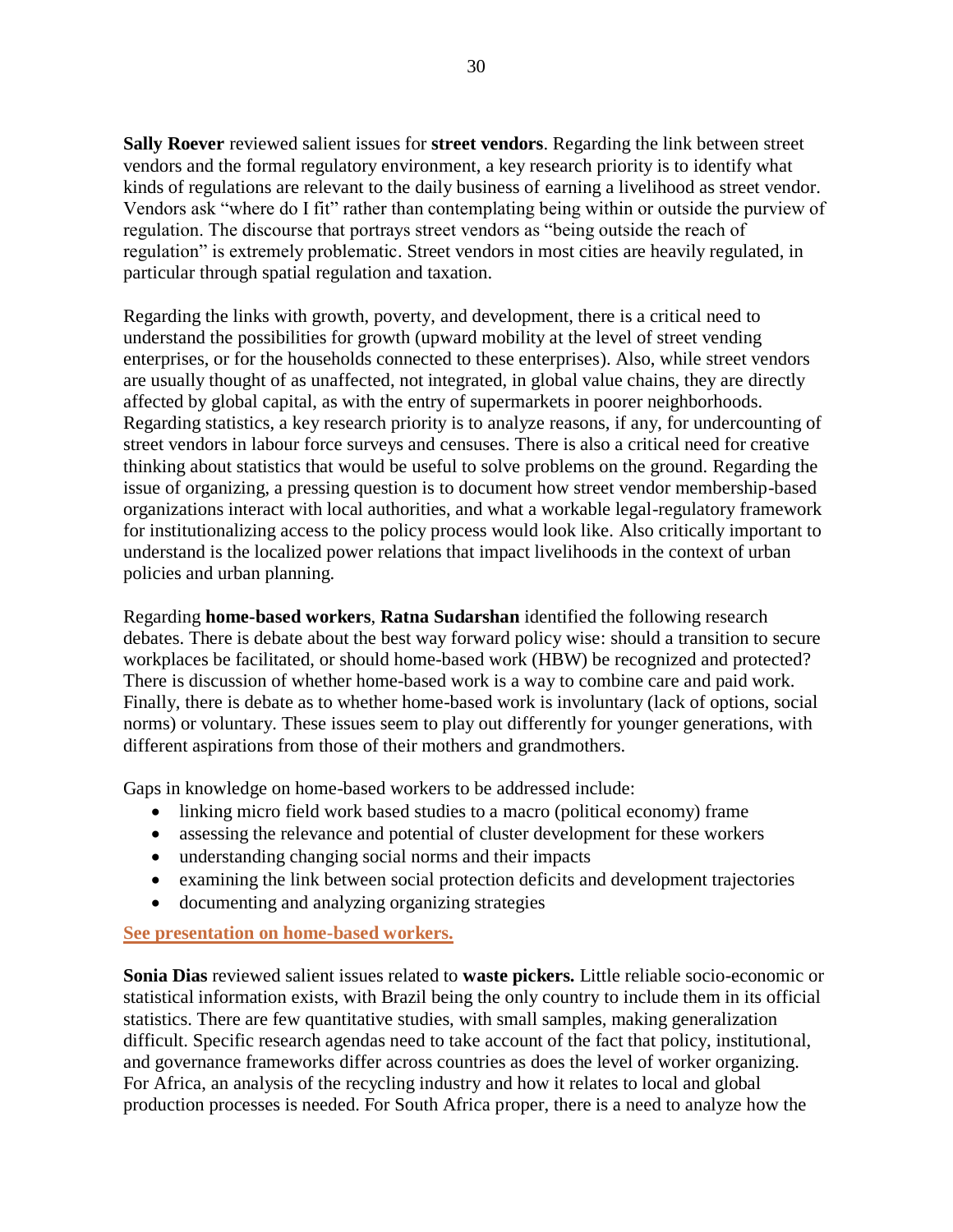removal of restrictions on movement has changed the work of waste pickers, and a broad need to understand municipal solid waste policies and their effects on waste pickers. A socioeconomic and demographic profile of the workforce is needed. For Asia, a profile of waste pickers, their numbers, earnings, work conditions, and ethnicity is needed. So is a value chain analysis as well as one of the legal framework for opportunities for integration in solid waste systems. For Latin America, comparative research is needed on the advantages and disadvantages of different organizational forms.—coops, micro-enterprises, unions, and associations. Also important is an analysis of national legislation affecting waste picking. The economic and environmental roles of waste pickers need to be documented. Policy analysis would help develop a framework for assessing partnerships of municipal recycling programs with membership based organizations. In most countries, there is concern about large companies moving in to do waste management, displacing the informal waste pickers.

#### **[See presentation on waste collection.](http://wiego.org/sites/wiego.org/files/resources/files/Dias-Research-Waste-Collection.pdf)**

#### **Developed Country Specialists**

The developed country specialists were asked to reflect on which research questions, gaps, and dilemmas raised at the conference are most relevant to developed countries and what they think should be the research agenda on informality in developed countries. This panel explored the ways in which the concept of informal employment dovetails with forms of employment in developed countries that entail economic insecurity and diminished social protection.

**Uma Rani** explored the ways in which atypical employment and low-wage jobs display characteristics akin to those of informal employment. She identified several kinds of atypical work as requiring attention: involuntary part-time; involuntary temporary and fixed-term work; short-term work; on-call and temporary agency work; day labour; "false" selfemployment (economically dependent); domestic work; and a share of low-wage work (both in regular and atypical arrangements). Low-wage jobs (below two-thirds of the country median wage) concentrate in several service sectors: hospitality, retail trade, education/health/social services, and care services. After the economic crisis, over half of jobs created in Europe and North America were in low-wage industries (February 2010 to January 2011). Rani drew parallels between atypical and low-wage jobs, on one hand, and informal employment on the other hand. Both entail a tenuous or no employment contract/relationship; low-wages and work hours that are either insufficient for sustenance or extremely long. Lowwage jobs have some of the same limitations regarding social protection as informal employment but to a milder degree. For example, lack of health coverage affects some but not all low-wage jobs whereas it is almost universal in informal employment. Few low-wage jobs entail paid time off (sickness, holidays) but these benefits do not apply in informal employment. The same differences of degree hold for pension and access to job training. Rani concluded with several questions related to the growth of atypical, and low-wage, employment. They include: What drives employer behaviour and whose interest does it serve? What are the effects of regulatory arrangements on the incidence of atypical work? What is the role of state-corporate relations in the incidence of atypical employment?

**[See Uma Rani's](http://wiego.org/sites/wiego.org/files/resources/files/Rani-Developed-Country-Perspective.pdf) presentation.**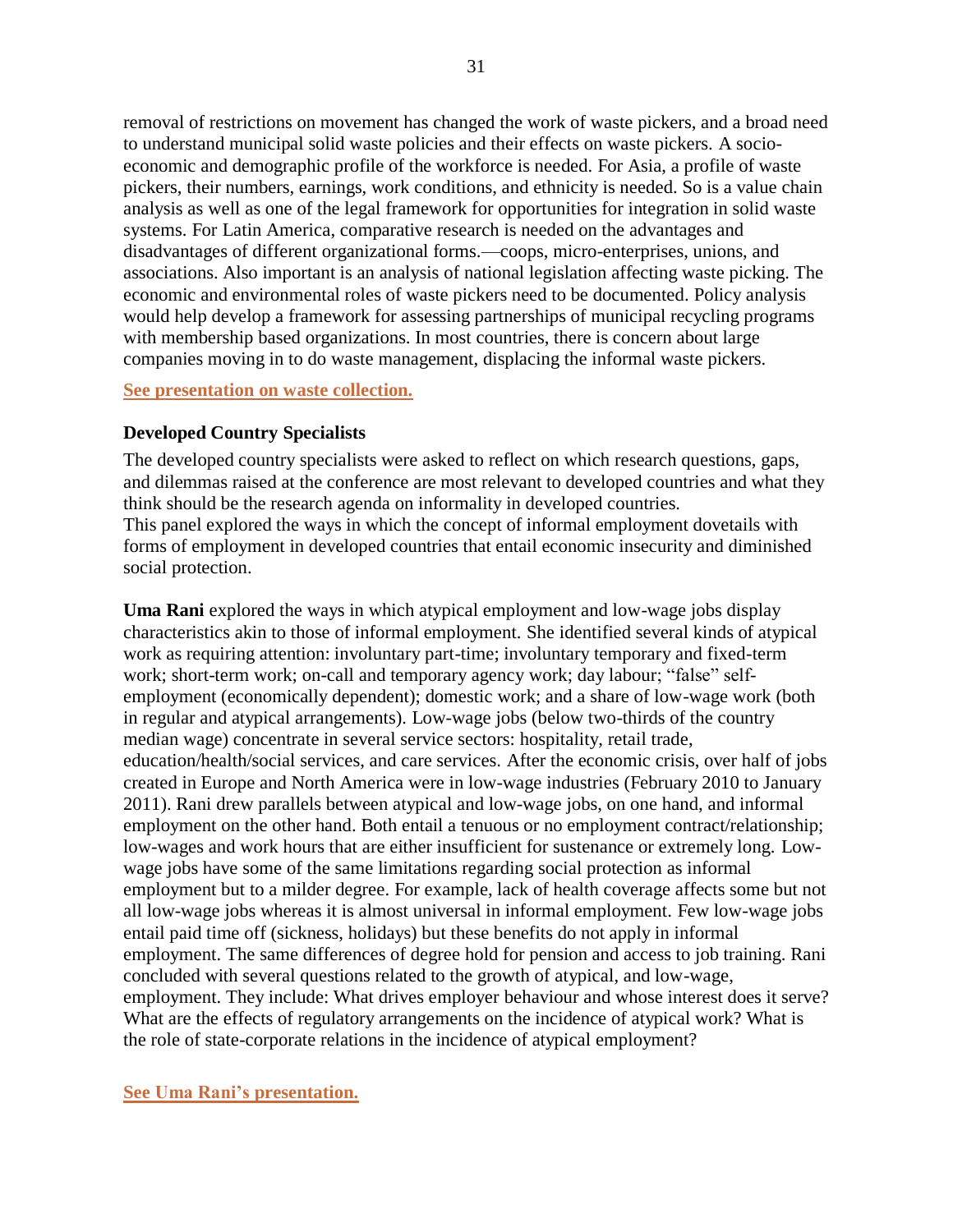**Annette Bernhardt** discussed several patterns of work conditions akin to informal employment within formal sector firms in urban centers in the United States. Much of the presentation focused on "below the table" employment practices, primarily violations of labour standards by formal sector employers. Annette Bernhardt drew attention to several patterns: 1) violation of employment and labour laws; 2) forms of non-standard work, such as subcontracting, that facilitate violations; 3) "off the books" work; 4) regulatory gaps that exclude groups of occupations and industries from legal protection; and 5) independent contractor misclassification.

She identified three areas for research. First, regarding the prevalence and distribution of informal work, there is a need to map a comprehensive list of empirical measures of informality, one that would bridge employment categories in developed and developing countries. There is also a need to develop sampling methods to capture workers and establishments missed by government surveys as well as conduct community-based participant surveys. Questions in government surveys also need to be amended to fit the work conditions of informal workers. Second, research needs to emphasize the employer role in undermining employment conditions. In the USA, informal work is the result of 30 years of dismantling workplace standards and protection through deregulation and weak enforcement, much of it triggered by employer strategies regarding organizing production and deploying labour. Questions include: How has informality been shaped by economic restructuring? What level of informality within an industry tips conditions for all workers? How much of informal employment conditions are generated by demand for ultra-cheap goods and services itself emanating from low-wage consumers? A policy research agenda needs to include: What enforcement strategies, beyond audits, are most effective? When and why do employers comply with labour regulations? What are effective policy leverage points within specific industries?

To round out the panel, **Françoise Carré** discussed processes of informalization of formal jobs in developed countries, focusing primarily on "above board" legal practices that generate greater exposure to economic risk for workers. Carré noted that the norm of regular formal employment has eroded over the past 30 years, with the weakening of worker organization and of social protection coverage. At the same time, countries have witnessed the growth of non-standard arrangements (casual hires, temporary and short term workers) which have characteristics akin to informal employment. Some of these concerns are of interest to developing countries researchers. One is this growth of informal-like jobs in formal firms, a phenomenon that has also appeared in South countries (e.g. Brazil, India, Mexico, South Africa.) The other is the attention to labour-deployment strategies of formal sector employers, and their interactions with worker organizations and the institutional framework. This focus on employer behaviour links the fate of formal workers with that of informal workers, as part of related dynamics; when protections for formal workers are eroding, the case for extending social protection to informal workers is harder to make. Future research needs to gain a deeper understanding of: new forms of self-employment that lie between wage employment and independent self-employment; conditions of employment in personal services – often in ambiguous arrangements; and possible ways to regulate triangular arrangements (labour brokering), where business to business contracts replace employment relationships. Regarding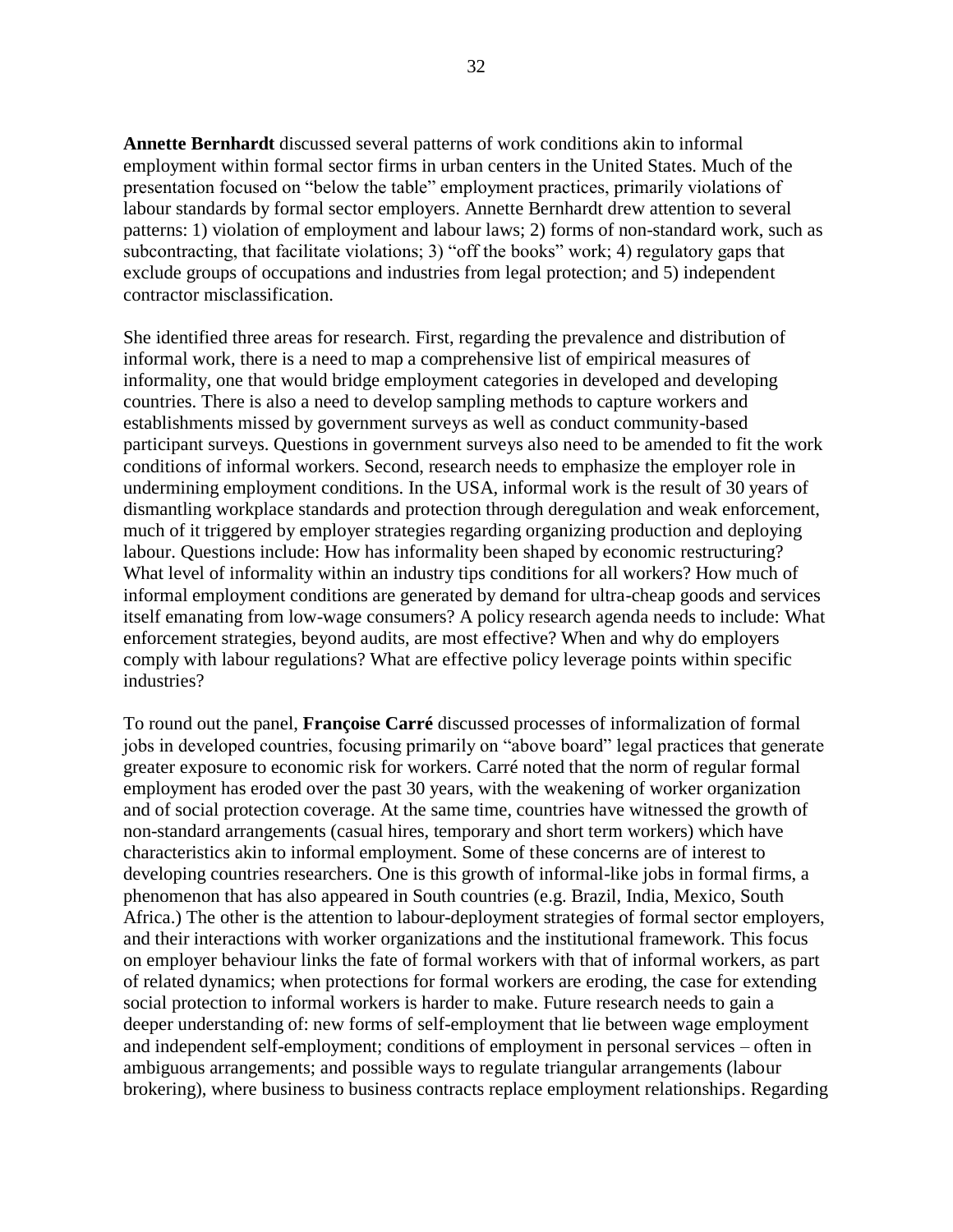data, a primary challenge is that institutional arrangements that define a formal job vary across countries, making one cautious about cross national measures of informal jobs based on national definitions. To address these conceptual and data gaps, a working measurement of informal employment need to be developed that would be valid for both developing and developed countries, and hinge on measures of exposure to economic risk, given each national context. Some dimensions of informality are accepted, such as lack of social protection, but others may need to be added, such as hours and earnings unpredictability. These questions are the subject of a WIEGO project to devise a common framework for measuring informal employment in developing and developed economies.

# *Closing Plenary:Future Research Agenda*

(chaired by Marty Chen)

Five of the conference participants were asked to reflect on an agenda for future research on informality, based on what they had heard – or not heard – at the conference.

**Ray Bromley** began by pointing out what had not been discussed in the conference, notably: micro-finance, Hernando de Soto's four "magic bullets" (deregulation, de-bureaucratization, privatization, and property rights for informal real estate); and child labour. He then noted that he prefers framing the issues of informality in terms of human rights, including the rights to livelihood, home, and security in public space; education, public services and benefits; and democratic participation. He then made a set of specific research proposals, as follows:

- good practice documentation: e.g. best practices in displacement or evictions with appropriate warning, compensation, and support systems for homes, livelihoods, and businesses
- models: e.g. for providing small business locations in big new facilities like malls, stadiums, and convention centers; and for locating small-scale vendors on downtown and neighbourhood streets; for regulating small businesses
- guidelines and handbooks: e.g. for creation of retail markets and micro-business incubators; and for associating small retailers an handicraft producers for internet marketing, bulk buying, publicity and contracting discounts
- appropriate technology designs: e.g. for mixed, movable and fixed vending; public and workplace toilets

### **[See Ray Bromley's closing comments](http://wiego.org/sites/wiego.org/files/resources/files/Bromley-Closing-Comments.pdf)**.

**Edgar Pieterse** began with a call for a philosophical theory of being, becoming, aspiring, and taking action for informal workers. He then presented a global spatial overview of urban population, urban gross domestic product (GDP), and the urban middle class (and its spending) by geographical region. He concluded with the need to rethink local economies and local governments and develop decentralized models that include new forms of work, many of which are low-skilled and low-paid.

**[See Edgar Pieterse's](http://wiego.org/sites/wiego.org/files/resources/files/Pieterse-Philosophical-Intimations.pdf) presentation**.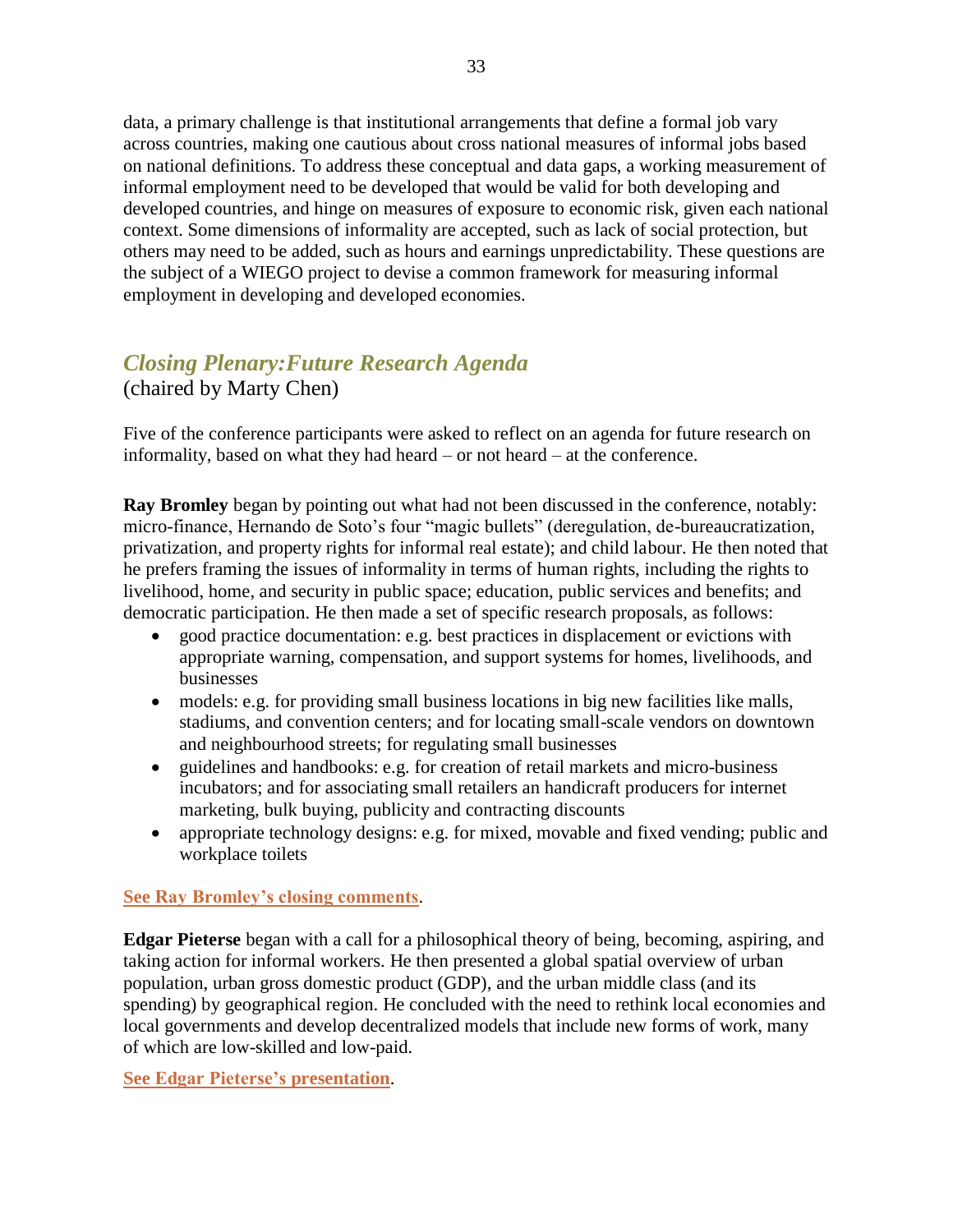**Ilda Lindell** detailed a set of research questions on the organizing and organizations of informal workers, informal workers, including:

- What kinds of identities do informal workers draw on in organizing: as workers, as women, as citizens? Which identities are included and excluded?
- What are the power dynamics within organizations of informal workers? Who are leaders accountable to?
- Are they able to negotiate access to political space? If so, how?
- What alliances and collaborations do they enter? On whose terms?
- What is involved in the internationalization of such organizations? How is international participation mediated?

**Victor Tokman** emphasized research on the linkages between the formal and informal economy and on the regulation of the informal economy. In regard to linkages, he asked whether these are catering to the rich or the poor; whether they are complementary or in competition; and how production is organized through these linkages both locally and globally. He also noted the importance of researching the relative earnings and wages in the two sectors. In terms of regulations, Tokman recommended research on what local rules and regulations are suitable for the working poor; what rules and regulations are difficult for the working poor to comply with making them "illegal." He noted that laws and regulations need to be appropriate and should be progressively enforced.

**Barbara Harriss-White** began by asking whether researchers have to trade-off insights into processes and the necessary specificity of local conditions on one hand with generalized conclusions obtained from official data sets and models on the other. She noted that research on the "weapons of the poor" and the "politics of production" had not been discussed at the conference. She then proposed four sets of research that would reflect our "trusteeship" for the working poor:

# 1 – Research to serve informal labour in its struggles

- competition impact of increasing labour displacement and exploitation in the name of global competition
- "theatres of collusion" in low wage norms
- commodification creation of new commodities, new fields of profit, and invasion of spheres where other values held sway

# 2 – Research to serve self-employed people in resisting their constrained ability to save, invest, and expand

- agriculture: relations of subordination to commodity and money markets, interlocked contracts
- non-agriculture: shedding of risk and cost, payment asymmetries, sites of work, physical conditions
- resource bases: impacts of "city beautiful" urban renewal and depletion of forest, land, marine, and aquatic resources
- social identity: organization and its politics as a collective base for solidarity vs. means of oppression and constraining choices

# 3 – Research to monitor how state policies directly and indirectly affect labour in the informal economy

different areas of policy: e.g. taxation, commercial law, land use and planning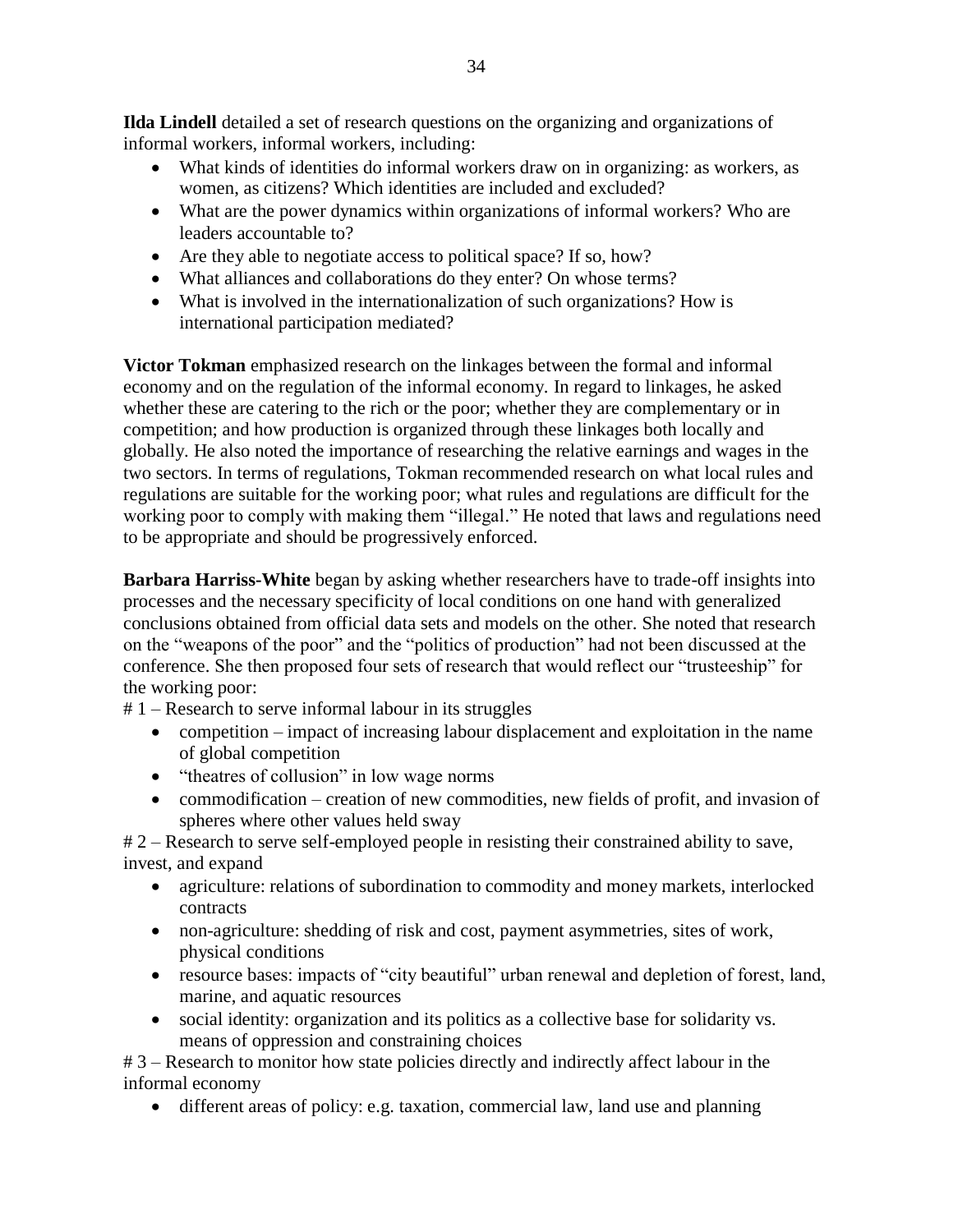- bureaucratic practices and power
- erosion of developmental state

# 4 – Research to support informal workers outside work

- incomplete citizenship
- triple burden of women
- access to entitlements

# 5 – Research to guide protection of labour in informal economy from extreme shock and contingencies: physical, social, economic, and political

- technological scaling down
- energy efficiency
- role of informal economy in solid waste management and recycling

Harriss-White concluded by highlighting the need to democratize research to empower the working poor and to communicate understanding gained from research with the working poor.

**[Barbara Harriss-White's](http://wiego.org/sites/wiego.org/files/resources/files/Harriss-White-Future-Research.pdf) presentation** on future research issues.

### **[See Françoise Carré's closing presentation.](http://wiego.org/sites/wiego.org/files/resources/files/Carre-Closing-Comments.pdf)**

In drawing the conference to a close, **Marty Chen** highlighted several underlying themes that had emerged during the discussions:

### **# 1 – Data**

The comparative strengths and weaknesses of micro versus macro data and qualitative versus quantitative data were raised at several points during the conference. Some participants noted that micro data generated through ad hoc surveys, and more so qualitative data generated through field studies, are not seen as representative or credible by mainstream economists. Others noted that while macro quantitative data generated through national surveys are seen as representative and credible, they are not able to capture relationships, dynamics, and processes. Participants then debated whether macro data could be designed to better capture relationships, dynamics, and processes – those who do micro research felt that macro data cannot capture these processes.

### **# 2 - Levels of Analysis**

In their own research, some conference participants focus on national aggregates analyzing macro data and using macro models to test derived theory while others have focused on specific sub-sectors or value chains or on specific groups of processes using micro field studies and building theory inductively. Some participants felt that the two approaches should complement each other. There was a call for micro data and theories to provide a foundation for macro data, models, and policies. There was also a call for more focus on institutions which intermediate between macro or micro policies and ground realities.

### **# 3 – Research Objectives**

During the conference discussions, four different objectives of research were identified: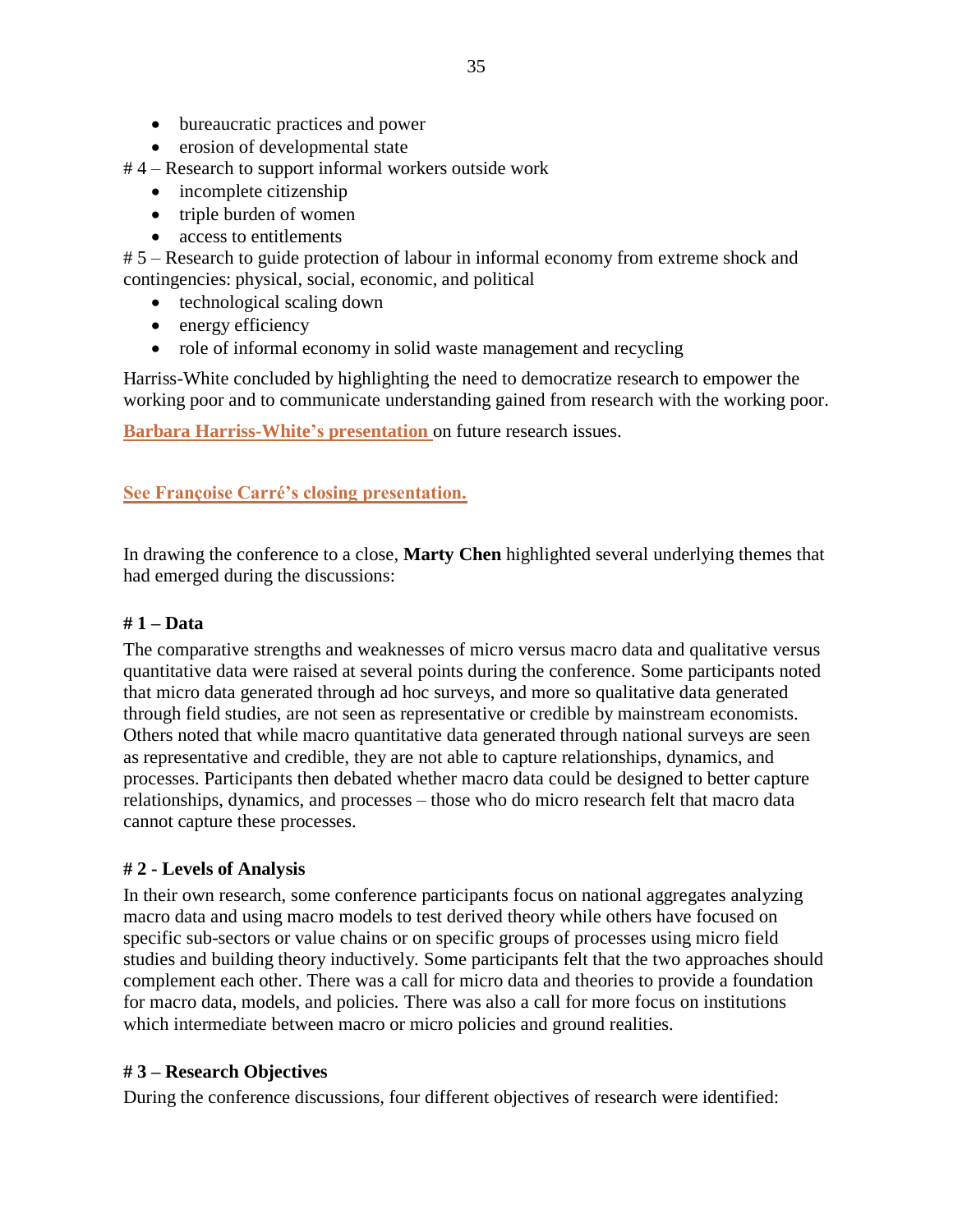- *describing*: what is the size, composition, characteristics, and contribution of the informal economy
- *explaining*: what is driving or causing the different segments of the informal economy to exist and persist
- *understanding*: what are the linkages between the informal economy and a) the formal economy; b) formal regulatory environment; and c) growth, poverty, or economic crises
- *responding*: what are the appropriate responses by the state, private sector, and informal workers themselves to informality

Marty Chen thanked the conference participants for a rich and engaged discussion and promised that WIEGO will find ways to keep the discussion going – by posting all of the participant email addresses, presentations and background papers on an internal conference website, by writing a detailed report on the conference proceedings, and by forging closer collaborative ties with interested participants.

She closed the conference with a vote of thanks to the following:

- the African Centre for Cities for its collaboration in hosting the public event and conference
- the International Development Research Centre, the Ford Foundation, Oxfam Novib, and Sida for sponsoring the conference
- Françoise Carré, Francie Lund, Caroline Skinner, and Joann Vanek for co-planning the conference
- Heidi Tait for making all of the local arrangements run so smoothly and well
- Justina Pena-Pan for booking most of the international travel

She expressed a special vote of thanks to Caroline Skinner who so efficiently and graciously hosted the conference on behalf of WIEGO and the African Centre for Cities.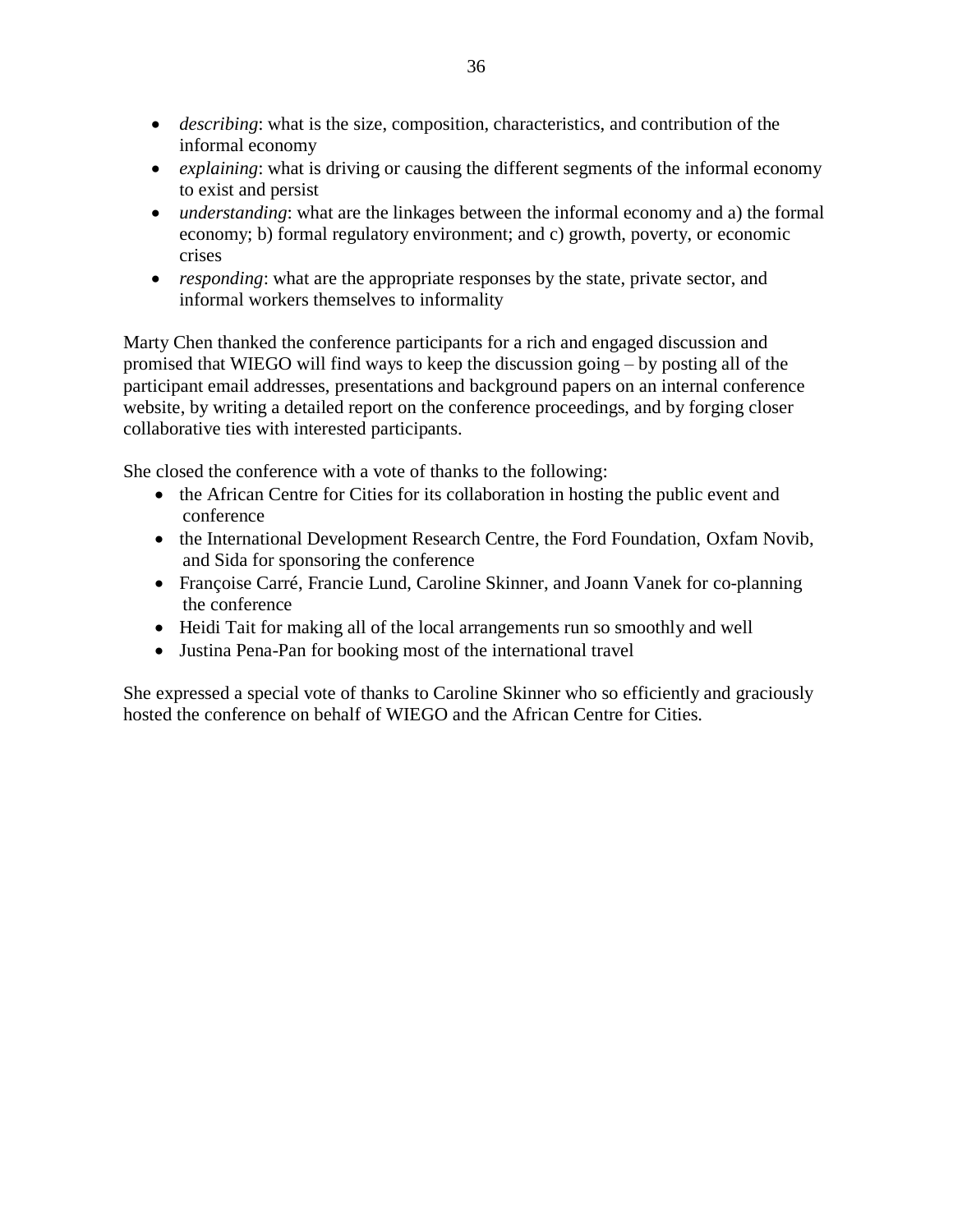# **Postscript**

Twenty-two of the conference participants met on Sunday, March  $26<sup>th</sup>$  to discuss how best to take forward the rich agenda of research questions (**see Appendix 3**) and sustain the engaged interchange that emerged during the conference. The group began the planning meeting with two rounds of reflections: the first on their main "take aways" or "light bulb moments" from the conference; the second on what research related to the informal economy they are currently engaged in or planning. They then considered what key clusters of research topics had emerged during the conference and identified the following:

- Governance & Regulations
- Linkages & Incorporation: informal and formal economies
- Organizing of Informal Workers
- Methods & Data

They then discussed how best to follow-up and maintain the energy around these issues. One idea was to commission in-depth literature reviews on the first three topics that would summarize what is known and not known, and what are the big research puzzles. Another was to share what data sets are available as well as data analysis and tabulation plans. A third was to set up a website portal for information and exchange around these topics. WIEGO offered to commission literature reviews, to set up a password-protected website, and to explore how to engage researchers on these clusters of issues through the website, workshops, or other means. As of summer 2011, a literature review on formal-informal linkages and governance had been commissioned; a concept paper on competitiveness theory and street vendors had been commissioned; and a password-protected conference website had been set up. By the end of 2011, this conference report and all of the conference presentations will be posted at two places on the WIEGO website: under WIEGO/Special Initiatives and under Informal Economy/History & Debates.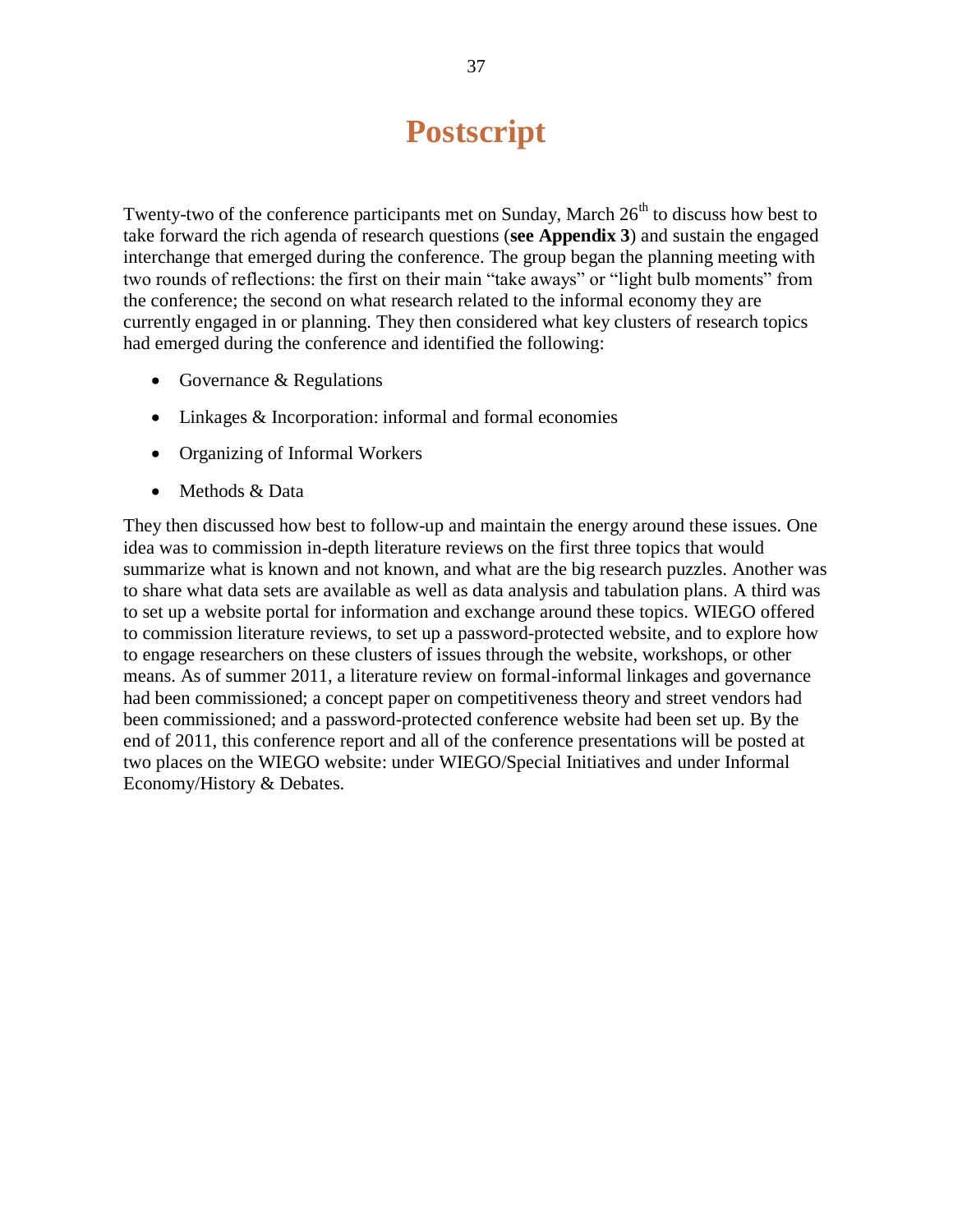# **List of Appendices**

I – Agenda

- II List of Participants
- III Future Research Agenda: List of Questions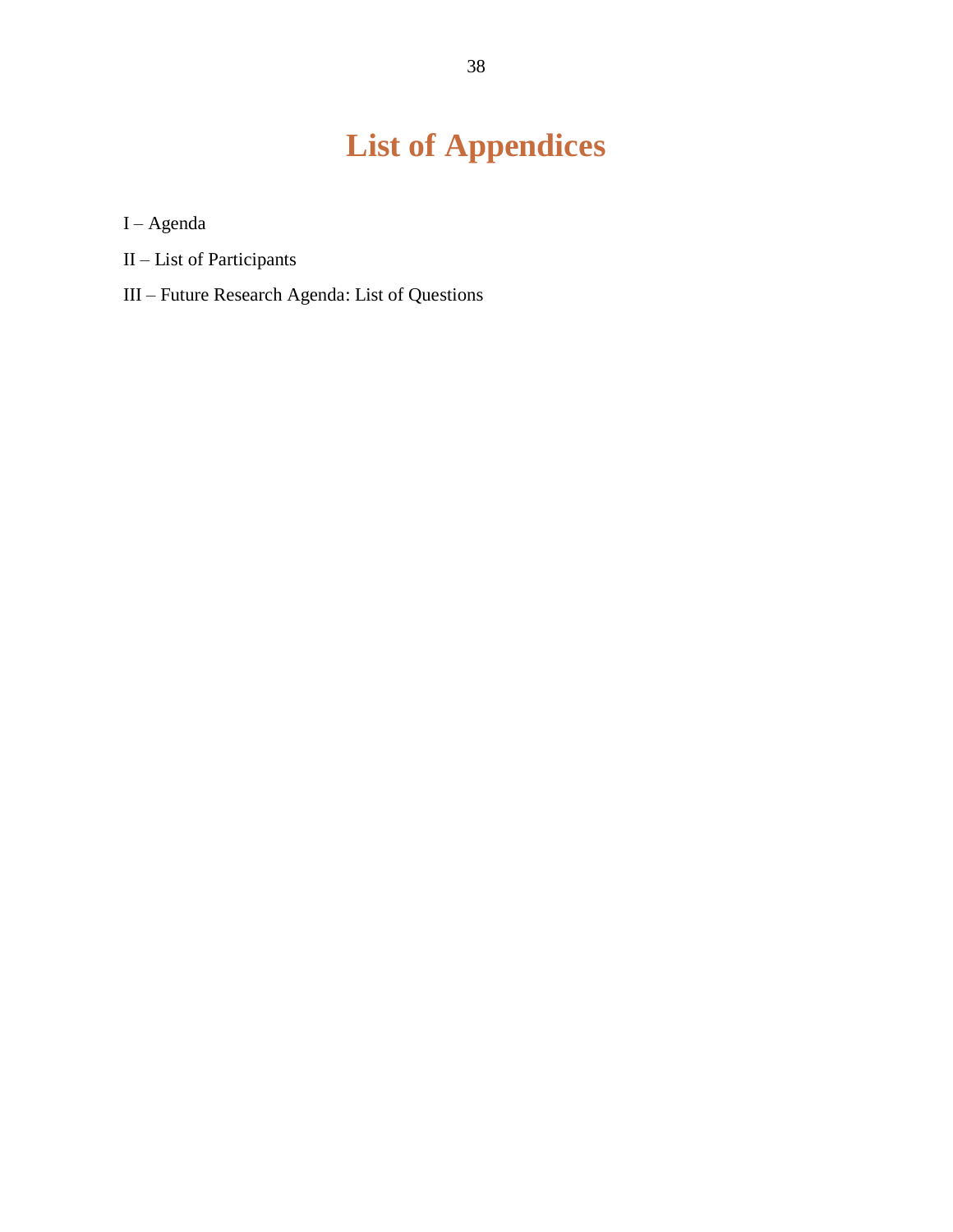# **Appendix I**

# **Research Agenda-Setting Conference on the Informal Economy**

### **Vineyard Hotel, Cape Town, South Africa**

### **AGENDA**

### **Public Event – March 24** (17h00 – 20h30)

Key Note Address: Jeremy Cronin, Deputy Minister of Transport, South Africa, "Critical Reflections on the Place of Informal Workers in the New Growth Path" International Reflections: Marty Chen and Ravi Kanbur

*Please meet in the foyer at 17h00 for transport to the event venue.*

### **Day # 1 – March 25**

**07:45 - 08:30 Registration**

**0830 - 09:45 Welcome & Introductions** (chaired by Marty Chen) **Introductions** 

Background & purpose of conference

**09:45-10:45 Opening Plenary**: Historical Perspectives on the Informal Economy: Different Disciplines – Round 1 (chaired by Francie Lund) Ray Bromley – urban planning Gary Fields – labour economics

Ravi Kanbur – neo-classical economics

### **10:45-11:00 Tea and Coffee Break**

**11:00-12:00 Opening Plenary**: Historical Perspectives on the Informal Economy: Different Disciplines – Round 2 (chaired by Francie Lund)

Jan Breman – economic sociology Barbara Harriss-White – political economy Victor Tokman – development economics

**12:00-13:00 Country Panel # 1 – India** (chaired by Marty Chen)

Saibal Kar Ratna Sudarshan Jeemol Unni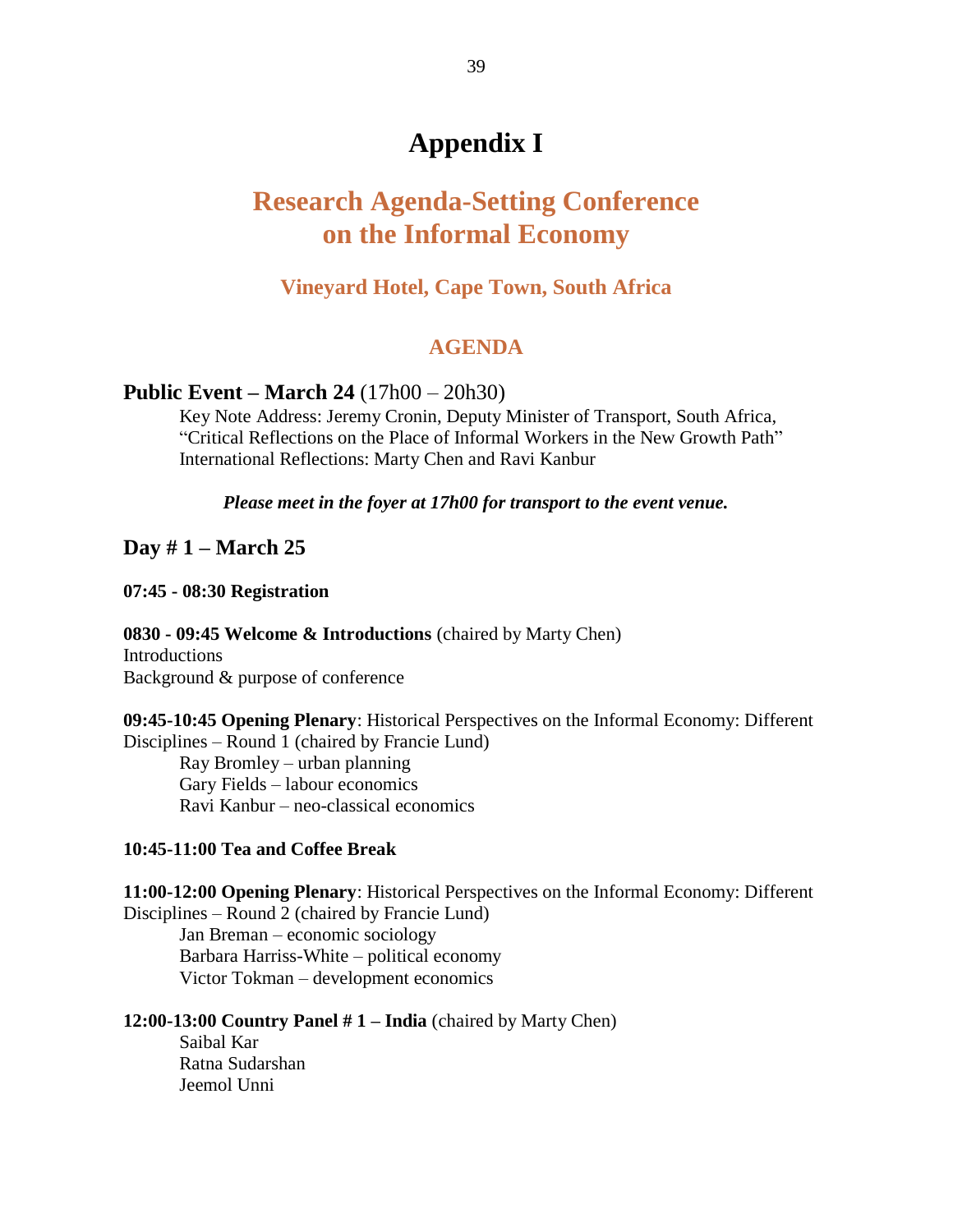### **13:00-14:00 – Lunch**

**14:00-15:00 Country Panel # 2 – Mexico** (chaired by Victor Tokman) Juan Carlos Moreno Rodrigo Negrete Berenice Ramirez Lopez

### **15:00-15:15 Tea and Coffee Break**

**15:15-16:15 Country Panel # 3 – South Africa** (chaired by Caroline Skinner) Kate Philip Andries du Toit Derek Yu

### **16:15-17:15 Break-Out Groups by Country**

**18h15 (Bus departs) Conference Dinner**: Moyo Restaurant, Blouberg.

### **Day # 2 – March 26**

#### **09:00-09:30 Reflections on Day # 1**

#### **09:30-11:00 Concurrent Panels # 1 and 2**

Informality and Development: Suman Bery, Gary Fields, Lin Lim, Pierella Paci (chaired by Marty Chen)

Informality and Regulation: Saibal Kar, Jan Theron, Victor Tokman (chaired by Ravi Kanbur)

#### **11:00-11:15 Tea and Coffee Break**

#### **11:15-12:45 Concurrent Panels # 3 and 4**

Informal-Formal Economy Linkages: Kate Meagher, Jeemol Unni, Imraan Valodia (chaired by Françoise Carré)

Measuring Informality: Grace Bediako, Jacques Charmes, Rodrigo Negrete, Christophe J. Nordman (chaired by Joann Vanek)

#### **12:45-14:00 Lunch**

#### **14:00-15:15 Reflections: Country, Gender, and Occupational Group Perspectives**  (chaired by Caroline Skinner)

Developed Country Perspective: Uma Rani Amara, Annette Bernhardt, Françoise Carré Informal Worker Perspectives: Namrata Bali, Sonia Dias, Sally Roever, Ratna Sudarshan

### **15:15-15:30 Tea and Coffee Break**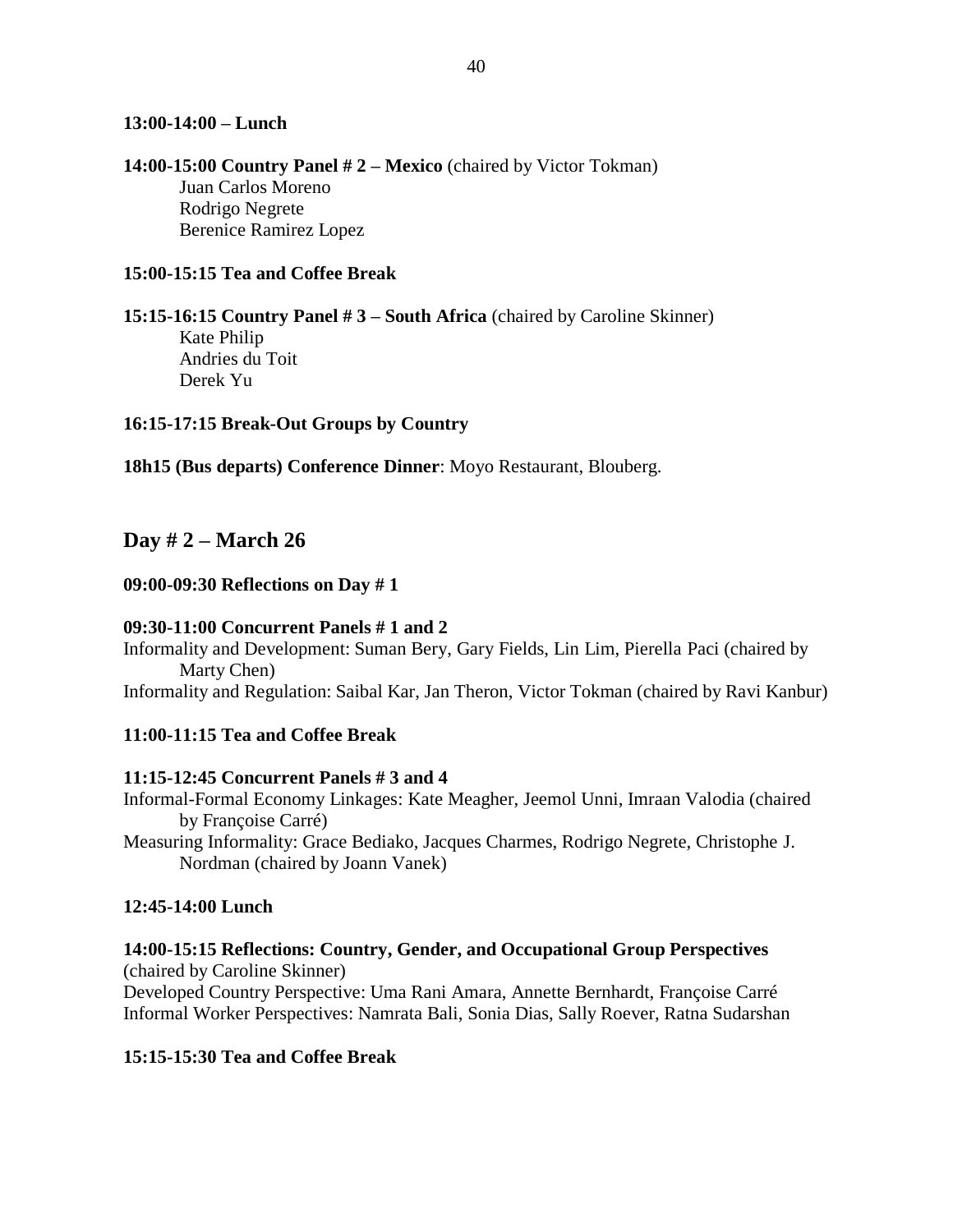### **15:30-16:45 Future Research Agenda** (chaired by Marty Chen) Ray Bromley Barbara Harriss-White Ilda Lindell Edgar Pieterse Victor Tokman

### **16:45-17:15 Next Steps and Closing**

**19h00 Closing Dinner**: On the Square Restaurant at the Vineyard Hotel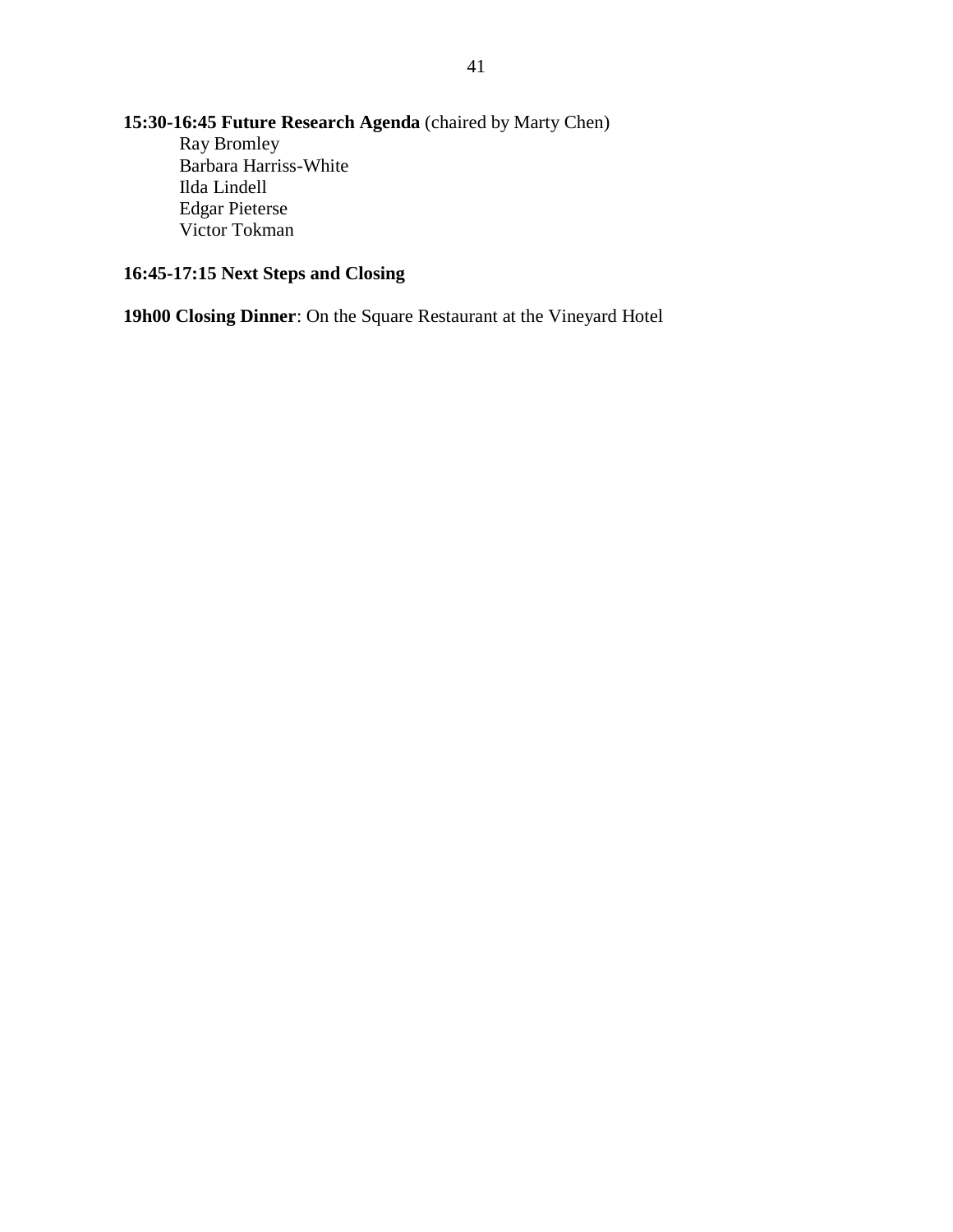# **Appendix 2**

# **Conference Participants**

|                |                  | <b>AFFILIATION</b>                                   |
|----------------|------------------|------------------------------------------------------|
| Uma Rani       | Amara            | International Labour Organization, Switzerland       |
| Namrata        | Bali             | SEWA, India                                          |
| Jo             | <b>Beall</b>     | U. of Cape Town, SA                                  |
| Grace          | <b>Bediako</b>   | Ghana Statistical Services, Ghana                    |
| Annette        | <b>Bernhardt</b> | NELP, USA                                            |
| Suman          | <b>Bery</b>      | International Growth Centre, New Delhi               |
| Haroon         | <b>Bhorat</b>    | U. of Cape Town, SA                                  |
| Jan            | <b>Breman</b>    | Amsterdam School for Social Science Research, NDL    |
| Ray            | <b>Bromley</b>   | <b>SUNY Albany, USA</b>                              |
| Jacques        | <b>Charmes</b>   | Institute for Research on Development, France        |
| Jonathan       | Crush            | Queens University, Canada                            |
| <b>Richard</b> | <b>Devey</b>     | U. of Johannesburg, SA                               |
| <b>Andries</b> | du Toit          | University of the Western Cape, SA                   |
| Valeria        | Esquivel         | Universidad Nacional de General Sarmiento, Argentina |
| Gary           | <b>Fields</b>    | Cornell U., USA                                      |
|                | Harriss-         |                                                      |
| <b>Barbara</b> | White            | <b>Oxford University, UK</b>                         |
| Ravi           | <b>Kanbur</b>    | Cornell U., USA                                      |
| Saibal         | Kar              | Centre for Studies in Social Sciences, India         |
| Lin            | Lim              | Independent consultant                               |
| Ilda           | Lindell          | Stockholm University, Sweden                         |
| <b>Kate</b>    | Meagher          | London School of Economics, UK                       |
| Martha         | <b>Melesse</b>   | <b>IDRC, Canada</b>                                  |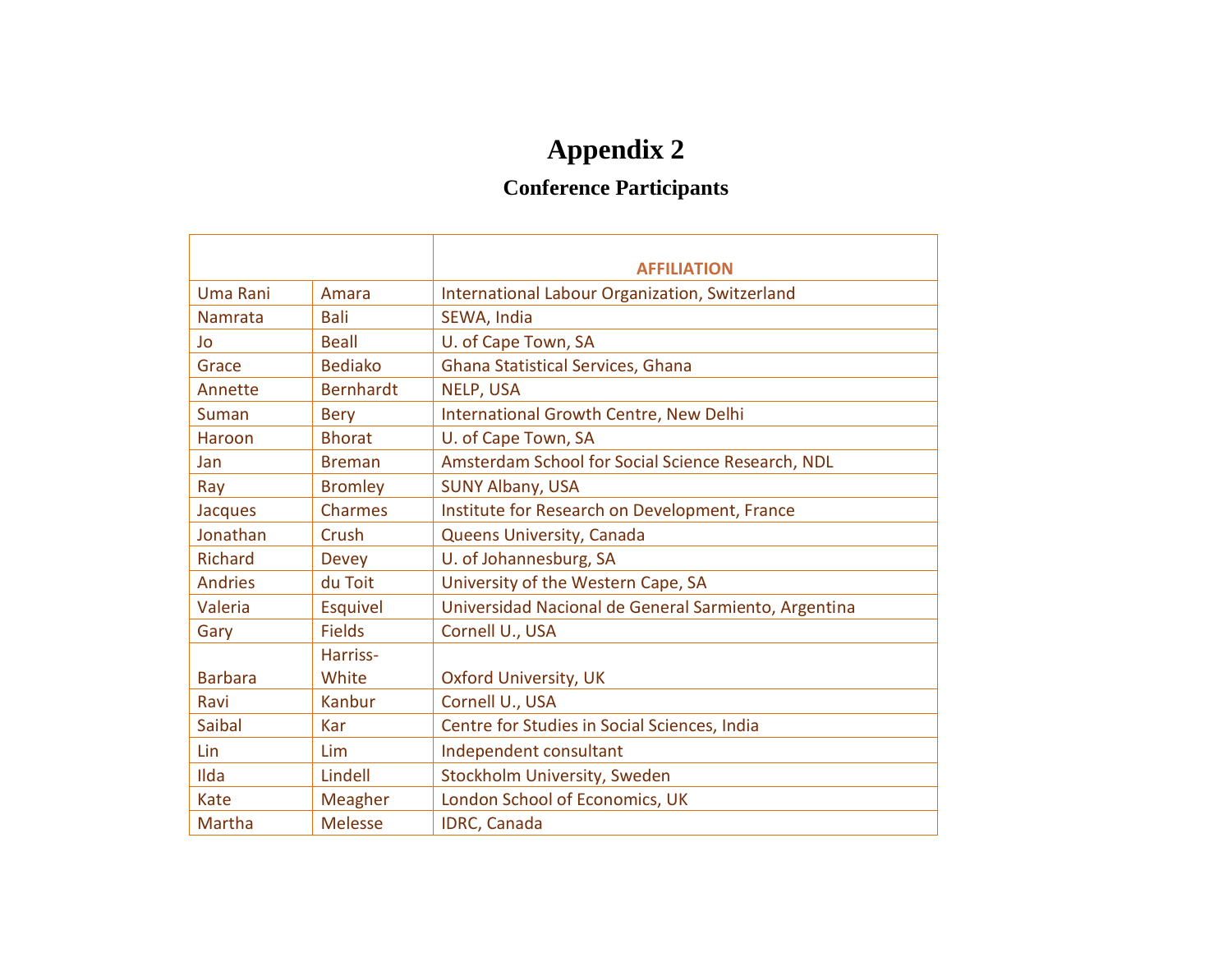| <b>Juan Carlos</b> | Moreno-Brid      | <b>ECLAC/CEPAL, Mexico</b>                                |
|--------------------|------------------|-----------------------------------------------------------|
| Ren                | Mu               | <b>Texas A&amp;M University</b>                           |
|                    | <b>Negrete</b>   |                                                           |
| Rodrigo            | Prieto           | <b>INEGI, Mexico</b>                                      |
| <b>David</b>       | <b>Neves</b>     | University of the Western Cape, SA                        |
| Christophe         |                  |                                                           |
| Jalil              | Nordman          | DIAL, Institute for Research on Development (IRD), France |
| Paul               | Okwi             | <b>IDRC Nairobi, Kenya</b>                                |
| Pierella           | Paci             | World Bank, USA                                           |
| <b>Susan</b>       | Parnell          | U. of Cape Town, SA                                       |
| Kate               | Philip           | Trade and Industry Policy Secretariat, South Africa       |
| Edgar              | Pieterse         | U. of Cape Town, SA                                       |
|                    | Ramirez          |                                                           |
| <b>Berenice</b>    | Lopez            | <b>National University of Mexico</b>                      |
| Edgard             | Rodriguez        | IDRC, Canada                                              |
| Preet              | Rustagi          | IHD, India                                                |
| Sahra              | <b>Ryklief</b>   | <b>IFWEA representative</b>                               |
| Vilma              | Santana          | Federal University of Bahia, Salvador, Brazil             |
| Ratna              | Sudarshan        | Institute of Social Studies, India                        |
| Jan                | <b>Theron</b>    | U. of Cape Town, SA                                       |
| <b>Victor</b>      | <b>Tokman</b>    | Consultant, Chile                                         |
| Jeemol             | Unni             | Institute of Rural Management, India                      |
| Imraan             | Valodia          | U. of KwaZulu-Natal, SA                                   |
|                    | von              |                                                           |
| <b>Marlese</b>     | <b>Broembsen</b> | U. of Cape Town, SA                                       |
| Vanessa            | Watson           | U. of Cape Town, SA                                       |
| Gaby               | <b>Wills</b>     | U. of KwaZulu-Natal, SA                                   |
| <b>Derek</b>       | Yu               | University of Western Cape, Economics, South Africa       |
|                    |                  |                                                           |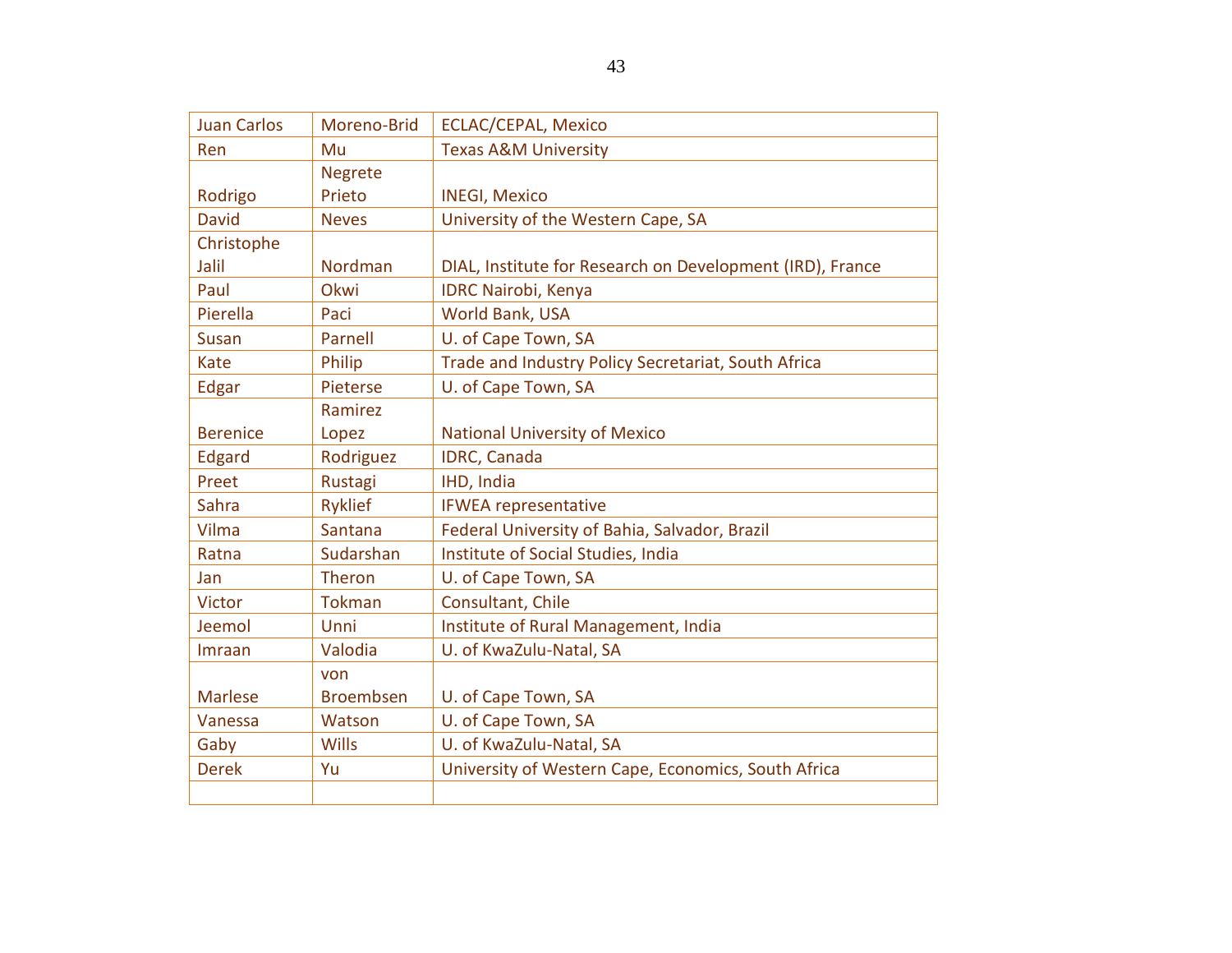| <b>WIEGO Team</b> |                |                                                                |  |  |
|-------------------|----------------|----------------------------------------------------------------|--|--|
| Laura             | Alfers         | Social Protection Program, SA                                  |  |  |
| <b>Chris</b>      | <b>Bonner</b>  | Organization and Representation Program Director, SA           |  |  |
| Françoise         | Carré          | U. Of Massachusetts-Boston, USA and WIEGO research team        |  |  |
| Martha            | Chen           | <b>International Coordinator, USA</b>                          |  |  |
| Sonia             | <b>Dias</b>    | U. of Minas Gerais, Brazil                                     |  |  |
| <b>Frances</b>    | Lund           | Social Protection Program Director and U. of KwaZulu-Natal, SA |  |  |
| Sally             | Roever         | Street Vendor Specialist, Israel                               |  |  |
| Melanie           | Samson         | Waste Picker Coordinator, SA                                   |  |  |
| Caroline          | <b>Skinner</b> | U. of Cape Town, SA and Urban Policies Program Director        |  |  |
| Joann             | Vanek          | <b>Statistics Program Director, USA</b>                        |  |  |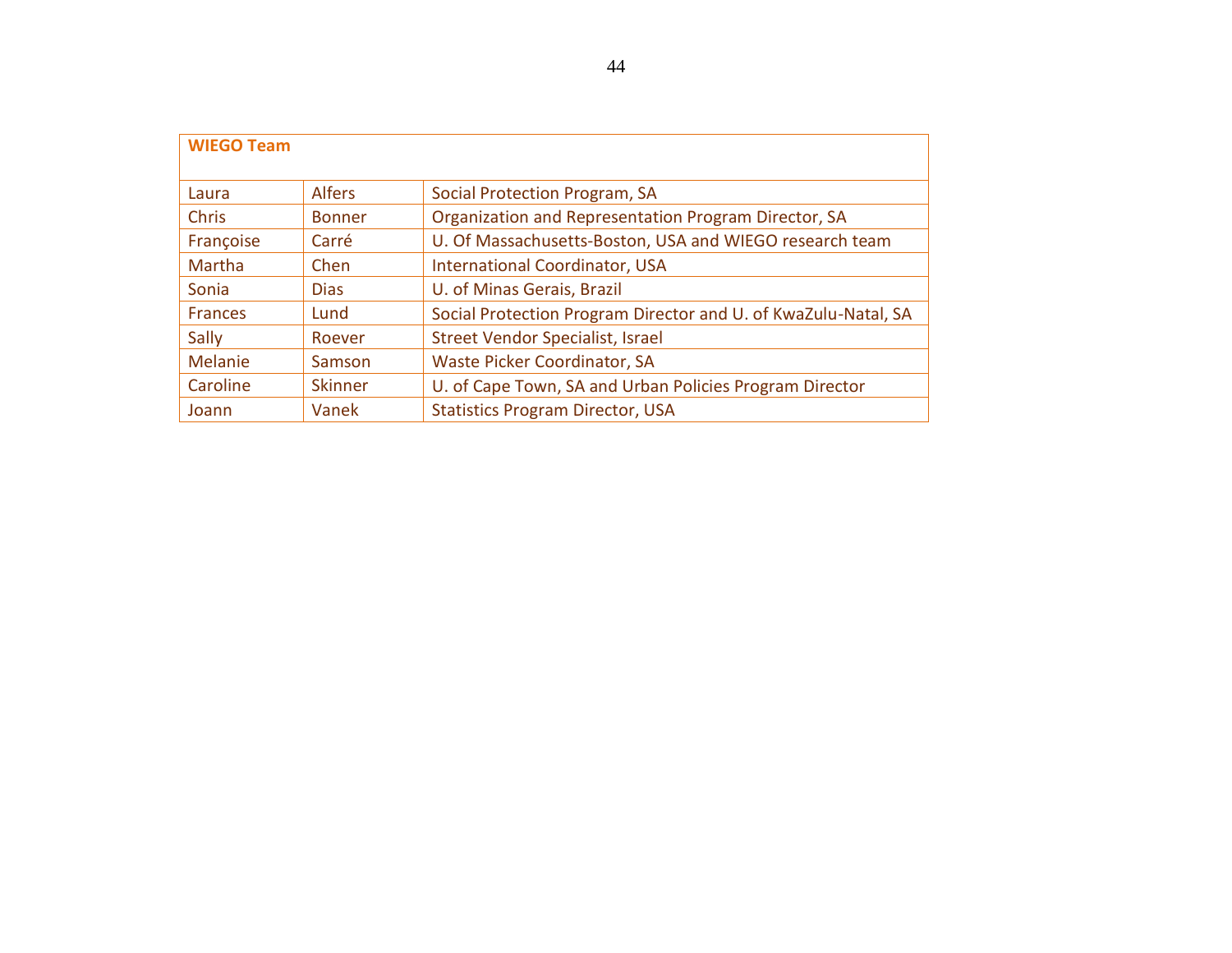# **Appendix III**

# **Future Research Agenda Questions Raised During Conference**

As was to be expected, the conference generated a wide range and large number of research questions. This Appendix presents a fairly complete list of all research questions raised – grouped under different thematic headings. Similar questions have been clubbed together to reduce the length of the list. The initials in brackets after each question are the initials of the participant/s who posed the question. The A, B, C, and D in several of the questions refer to Ravi Kanbur's A-B-C-D framework for classifying the labour force by different responses to regulations (see write-up on Opening Plenary in this report).

### **1. Composition of Informal Economy**

By Behaviour or Choice

- How many work informally by choice vs. no choice? (GF)
- $\bullet$  How big is C, B, and D within the informal economy? (RF)

By Degree of Voice and Agency

- How many informal workers have voice or agency? (JB)
- How many and which informal workers have to sell their labour in advance? (JB)
- By Income Class
	- How many and which informal workers are poor? (JB  $\&$  RS)

By Employment Status

- How much of informal employment is inside or outside the informal sector? (RN)
- How much of informal employment is in the formal sector? (SK)
- What percentage of informal workers is self-employed in informal enterprises versus unprotected workers in informal enterprise, formal enterprises, or households? (RN & VT)

By Residence Status

 How many informal workers are migrant workers? And how many migrant workers are informal? Both circular migrants and permanent migrants? (JB)

By Degree of Dependency

 How many – and which – petty commodity producers are dependent on others vs. autonomous? (BH-W & JT)

By Traditional vs. New/Emergent Components

 What are the relevant sizes of the traditional vs. new forms/parts of informal employment? (RN)

By Demography

 What is the age and gender composition of informal employment in general? Different parts of informal employment? (RN)

By Sector

 What is the size and composition of informal employment in the services sector? (SB) By "Informality Trap"

 $\bullet$  How much – and which parts – of informal employment is/are stuck in an "informality" trap"?  $(VT)$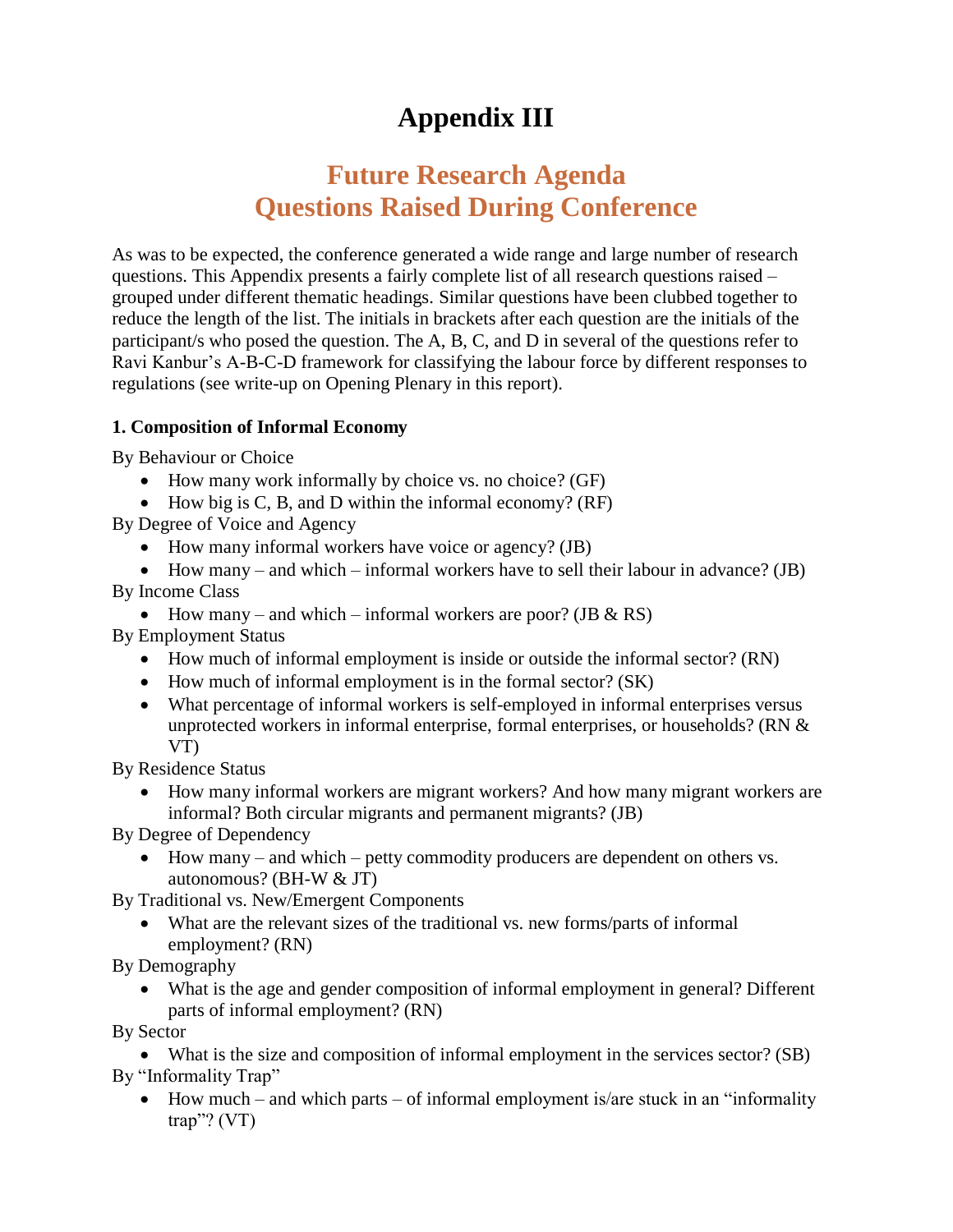### **2. Characteristics of Informal Employment & Behaviour of Informal Workforce**

- $\bullet$  How do labour market earnings compare in the IE vs. the FE? (GF)
- What are the differences in productivity between A and B/C and B/C and D? (RK)
- What is the scope and nature of under-employment in the informal economy? (JB)
- What is the relationship between labour and capital within the informal economy? (JB)
- What is the size distribution of informal firms? (BH-W)
- What is the internal logic of petty commodity production? How much is simple reproduction, disguised wage work, self-exploitation, contradictory class position, multiple practices of exploitation and oppression? (BH-W)
- What is the external logic of petty commodity production? What are the constraints on agrarian vs. non-agrarian accumulation? (BH-W)
- How many and which rights do informal workers have: as citizens and as workers? (BH-W)
- How much human capital is being formed in the informal economy? How much focus within the informal economy is on current versus future consumption? (SK)
- What is the scope of inequality between informal and formal workers and among informal workers – in different sectors: manufacturing, services, and public sector? (RS)
- What is the nature and what are the causes of low productivity in the informal economy? (RS)
- What are the choices and behaviours of various segments of the informal labour force?  $(SB)$
- Are informal producers really less productive? By how much? Why? (IV)
- What role does the location of work the spatial distribution of work play in differences in average daily earnings of informal workers? (JU)
- Who exercises control over the work process pre-production, production, quality control, delivery – in different categories of informal work? (JU)
- What are the profit rates of different segments of the informal economy? (IV)

### **3. Informality and Regulation**

 With the process of regulation of informal economy activities, are customary/practiced forms of coordination, policing, and market organization maintained? Undermined? Superseded? Do new forms of regulation erase or reinforce what is already on the ground, in terms of self-organization in informal activities? (FC)

### **4. Causes of Informality**

Regulations

- How much of which parts of informal employment is due to regulations? ( $RK$ )
- How much of C/B due to regulations?

Other Causes

- How much of shift from A to B/C due to changes in global technology and trade? (RK)
- How much of informalization due to industrial relations or to political forces? (JB)
- How much of informalization/informal employment due to current capitalism? (BH-W)
- How much of informal employment is associated with decentralized production? (VT)
- What sustains traditional informality, not just what drives informalization? (RS)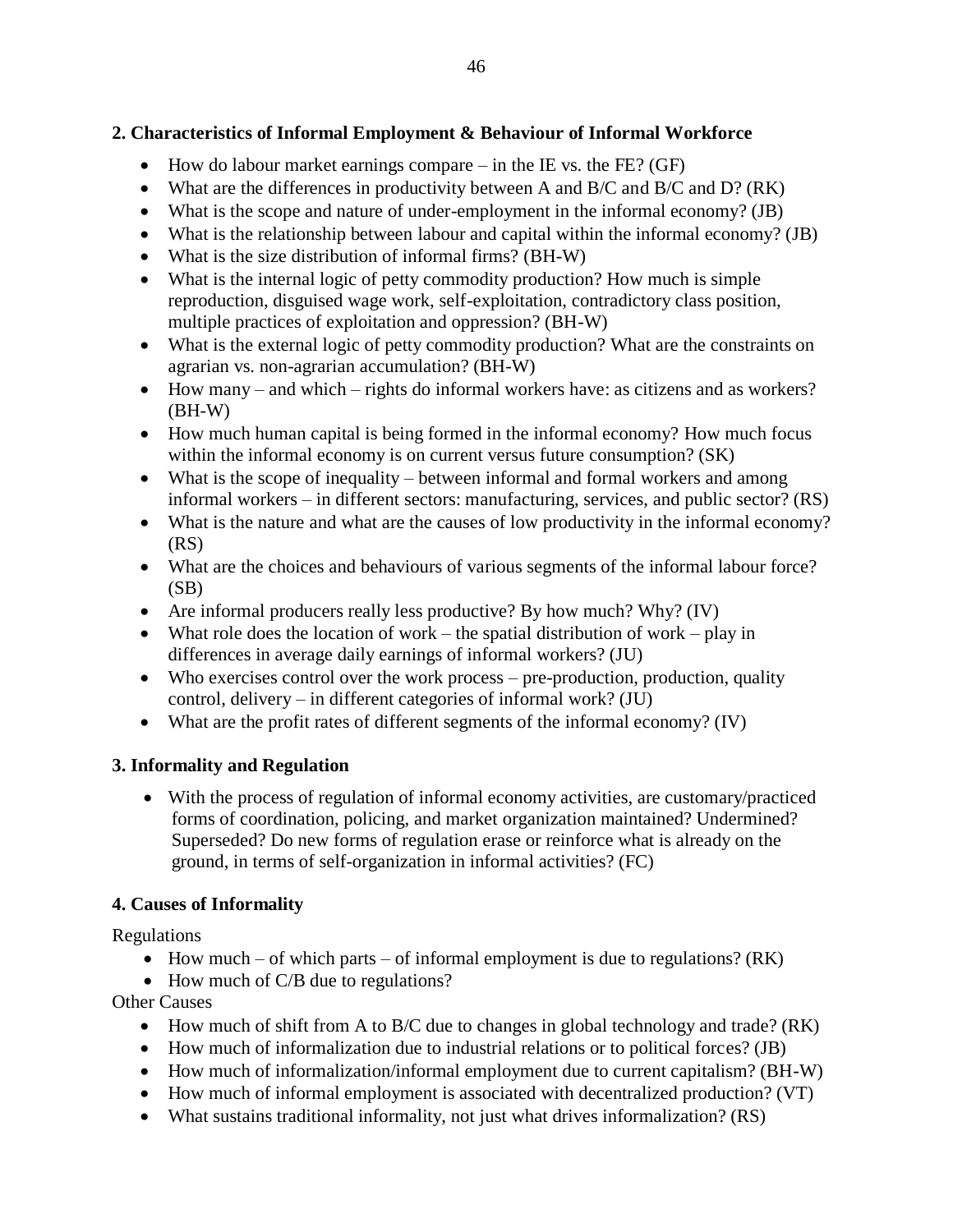- What are the barriers to women entering paid work? wage work? (RS)
- How much choice do women informal workers have compared to men informal workers? (RN)
- How much of informality is driven by lack of jobs in A? by rationing in the formal labour market? (URA)
- Why is non-standard/atypical work a large and probably increasing proportion of employment in some developed countries? Whose interests are being served? (URA)
- How much of informality is driven by wider structural factors: de-regulation of financial/capital markets? lack of public vs. private investment? (JCM)
- How much of informality is due to inability to accumulate? Or ineligibility for formal protection? (BRL)
- How much of informality is driven by the structure of production, distribution, and demand, as in South Africa? (KP) and local spatial configurations? (ADT)
- How much of informal employment is driven by concentration of power and value added in value chains? (KP)
- How much of informal employment is driven by wider structural context (e.g. lack of infrastructure, assets, safety, and governance) vs. behaviour of individuals? (ADT)
- Why is informal employment so small in South Africa? (KP)
- Why is the informal economy in South Africa dominated by retail trade? (KP)
- In South Africa, how much is unemployment vs. low wages vs. seasonality of wage work driving exit to self-employment in the informal economy? (KP)

### **5. Structure & Dynamics of Labour Markets**

- What drives unemployment (more a developed country problem) and underemployment and poor working conditions (more a developing country problem)? (JU)
- Is unemployment a result of inflexible wages or other labour market interventions or economic policies or corporate practices? (JU)
- Is underemployment a result of structural conditions? (JU)
- What accounts for sectoral and regional differences in degree of informality? (KM)
- Why is atypical/non-standard work increasing in some developed countries? (FC)
- What drives the employer-employee behaviour and whose interest does it serve? (FC)
- How can informal workers compete in "modern" value chains? (SD)
- Is underemployment vs. underemployment in informal sector the result of inflexible wages or of structural conditions? (JU)
- Where are profits made? What are the profit rates of formal versus informal enterprises?  $J\bar{B}$ )

### **6. Growth-Poverty-Informality Linkages**

- What are the linkages between growth and informality, poverty and informality? need to test and "complicate" assumptions that (PP)
	- o growth reduces informality
	- o informality reduces growth
	- o poverty and informality are closely related

### **7. Formal Economy-Informal Economy Linkages**

• What are the economy-wide interactions between the FE and the IE? (IV)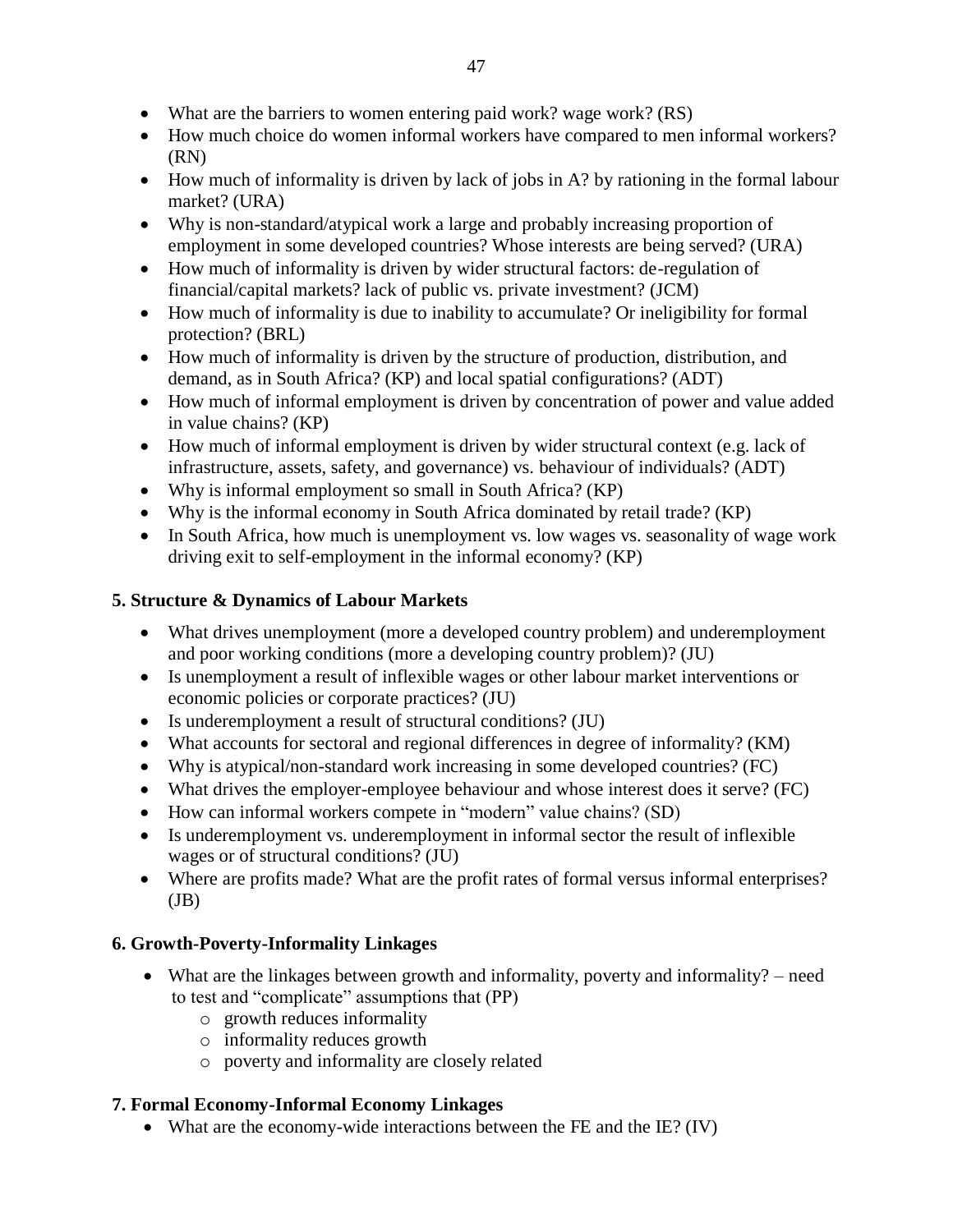- $\bullet$  How are sectors (e.g. manufacturing) organized between FE and IE? (IV)
- How do agents in the informal economy behave vis-à-vis formal agents and units? (IV)
- What sorts of competitive relationships exist between FE and IE, and intra-IE? (IV)
- What are the relationships and dynamics between F and I labour markets? And what are the implications of these relationships for labour market theory? (JU)
- Who exercises control over the work process in global value chains? (JU)
- What role do social institutions/structures religion/caste and gender play in exercising control over the location and process of work? (JU)
- What role do formal institutions play in the informal economy and what role do informal institutions play in the formal economy? (KM)

### **8. Policy Responses to Informality**

Policy Stance or Approach

- Who is governing informality: public authority, private agency, social institutions? (JB)
- What is the nature of existing responses: destruction, protection, promotion, tolerance, sustenance/unintended consequences? (BH-W)
- What does "normalization" of informal employment mean: is it a project of capital or labour? (KM)
- $\bullet$  How to make capital not just the state accountable for decent work for informal workers? (JT)
- What is the process of formalization of the informal economy? (RS)
- What is the development trajectory of D? (RS)
- Should informality matter more in higher income and more urbanized economies than in low-income countries? (SB)
- Is informality a symptom, a disease, or the "new normal," and why? (SB)
- Whose interests are blocking policy reforms in support of the informal economy? (FC)
- How to integrate informal work into rethinking of local economics and local government? (EP)

Laws and Regulations

- $\bullet$  How to get regulations right? (RK)
- If you have limited financial, administrative, and political resources, how much to focus on regulations/border between A and C, B and how much to focus on D? (RK)
- What are the deficiencies of the legal framework from perspective of informal livelihoods? (PR)
- What package of regulations will help those stuck in the "informality trap" to get out?  $(VT)$

Specific Policy Areas

- What does informality mean in planning? (SP)
- How to strike a consistent balance between flexibility and security? (VT)
- What is the scope for intermediaries to help informal workers integrate into markets?  $(KP)$
- How to address the adverse integration of informal workers into markets and the formal economy? (ADT)
- Which interventions would best assist informal operators/workers to increase their lifechoices and the return to their labour? (SB)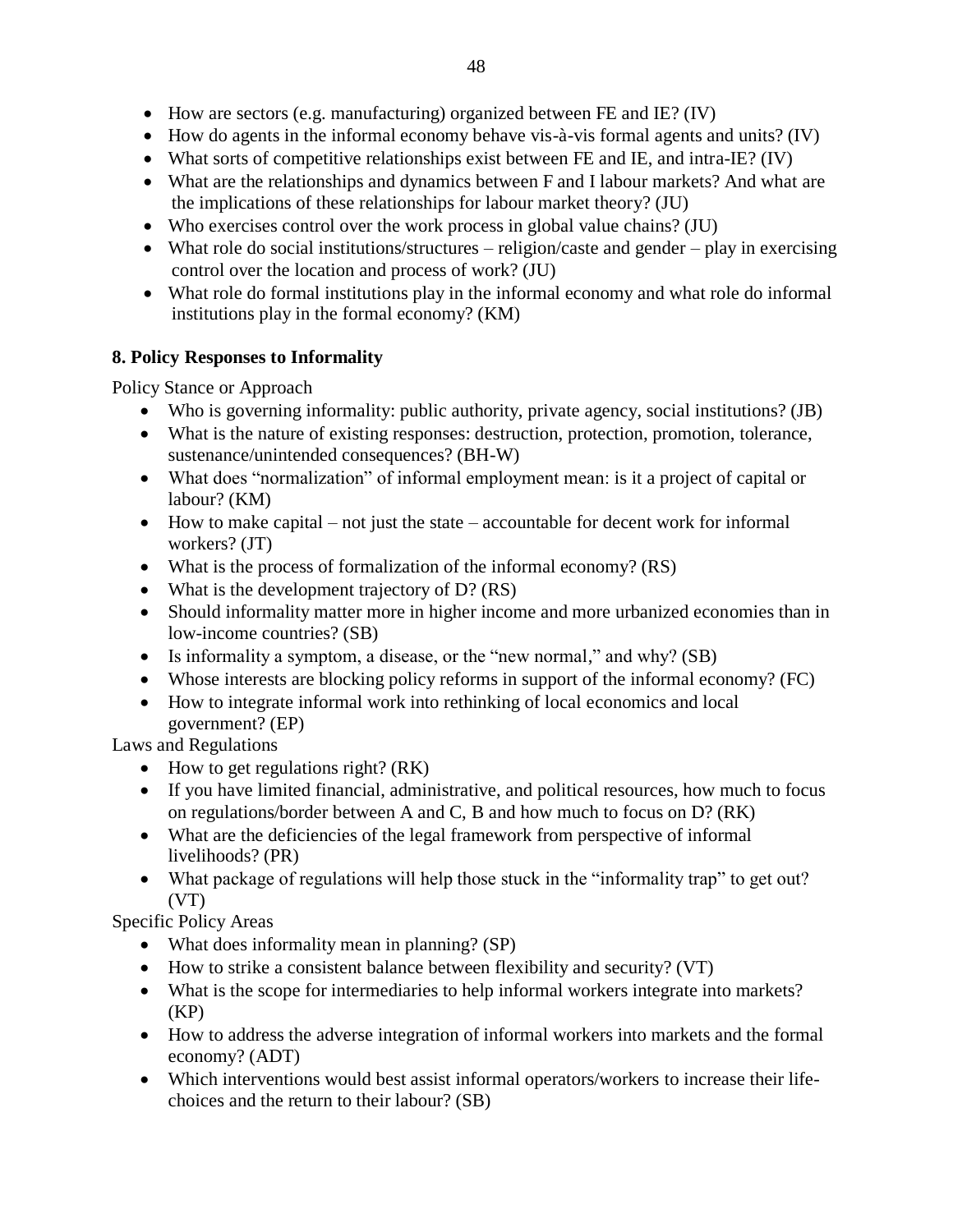- How to regulate increasing domestic work and other low-end services into burgeoning middle class around the world? (EP)
- What mix of social protection universal tax-based and/or work-related and social assistance is best suited for the informal economy? (PP)

### **9. Impact of Policies on Informal Workers**

- Will support to private investments include support to informal enterprises? (LL)
- What impact will the push for sustainability and green jobs have on informal economy? (LL)
	- o who loses jobs and where
	- o whether there are job opportunities for informal workers
	- o whether green jobs are decent jobs
	- o whether the transition is fair for informal enterprises and workers
- What impact will the push for regional integration and trade vs. global trade have on informal employment and, more specifically (LL):
	- o on insertion/exclusion of informal workers in regional value chains?
	- o on labour migration and the working poor?
- How do enterprise registration and commercial laws interact with and structure the number, size, and nature of informal enterprises? (VT)
- How do labour standards and social protection interact with and structure the number and nature of informal/non-standard jobs? (VT)
- What sets of regulations, laws, or rights are most relevant and have the most bearing for different categories of informal workers? (VT)
- Does corruption at the state level explain poor regulatory activities and hence proliferation of informality? (SK)
- How does the tax system affect the ability of informal producers to compete against formal producers? (IV)
- What sorts of barriers to entry apply in the IE? (IV)
- What are the effects of institutions and regulatory arrangements on the incidence of atypical/non-standard work? (FC)
- What is the role of the state and the political process? Is there a collusion between the state and the financial or industrial power? (FC)
- What is the impact of laws and public policies in shaping the relationships between waste pickers and the waste recycling industry? (SD)
- What are the roles, relationships, and dynamics in waste recycling chains, both domestic and export? (SD)
- What is the relevance and potential of cluster development and LED approaches for different categories of informal workers? (RS)
- How do state policies directly and indirectly affect labour in the informal economy? (BH-W)
	- o tax, property, and commercial laws
	- o labour laws and regulations
	- o land use and planning
	- o practices of extortion and protection
- How much and which parts of the informal economy are already in the tax net: local, provincial, and/or state? (KM)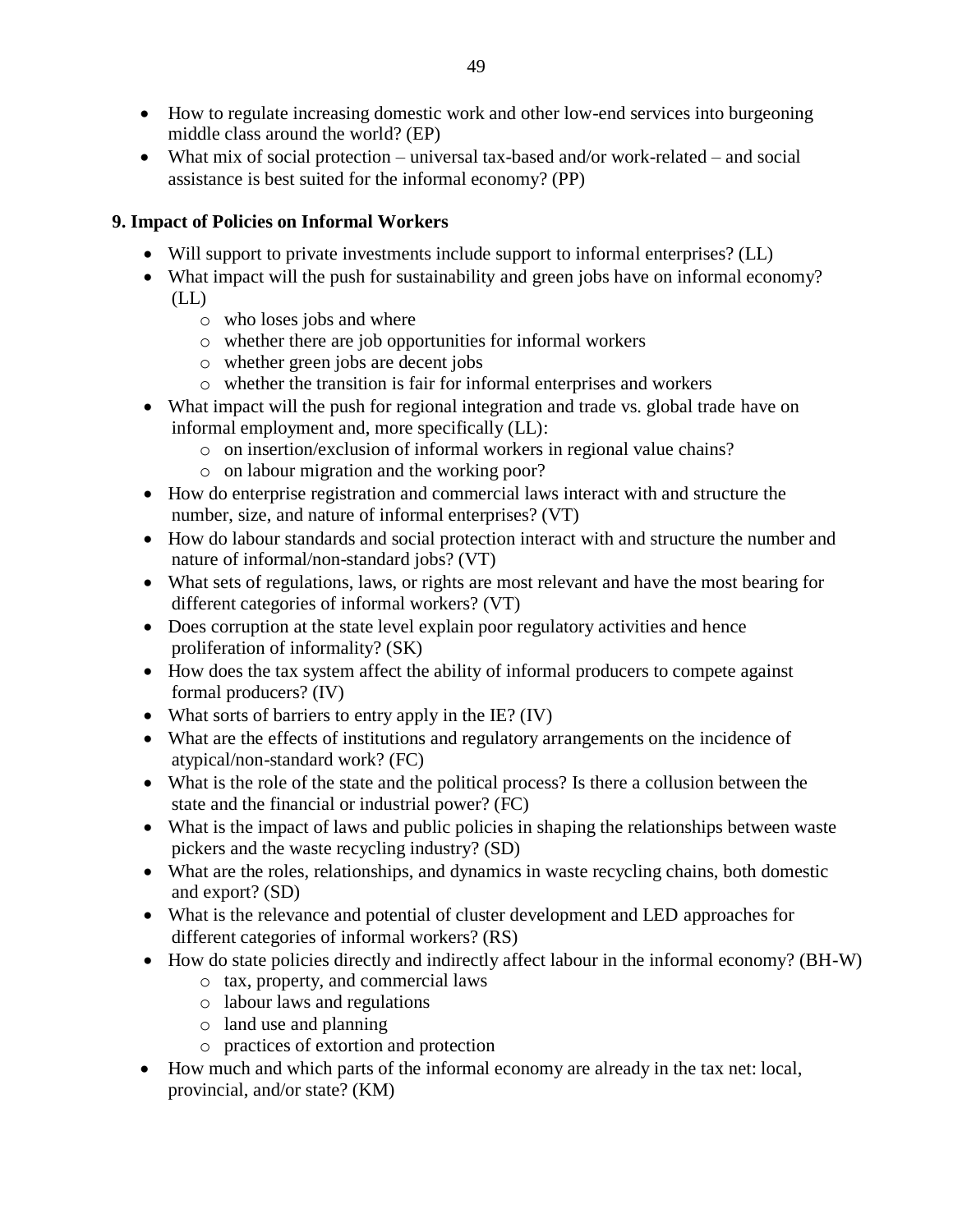What happens to urban informal workers when, under urban renewal, their work places get converted into places of leisure and consumption? (IL)

### **10. Impact of Wider Environment & Trends on the Informal Economy**

- Will demand for personalized services, including paid domestic help, increase with the projected growth of the middle class in the ASEAN region? (LL)
- Will the emphasis on domestic consumption vs. exports in the ASEAN region have a differential impact on informal employment? (LL)
- What are the structural barriers  $-e.g.$  asymmetric information  $-$  to the mobility of labour?  $(UU)$
- What are the politics of petty commodity production? (BH-W)
- How does commodification of the economy and society and the state impact on labour insecurity? (BW-H)
- How are informal operators/workers incorporated into markets in constructivesynergistic ways or in predatory ways? (KM)
- What happens to the informal workforce during crises? What is the impact of crises on the relationship between unemployment and informal employment? (VT)
- What are the linkages and regulations employment (labour) and commercial (inter $firm$ ) – in chains of production? (VT)
- What happens to the informal workforce during mega vents? (CS)
- What strategies have been made to regulate labour brokering? (FL)
- What are the forms and dynamics of informalization in both developed and developing countries? What are the new forms of employment in the formal economy than need to be documents and understood (e.g. independent contractor, increased labour brokering)?

### **11. Responses by Informal Workers/Informal Workers' Struggles**

- What is the frequency and nature of resistance and strikes within the informal economy?  $J\bar{B}$ )
- What is the revolutionary potential of petty commodity producers? (BH-W)
- What political forces do petty commodity producers align themselves with? How do they seek to increase their power? (BH-W)
- What are the forms and strategies of organizing within the informal economy?  $(CB + JB)$
- What is "labour" struggling for? Do its struggles match the objectives of the working poor in the informal economy? (BH-W)
- What are the stances of formal trade unions on labour brokering? (FL)
- Who are informal workers engaging with or forced to engage with? (IL)
- $\bullet$  What are the different "scales" of informal worker organizing? (IL)
- What are the "theatres of collusion" the social, economic, and political forces holding wages down/ reinforcing low wage norms? (BH-W)
- What would help the self-employed resist and overcome their constrained ability to save, invest, and expand? To resist adverse exchange relations and adverse modes of incorporation in market circuits? (BH-W)
- What forms does collective bargaining take in the informal economy and can this lead to sector-wide bargaining or to collective bargaining agreements? (FC)
- What concerns are being raised by MBOs of informal workers? (IL)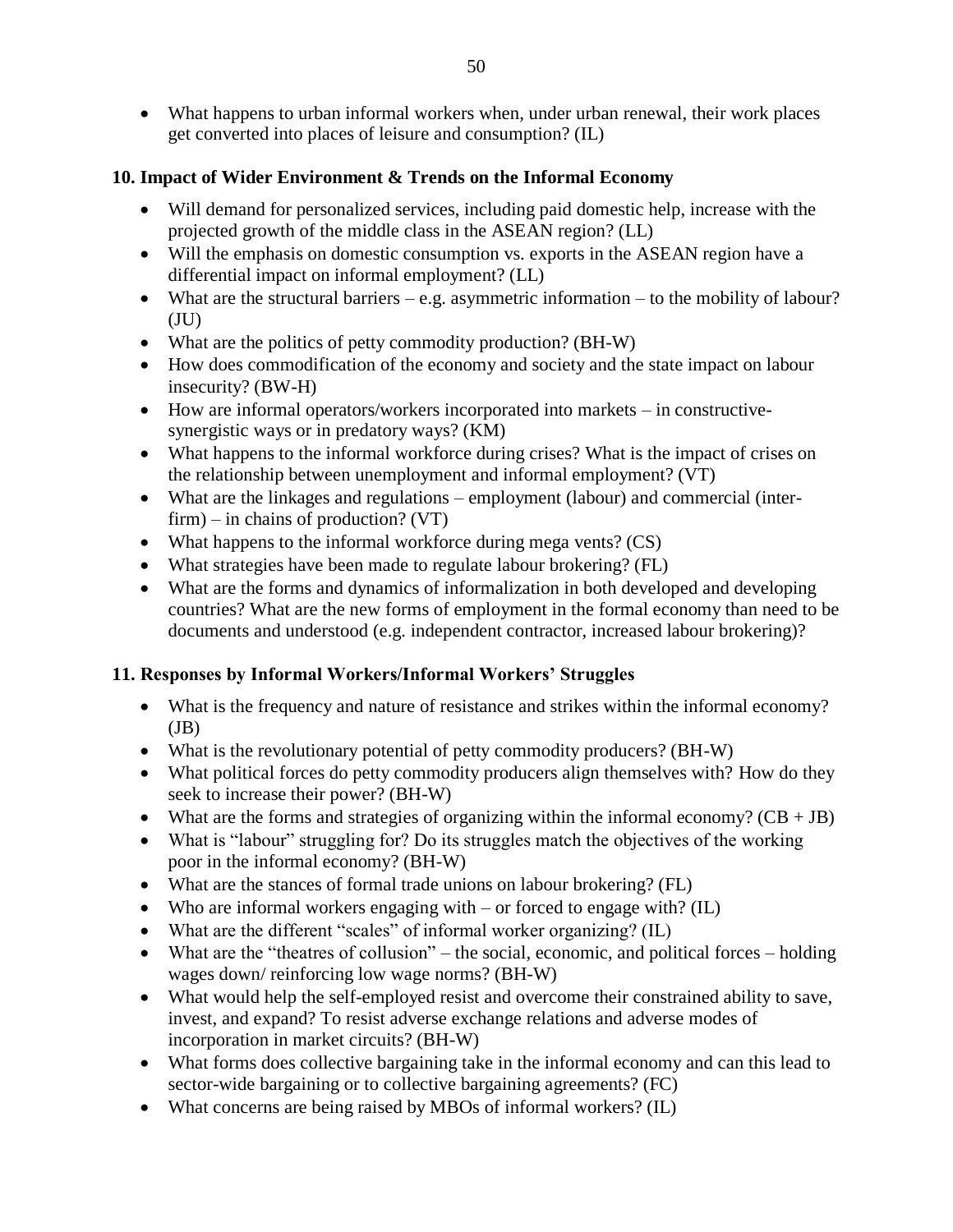- What kinds of identities do MBOs draw on for organizing informal workers: as workers, as women, as citizens? (IL)
- What are the power dynamics within MBOs of informal workers? (IL)
- Who are the leaders within MBOS of informal workers accountable to? (IL)
- Whether and how MBOs of informal workers are able to negotiate available political space? (IL)
- What alliances and collaborations do MBOs of informal workers enter? On whose terms? (IL)
- What does internationalization of informal workers mean? How is international participation mediated, and by whom? (IL)
- What are the "weapons" of the working poor in the informal economy? (BH-W)

### **12. Worker Perspectives**

### **SEWA: Multi-Sector Membership (NB)**

- What is the impact of urbanization on housing and livelihoods?
- More specifically...
	- o taxation How to ensure that informal workers will get secure sites for livelihoods in exchange for paying taxes?
	- o tendering How can waste pickers bid for solid waste management contracts?
	- o skills What skills do youth and adolescents need to compete effectively in the modern labour force?

### **Waste Pickers** (SD)

- In both local and global waste recycling chains...
	- o What are the functions/tasks, what is the value added, what are the drivers, who are the players, and who gets what?
	- o What are the labour and commercial relationships?
	- o How can traditional waste pickers be integrated? in what niches? and on favourable terms?
- What do different categories of waste pickers earn, disaggregated by sex?
- What are the contributions of waste pickers to solid waste management by cities and to sustainability and the environment?
- What laws, policies, and regulations impinge on waste pickers, and with what consequences?
- What are the examples of good practices and policies towards waste pickers such as the payment for environmental services in Brazil?
- What are the organizing forms and strategies of waste pickers?

### **Street Vendors** (SR)

- What are the possibilities for growth of street vendor enterprises?
- What are the possibilities of welfare for street vendor families?
- What percentage and what categories of street vendors are being counted/not counted in official macro statistics?
- What are the municipal forums for policy advocacy, collective bargaining, negotiating, grievance resolution in which informal workers need representation and voice?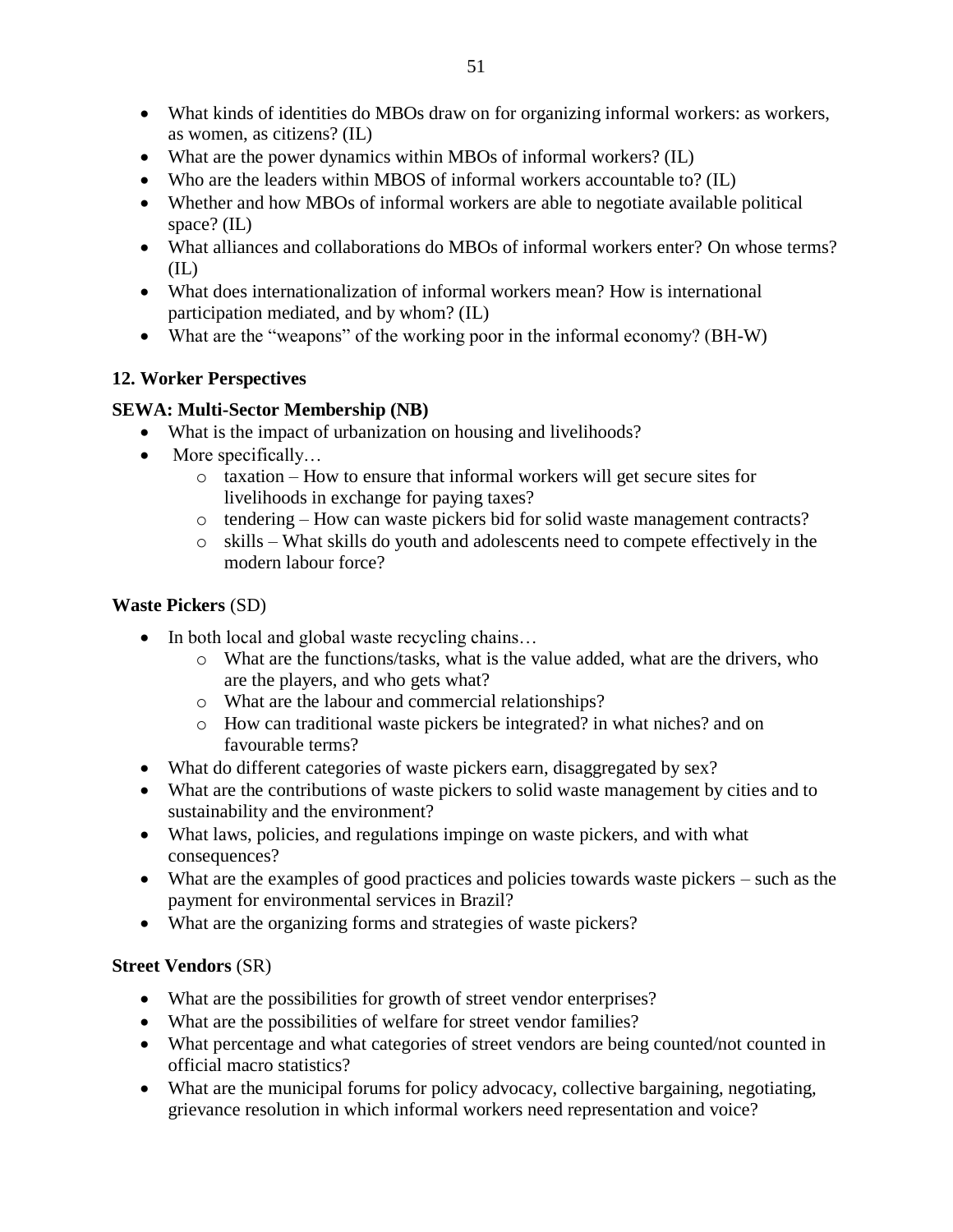- What is the internal logic/social institutions and external logic/wider institutions that are constraining street vendors?
- What are the local power relationships that impact street vendors, and how?

### **Home-Based Workers** (RS)

- Whether and how could home-based workers be better integrated on fair terms into cluster development and local economic development?
- What is the link between social protection deficits and the economic development trajectory of HBWs?
- What are the organizing forms and strategies among HBWs?

### **13. Measurement of Informality**

- What are the key policy initiatives involving the informal economy and what data would be required to understand and develop plans for these initiatives? (GB)
- How to measure and analyze multiple jobs, secondary activities, and intermittent/seasonal  $jobs? (JC + CN)$
- What data should be collected to model the production process within the family: i.e. the earnings of each family member and the combination of formal and informal employment? This links to several important policy-related research issues:
	- o the relation of informality and poverty
	- o how informal workers cope with risk and contingency: which also provides for more realistic assessments of their potential tax contributions (RN)
- How do informal workers assess the economic environment and their "chances" in the labour market? What factors are key in forming both their expectations and decisionmaking to determine if they act within a margin of choices? (RN)
- How to capture the networks of firms or activities that informals operate in? (RN)
- What can be done to encourage countries to use data on informal sector and informal employment in the preparation of national accounts: as an important first step in improving the integration of the contribution of the informal economy in national accounts? (CN+RN+FL+JC)
- How better to capture and analyze which types of informal work are decent work? Or what are the decent work deficits of informal work? (CN)
- How best to distinguish between social protection from the family/community, through work, or from government? (CN)
- What revisions/additional categories are needed in international statistical classifications of employment status, occupation, and industry that would improve data on informal employment and specific categories of workers? (CN & JV)
- What needs to be refined conceptually and empirically to bridge definitions of informal employment in developing and developed countries? What can be done to harmonize statistics on non-standard and informal employment across developed countries? What is feasible with current national data reporting? What medium term improvements would permit more cross national comparison of non-standard and informal employment? (FC)
- How can time and data be used to improve measurement of women's economic activity?  $(JC)$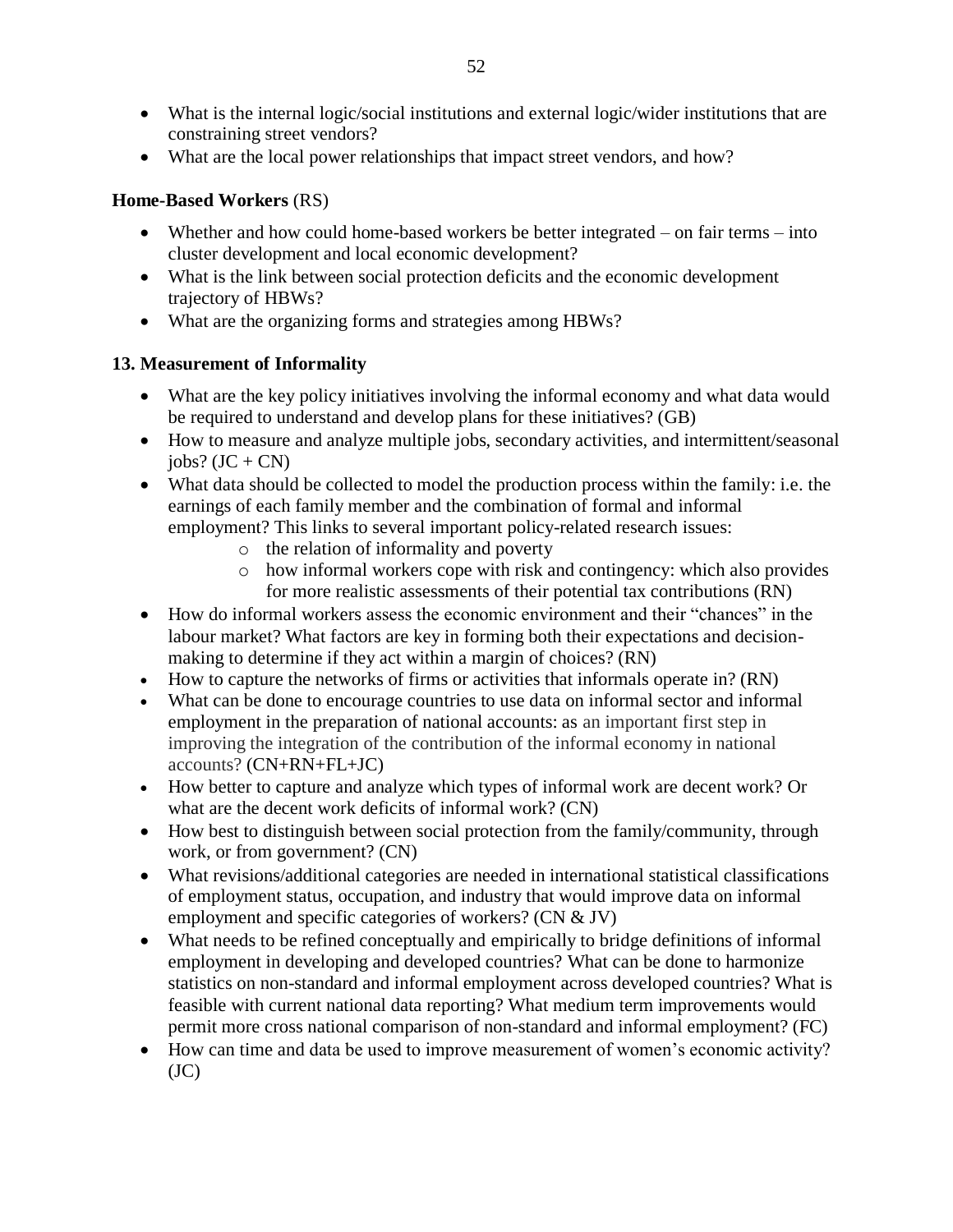### **14. Documentation of Good Examples/Development of Guidelines and Models**

- Document good practice examples: e.g. of displacement schemes with appropriate warning, compensation, relocation, and support systems for homes & livelihoods. (RB)
- Develop guidelines for creation of retail markets  $\&$  micro-business incubators. (RB)
- Set standards and publicize models for providing small business locations in big new facilities like malls, stadiums and convention centers. (RB)
- Improve guidelines for associating small retailers & handicraft producers. (RB)
- Obtain or develop "model ordinances" for the regulation of micro-enterprises. (RB)
- Develop and distribute appropriate technology designs for mobile, movable, and fixed vending – e.g. make stalls more cost-effective. (RB)
- Explore potential for Internet and cell phone use to increase security and otherwise support informal operators and workers. (RB)
- Globalize handicraft marketing opportunities. (RB)
- Develop and disseminate ways to promote women's rights to inexpensive, safe and efficient transport and to be transport providers & entrepreneurs. (RB)
- Develop legislation and guidelines on public and workplace toilets. (RB)
- Put emphasis on sustainability and alternative energy sources especially for informal enterprises. (RB)
- Put more focus on composting and recycling and solid waste management. (RB)
- Develop guidelines for engineering of solid waste management to incorporate role of informal economy in waste recycling. (BH-W)
- Develop guidelines for protecting labour in informal economy from extreme shocks social, physical, economic, and political. (BH-W)
- Develop models and guidelines for scaling down technologies to match the needs of the mass of labour. (BH-W)

## **15. Methodological Questions**

- How best to model all this in a way that is at once parsimonious, realistic, and policyrelated? (GF)
- How best to link micro data (from field work) to macro frameworks and the political economy of different groups of informal workers? (RS)
- Whether and how to overcome the "constructive clash" between micro field research and research based on macro data sets? (BH-W)
- What methods and data are best suited to studying what questions? (MC)
- What kinds of methods are appropriate in the "middle" ground between descriptive field studies (multiple variables) and correlation analyses (few variables)? (MC & FC)
- What kinds of methods and data can make the most compelling case for policy action? (FC)
	- o What is the role of sector and value chain analyses?
	- o What is the role of cross-country and cross-sector analyses?

# **16. Dissemination & Use Questions**

 How to disseminate and communicate understandings and findings from research with working people? (BH-W)